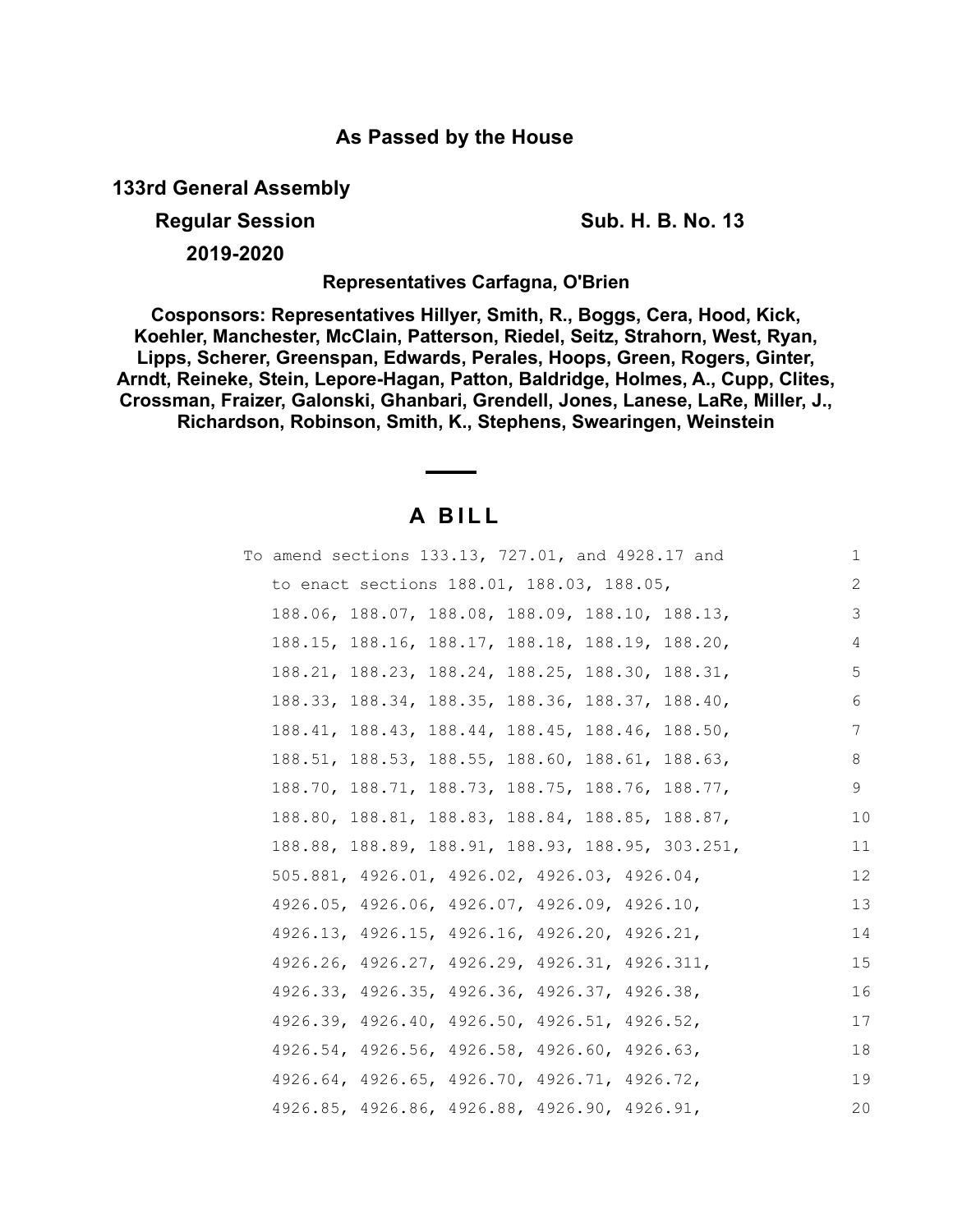| 4926.92, 4926.93, and 4926.95 of the Revised     | 21 |
|--------------------------------------------------|----|
| Code regarding broadband expansion, including    | 22 |
| access to electric cooperative easements and     | 23 |
| facilities and railroad rights of way, to repeal | 24 |
| sections 4926.01, 4926.03, 4926.04, 4926.05,     | 25 |
| 4926.06, 4926.07, 4926.09, 4926.10, 4926.13,     | 26 |
| 4926.15, 4926.16, 4926.20, 4926.21, 4926.26,     | 27 |
| 4926.27, 4926.29, 4926.31, 4926.33, 4926.35,     | 28 |
| 4926.36, 4926.37, 4926.38, 4926.39, and 4926.40  | 29 |
| of the Revised Code on the date that is three    | 30 |
| years after the act's effective date, and to     | 31 |
| make an appropriation.                           | 32 |

## **BE IT ENACTED BY THE GENERAL ASSEMBLY OF THE STATE OF OHIO:**

|                                                                 |  | <b>Section 1.</b> That sections 133.13, 727.01, and 4928.17 be | 33 |
|-----------------------------------------------------------------|--|----------------------------------------------------------------|----|
| amended and sections 188.01, 188.03, 188.05, 188.06, 188.07,    |  |                                                                | 34 |
| 188.08, 188.09, 188.10, 188.13, 188.15, 188.16, 188.17, 188.18, |  |                                                                | 35 |
| 188.19, 188.20, 188.21, 188.23, 188.24, 188.25, 188.30, 188.31, |  |                                                                | 36 |
| 188.33, 188.34, 188.35, 188.36, 188.37, 188.40, 188.41, 188.43, |  |                                                                | 37 |
| 188.44, 188.45, 188.46, 188.50, 188.51, 188.53, 188.55, 188.60, |  |                                                                | 38 |
| 188.61, 188.63, 188.70, 188.71, 188.73, 188.75, 188.76, 188.77, |  |                                                                | 39 |
| 188.80, 188.81, 188.83, 188.84, 188.85, 188.87, 188.88, 188.89, |  |                                                                | 40 |
| 188.91, 188.93, 188.95, 303.251, 505.881, 4926.01, 4926.02,     |  |                                                                | 41 |
| 4926.03, 4926.04, 4926.05, 4926.06, 4926.07, 4926.09, 4926.10,  |  |                                                                | 42 |
| 4926.13, 4926.15, 4926.16, 4926.20, 4926.21, 4926.26, 4926.27,  |  |                                                                | 43 |
| 4926.29, 4926.31, 4926.311, 4926.33, 4926.35, 4926.36, 4926.37, |  |                                                                | 44 |
| 4926.38, 4926.39, 4926.40, 4926.50, 4926.51, 4926.52, 4926.54,  |  |                                                                | 45 |
| 4926.56, 4926.58, 4926.60, 4926.63, 4926.64, 4926.65, 4926.70,  |  |                                                                | 46 |
| 4926.71, 4926.72, 4926.85, 4926.86, 4926.88, 4926.90, 4926.91,  |  |                                                                | 47 |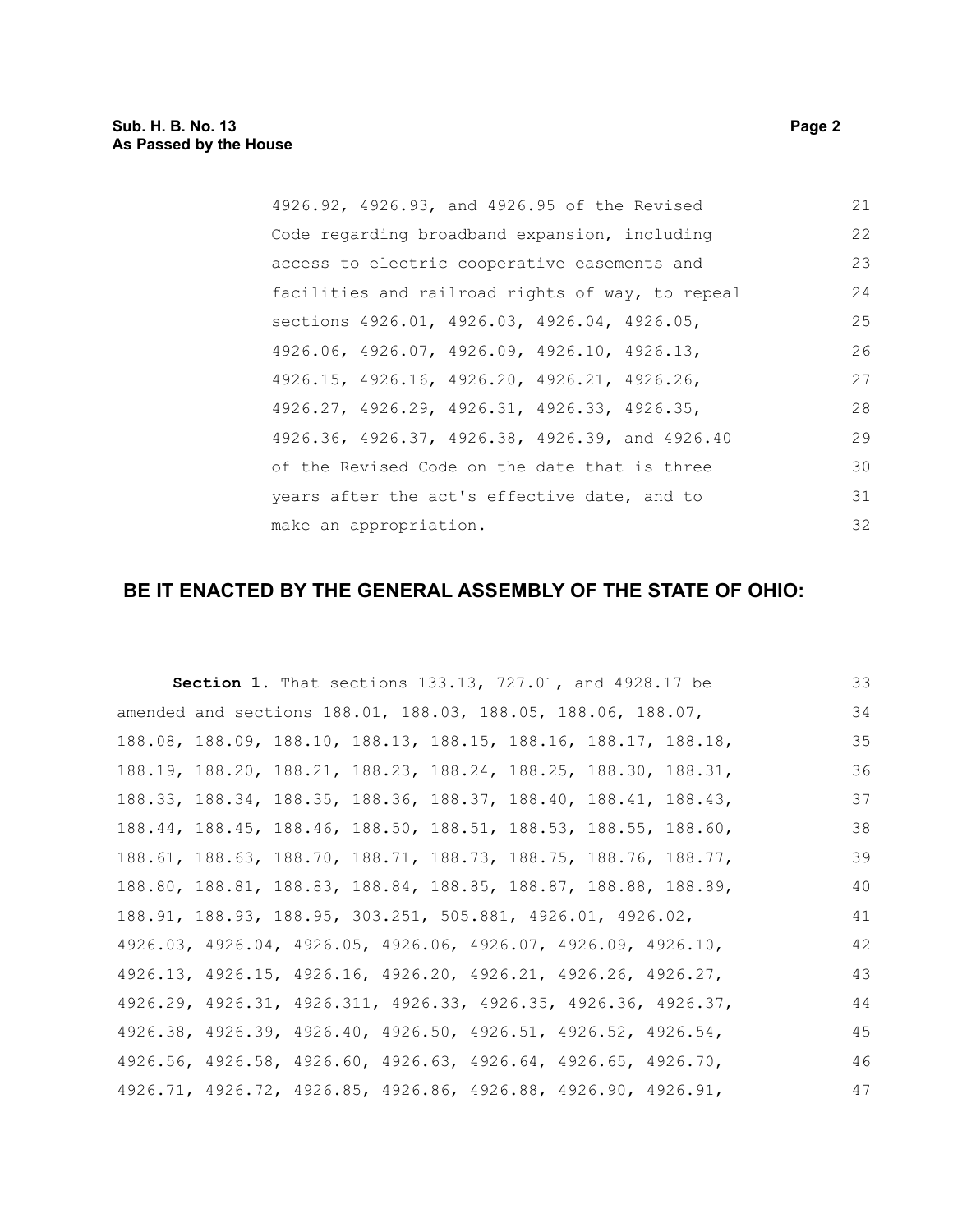4926.92, 4926.93, and 4926.95 of the Revised Code be enacted to read as follows:

**Sec. 133.13.** If the special assessments are to be paid in one annual installment, the taxing authority of a subdivision may issue securities in anticipation of its levy or collection of special assessments to pay the costs of the subdivision's broadband funding gap portion for an eligible project under sections 188.01 to 188.77 of the Revised Code, lighting, sprinkling, sweeping, cleaning, providing related or similar services or the services described in section 727.011 of the Revised Code, or of removing snow, ice, and debris from, or treating the surface of, streets, alleys, and public ways and places.

Such securities shall not be general obligations of the issuing subdivision, and shall not pledge to the payment of debt charges any receipts other than the special assessments anticipated, except that a municipal corporation, without incurring debt subject to direct or indirect debt limitations, may also pledge and apply proceeds of its municipal income tax to pay those debt charges. No property tax shall be levied or pledged for the payment of debt charges on the securities. The securities shall mature no later than the last day of December of the year in which the special assessments anticipated are scheduled to be collected. 61 62 63 64 65 66 67 68 69 70 71

The legislation authorizing the securities shall appropriate the special assessments anticipated, and such special assessments shall be deemed to be pledged and appropriated, first to the payment of the debt charges on the securities. After provision has been made for the payment in full of those debt charges, the balance of the special 72 73 74 75 76 77

48 49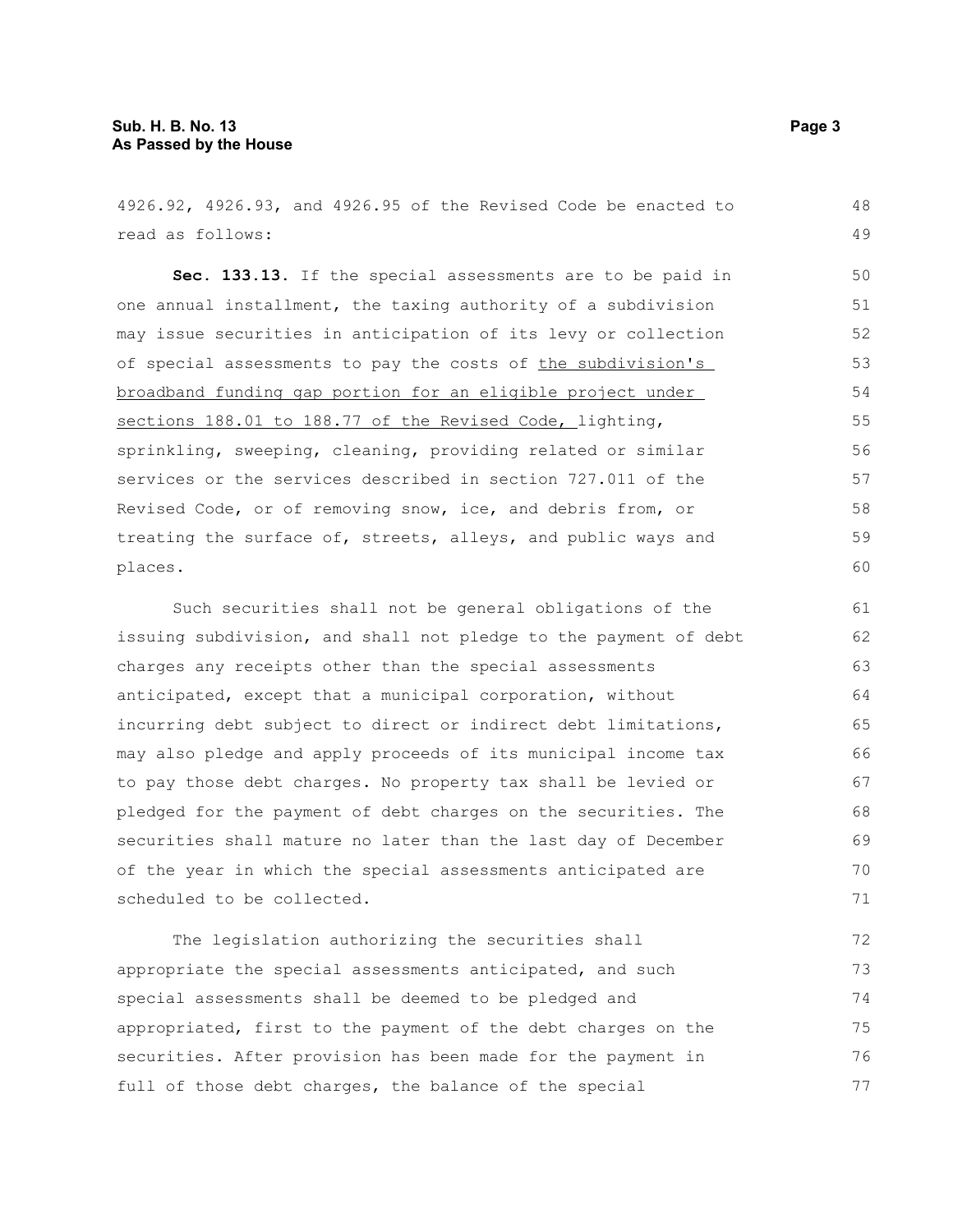| assessments may be appropriated and applied for the purposes for      | 78  |
|-----------------------------------------------------------------------|-----|
| which they were levied.                                               | 79  |
| Sec. 188.01. As used in sections 188.01 to 188.77 of the              | 80  |
| <u>Revised Code:</u>                                                  | 81  |
| (A) "Application" means an application made under section             | 82  |
| 188.13 of the Revised Code for a program grant.                       | 83  |
| (B) "Broadband funding gap" means the difference between              | 84  |
| the total amount of money a broadband provider calculates is          | 85  |
| necessary to construct the last mile of a specific broadband          | 86  |
| network and the total amount of money that the provider has           | 87  |
| determined is the maximum amount of money that is cost effective      | 88  |
| for the provider to invest in last mile construction for that         | 89  |
| network.                                                              | 90  |
| (C)(1) "Broadband provider" means one of the following:               | 91  |
| (a) A video service provider as defined in section 1332.21            | 92  |
| <u>of the Revised Code;</u>                                           | 93  |
| (b) A provider that is capable of providing tier one or               | 94  |
| tier two broadband service and is one of the following:               | 95  |
| (i) A telecommunications service provider;                            | 96  |
| (ii) A satellite broadcasting service provider;                       | 97  |
| (iii) A wireless service provider as defined in section               | 98  |
| 4927.01 of the Revised Code.                                          | 99  |
| (2) "Broadband provider" does not include a governmental              | 100 |
| <u>or quasi-governmental entity.</u>                                  | 101 |
| (D) "Eligible project" means a project to provide tier two            | 102 |
| <u>broadband service access to residences in an unserved area or </u> | 103 |
| tier one area of a municipal corporation or township that is          | 104 |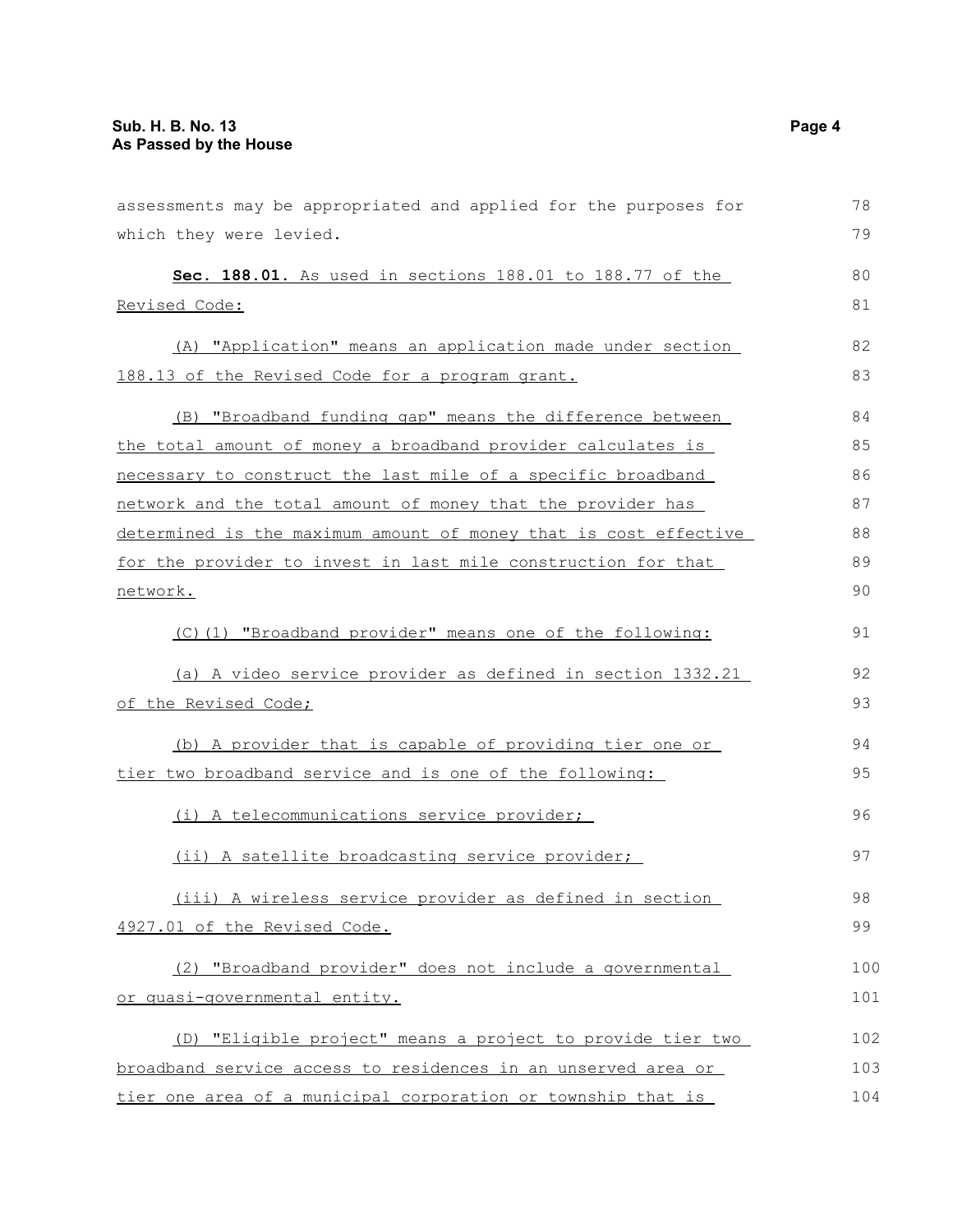| eligible for funding under sections 188.13 to 188.46 of the      | 105 |
|------------------------------------------------------------------|-----|
| Revised Code.                                                    | 106 |
| (E) "Last mile" means the last portion of a physical             | 107 |
| broadband network that connects an eligible project to the       | 108 |
| broader network used to provide tier two broadband service, and  | 109 |
| to which both of the following apply:                            | 110 |
| (1) It includes other network infrastructure in the last         | 111 |
| portion of the network that is needed to provide tier two        | 112 |
| broadband service to residences as part of an eligible project,  | 113 |
| but does not include network infrastructure in any portion of    | 114 |
| the network that is outside of the last portion.                 | 115 |
| (2) It is not required to be, or limited to, a specific          | 116 |
| distance measurement of one mile or any other specific distance. | 117 |
| (F) "Ohio residential broadband expansion grant program"         | 118 |
| means the program established under sections 188.01 to 188.77 of | 119 |
| the Revised Code.                                                | 120 |
| (G) "Program grant" means money awarded under the Ohio           | 121 |
| residential broadband expansion grant program to assist in       | 122 |
| covering the broadband funding gap for an eligible project.      | 123 |
| (H) "Satellite broadcasting service" has the same meaning        | 124 |
| as in section 5739.01 of the Revised Code.                       | 125 |
| (I) "Telecommunications service" has the same meaning as         | 126 |
| in section 1332.21 of the Revised Code.                          | 127 |
| (J) "Tier one broadband service" means a retail wireline         | 128 |
| or wireless broadband service capable of delivering internet     | 129 |
| access at speeds of at least ten but less than twenty-five       | 130 |
| megabits per second downstream and at least one but less than    | 131 |
| three megabits per second upstream.                              | 132 |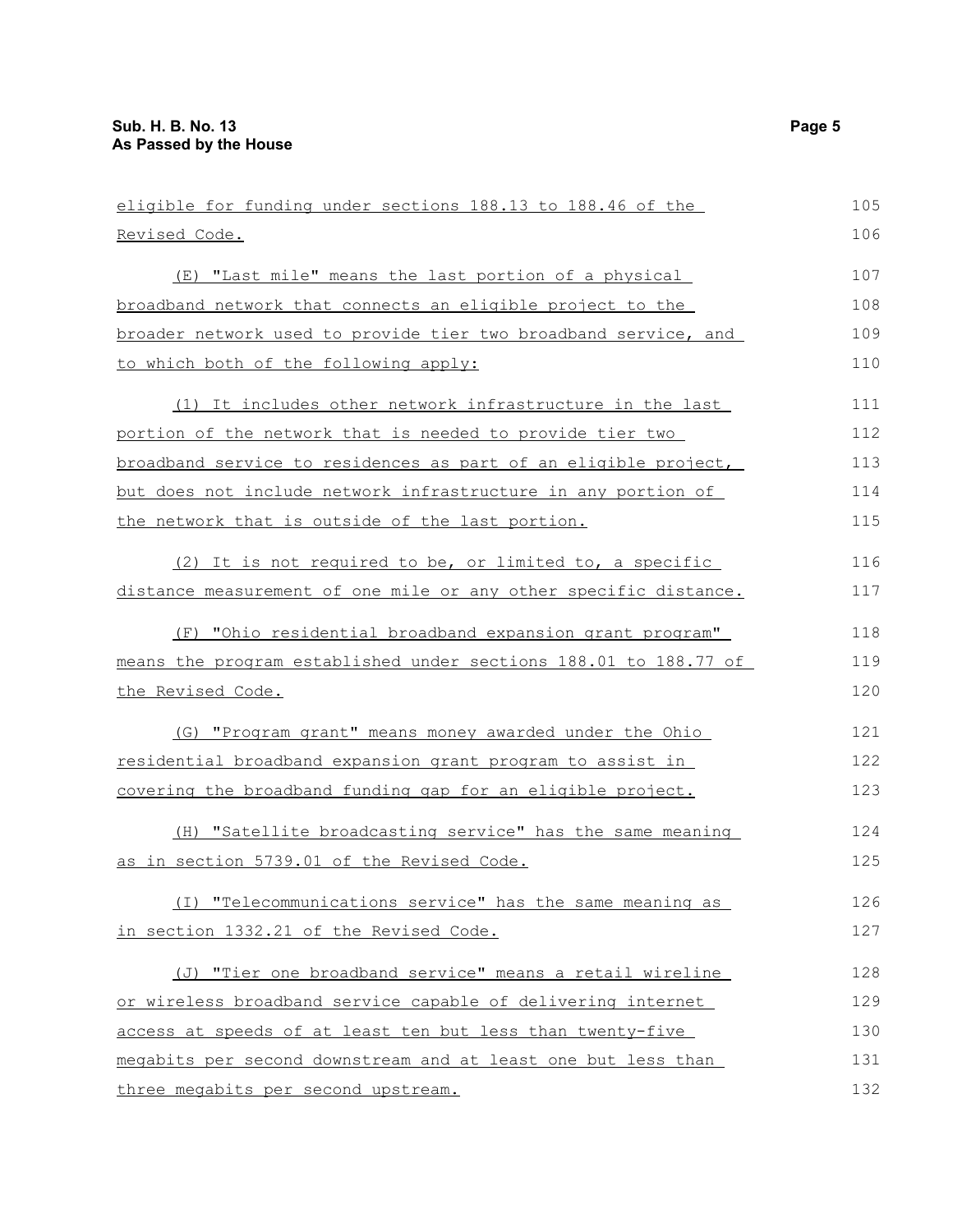| (K) "Tier two broadband service" means a retail wireline         | 133 |
|------------------------------------------------------------------|-----|
| or wireless broadband service capable of delivering internet     | 134 |
| access at speeds of at least twenty-five megabits per second     | 135 |
| downstream and at least three megabits per second upstream.      | 136 |
| (L) "Tier one area" means an area that has access to tier        | 137 |
| one broadband service but not tier two broadband service. "Tier  | 138 |
| one area" includes an area where construction of a network to    | 139 |
| provide tier one broadband service is in progress and is         | 140 |
| scheduled to be completed within a two-year period. "Tier one    | 141 |
| area" excludes an area where construction of a network to        | 142 |
| provide tier two broadband service is in progress and is         | 143 |
| scheduled to be completed within a two-year period.              | 144 |
| (M) "Unserved area" means an area without access to tier         | 145 |
| one broadband service or tier two broadband service. "Unserved   | 146 |
| area" excludes an area where construction of a network to        | 147 |
| provide tier one broadband service or tier two broadband service | 148 |
| is in progress and is scheduled to be completed within a two-    | 149 |
| <u>year period.</u>                                              | 150 |
| Sec. 188.03. There is hereby established the Ohio                | 151 |
| <u>residential broadband expansion grant program within the</u>  | 152 |
| department of commerce. The department shall administer and      | 153 |
| provide staff assistance for the program. The department shall   | 154 |
| be responsible for receiving and reviewing applications for      | 155 |
| program grants and for sending completed applications to the     | 156 |
| broadband expansion program authority for final review and award | 157 |
| of program grants.                                               | 158 |
| Sec. 188.05. (A) (1) There is hereby created, within the         | 159 |
| department of commerce, the broadband expansion program          | 160 |
| authority, which shall consist of the director of commerce or    | 161 |
| the director's designee, the chief investment officer of         | 162 |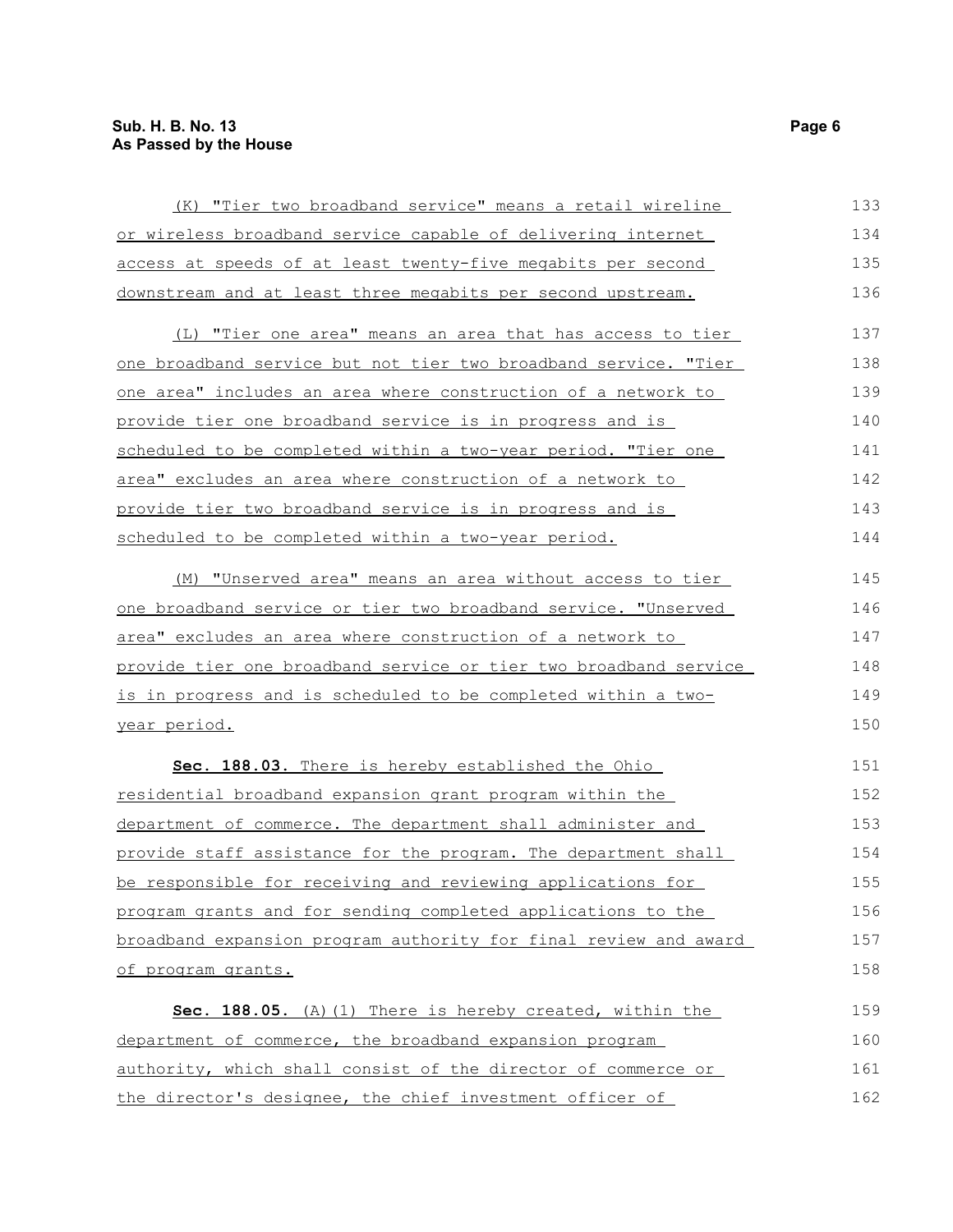| JobsOhio or the chief investment officer's designee, and three   | 163 |
|------------------------------------------------------------------|-----|
| other members as follows: one member appointed by the president  | 164 |
| of the senate, one member appointed by the speaker of the house  | 165 |
| of representatives, and one member appointed by the governor.    | 166 |
| (2) Appointed members shall have expertise in broadband          | 167 |
| infrastructure and technology. Appointed members may not be      | 168 |
| affiliated with or employed by the broadband industry or in a    | 169 |
| <u>position to benefit from a program grant.</u>                 | 170 |
| (3) The assignment of designees by the director and the          | 171 |
| chief investment officer shall be made in writing.               | 172 |
| (B) Appointed members shall serve four year terms and are        | 173 |
| eligible for reappointment.                                      | 174 |
| (C) Vacancies shall be filled in the same manner as              | 175 |
| provided for original appointments. Any member appointed to fill | 176 |
| a vacancy occurring prior to the expiration of the term for      | 177 |
| which the member's predecessor was appointed shall hold office   | 178 |
| <u>for the remainder of that term.</u>                           | 179 |
| (D) (1) (a) Appointed members shall receive a monthly            | 180 |
| stipend as calculated under section 145.016 of the Revised Code  | 181 |
| in an amount that will qualify each member for one year of       | 182 |
| retirement service credit under the Ohio public employees        | 183 |
| retirement system for each year of the member's term.            | 184 |
| (b) Notwithstanding the requirement of section 145.58 of         | 185 |
| the Revised Code that eligibility for health care coverage       | 186 |
| provided under that section be based on years and types of       | 187 |
| service credit in accordance with rules adopted by the public    | 188 |
| employees retirement board, if the board provides health care    | 189 |
| coverage under that section, no service credit earned for        | 190 |
| service as a member of the authority shall be considered for     | 191 |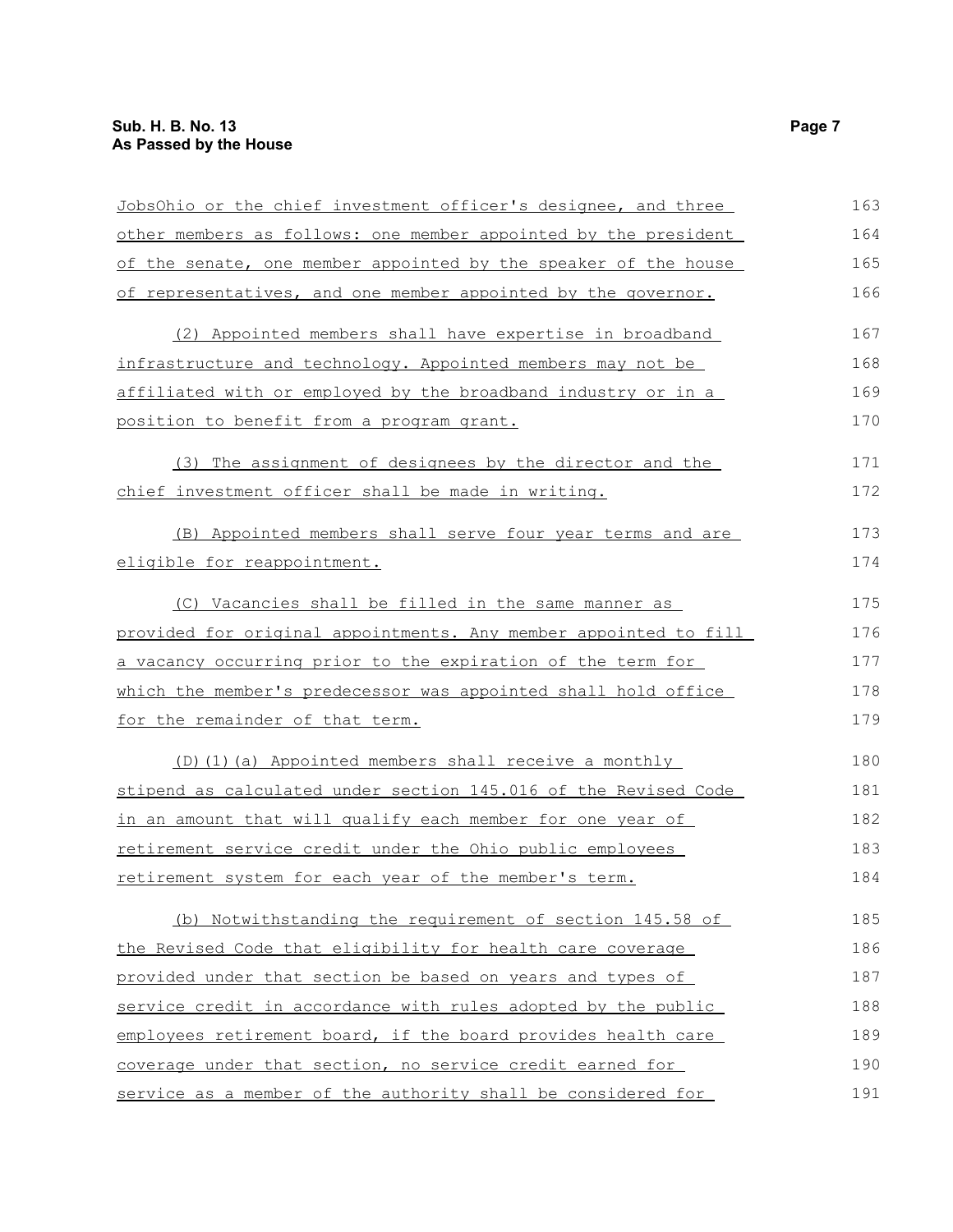| purposes of determining eligibility for coverage under that             | 192 |
|-------------------------------------------------------------------------|-----|
| section.                                                                | 193 |
| (c) Members shall receive reimbursement for their                       | 194 |
| necessary and actual expenses incurred in performing the                | 195 |
| business of the authority. The reimbursements constitute, as            | 196 |
| applicable, administrative costs of the Ohio residential                | 197 |
| broadband expansion grant program.                                      | 198 |
| (2) An appointed member of the authority who is currently               | 199 |
| serving as an administrative department head under section              | 200 |
| 121.03 of the Revised Code is not eligible to receive a stipend         | 201 |
| under division (A) of this section.                                     | 202 |
| (3) The department shall be responsible for paying all                  | 203 |
| reimbursements and stipends under this section.                         | 204 |
| (E) The director, or the director's designee, shall serve               | 205 |
| as chairperson of the authority. The members of the authority           | 206 |
| annually shall elect a vice-chairperson from the members of the         | 207 |
| <u>authority. Three members of the authority constitute a quorum to</u> | 208 |
| transact and vote on the business of the authority. An                  | 209 |
| affirmative vote of three members is necessary to approve any           | 210 |
| business, including the election of the vice-chairperson.               | 211 |
| (F) If the director assigns a designee to serve on the                  | 212 |
| authority, the director shall appoint a professional employee of        | 213 |
| the department of commerce to serve as the director's designee          | 214 |
| at authority meetings. In the absence of the director or the            | 215 |
| director's designee, the vice-chairperson of the authority shall        | 216 |
| serve as chairperson of authority meetings.                             | 217 |
| (G) The authority is not an agency for purposes of                      | 218 |
| sections 101.82 to 101.87 of the Revised Code.                          | 219 |
| Sec. 188.06. (A) Members of the broadband expansion                     | 220 |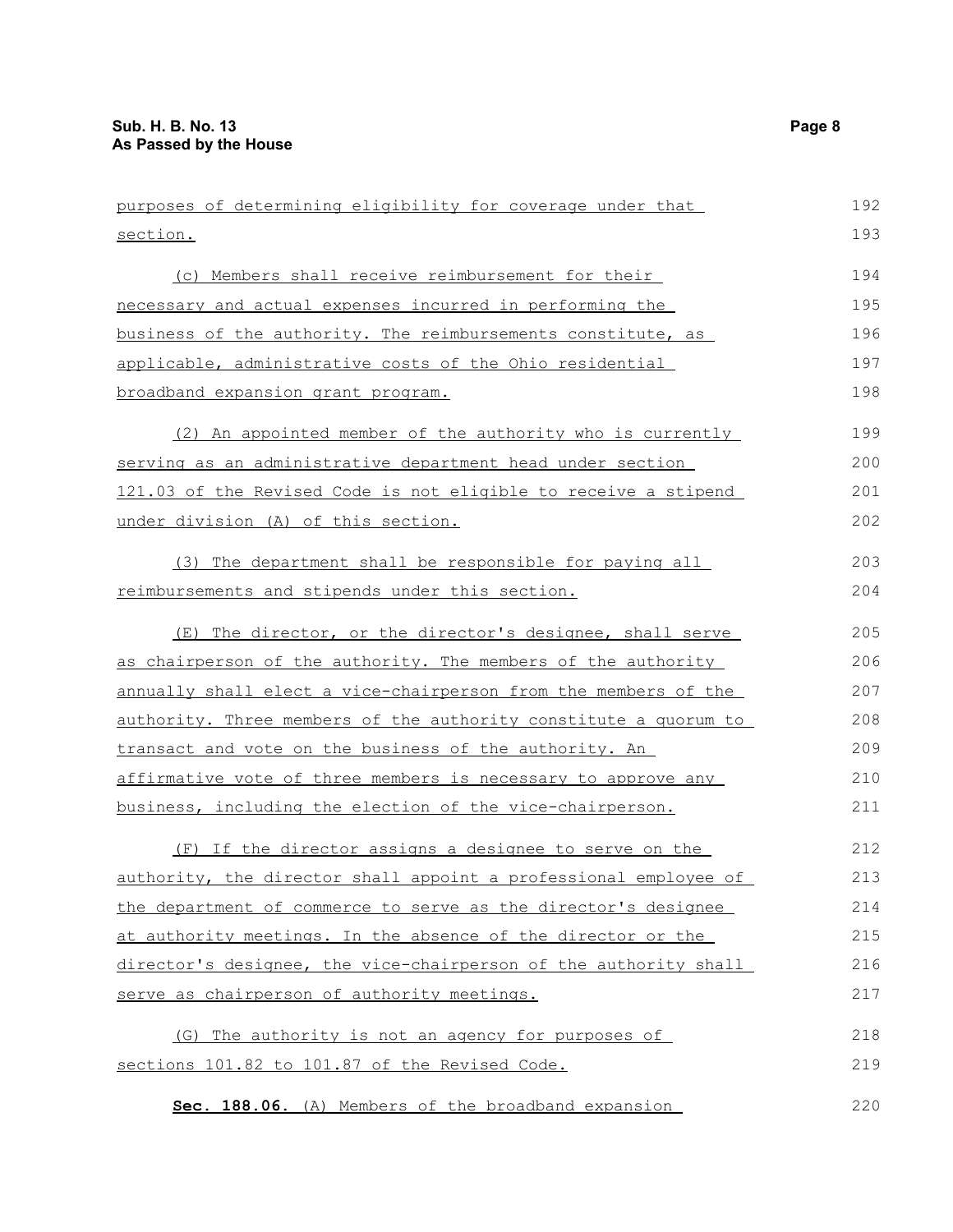| program authority may attend meetings of the authority           | 221 |
|------------------------------------------------------------------|-----|
| electronically by means of electronic communication if all of    | 222 |
| the following apply:                                             | 223 |
| (1) At least three of the members attending the meeting          | 224 |
| are present in person at the place where the meeting is          | 225 |
| conducted.                                                       | 226 |
| (2) The means of electronic communication permits, for the       | 227 |
| duration of the meeting, simultaneous communication among the    | 228 |
| members attending electronically, the members attending in       | 229 |
| person, and all members of the public attending in person.       | 230 |
| (3) All votes taken at the meeting are to be taken by roll       | 231 |
| call vote.                                                       | 232 |
| (B) Except in the case of an emergency, a member who             | 233 |
| intends to attend a meeting by means of electronic communication | 234 |
| shall notify the chairperson of the member's intent not less     | 235 |
| than forty-eight hours before the scheduled time of the meeting. | 236 |
| Sec. 188.07. The broadband expansion program authority           | 237 |
| shall consider each application for a program grant that the     | 238 |
| department of commerce has reviewed and sent to it. The          | 239 |
| authority shall score all applications according to the scoring  | 240 |
| system established under section 188.40 of the Revised Code and  | 241 |
| award program grants based on that system according to sections  | 242 |
| 188.43 and 188.44 of the Revised Code.                           | 243 |
| Sec. 188.08. The broadband expansion program authority           | 244 |
| shall do the following:                                          | 245 |
| (A) Continually examine, and propose updates to, any             | 246 |
| broadband plan provided by law enacted by the general assembly   | 247 |
| or executive order issued by the governor;                       | 248 |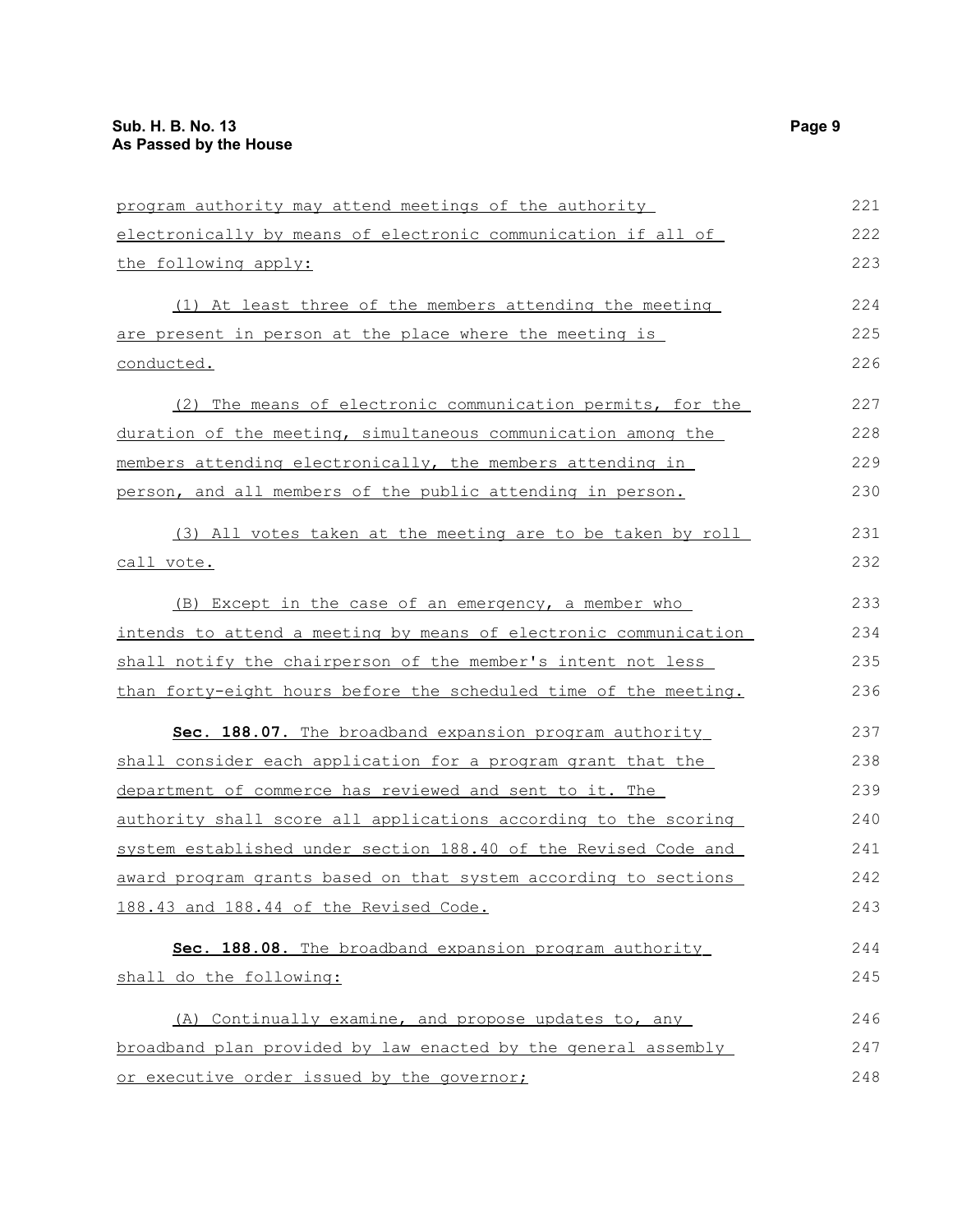| (B) Monitor the Ohio residential broadband expansion grant      | 249 |
|-----------------------------------------------------------------|-----|
| program, including by doing the following;                      | 250 |
| (1) Tracking the details for annual applications to the         | 251 |
| program, including:                                             | 252 |
| (a) The number of applications;                                 | 253 |
| (b) The geographic locations of the eligible projects           | 254 |
| listed in the applications;                                     | 255 |
| (c) The broadband providers submitting applications;            | 256 |
| (d) A description of the tier two broadband infrastructure      | 257 |
| and technology proposed in applications;                        | 258 |
| (e) A description of any public right-of-way or public          | 259 |
| facilities to be utilized for the projects;                     | 260 |
| (f) The speeds of the tier two broadband services under         | 261 |
| the projects;                                                   | 262 |
| (g) The amount of the grant funds requested for each            | 263 |
| project and the proportion of project funding to be provided by | 264 |
| the broadband provider and by other entities;                   | 265 |
| (h) The number of residential and nonresidential locations      | 266 |
| that will have access to tier two broadband service under each  | 267 |
| project.                                                        | 268 |
| (2) Tracking the program grants awarded annually,               | 269 |
| including:                                                      | 270 |
| The number of program grants;<br>(a)                            | 271 |
| (b) The geographic location or locations of the projects;       | 272 |
| (c) The broadband providers that received program grants        | 273 |
| and the entities or companies that submitted the application;   | 274 |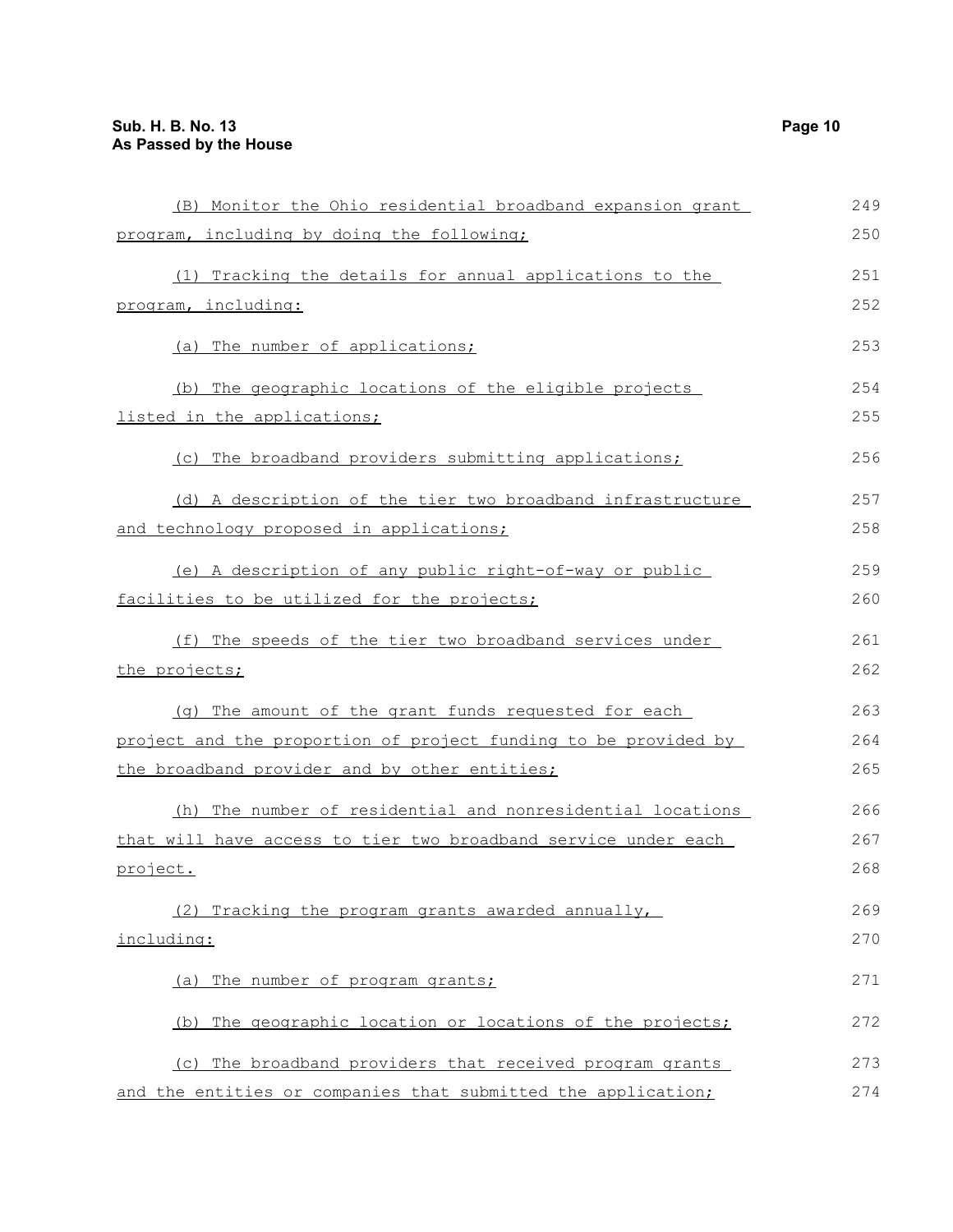| (d) A description of the tier two broadband infrastructure       | 275 |
|------------------------------------------------------------------|-----|
| and technology deployed in each project;                         | 276 |
| (e) A description of any public right-of-way or public           | 277 |
| facilities utilized as part of the project;                      | 278 |
| (f) The speeds of the tier two broadband services enabled        | 279 |
| by each project;                                                 | 280 |
| (g) The amounts of each program grant, the share of the          | 281 |
| project funding provided by the broadband provider, and any      | 282 |
| share of the project funding provided by other entities;         | 283 |
| (h) The number of residential and nonresidential locations       | 284 |
| that will have access to tier two broadband service for each     | 285 |
| project.                                                         | 286 |
| (3) Listing the amount of any unencumbered program grant         | 287 |
| funds that remain available for award under the Ohio residential | 288 |
| broadband expansion grant program;                               | 289 |
| (4) Adding any additional factors deemed necessary by the        | 290 |
| authority to monitor the program.                                | 291 |
| (C) Review all progress reports and operational reports          | 292 |
| required under section 188.70 of the Revised Code.               | 293 |
| (D) Review all pending county requests made pursuant to          | 294 |
| section 188.51 of the Revised Code for program grants.           | 295 |
| (E) Identify any best practices for, and impediments to,         | 296 |
| the continued expansion of tier two broadband infrastructure and | 297 |
| technology in the state;                                         | 298 |
| (F) Coordinate and promote the availability of publicly          | 299 |
| accessible digital literacy programs to increase fluency in the  | 300 |
| use and security of interactive digital tools and searchable     | 301 |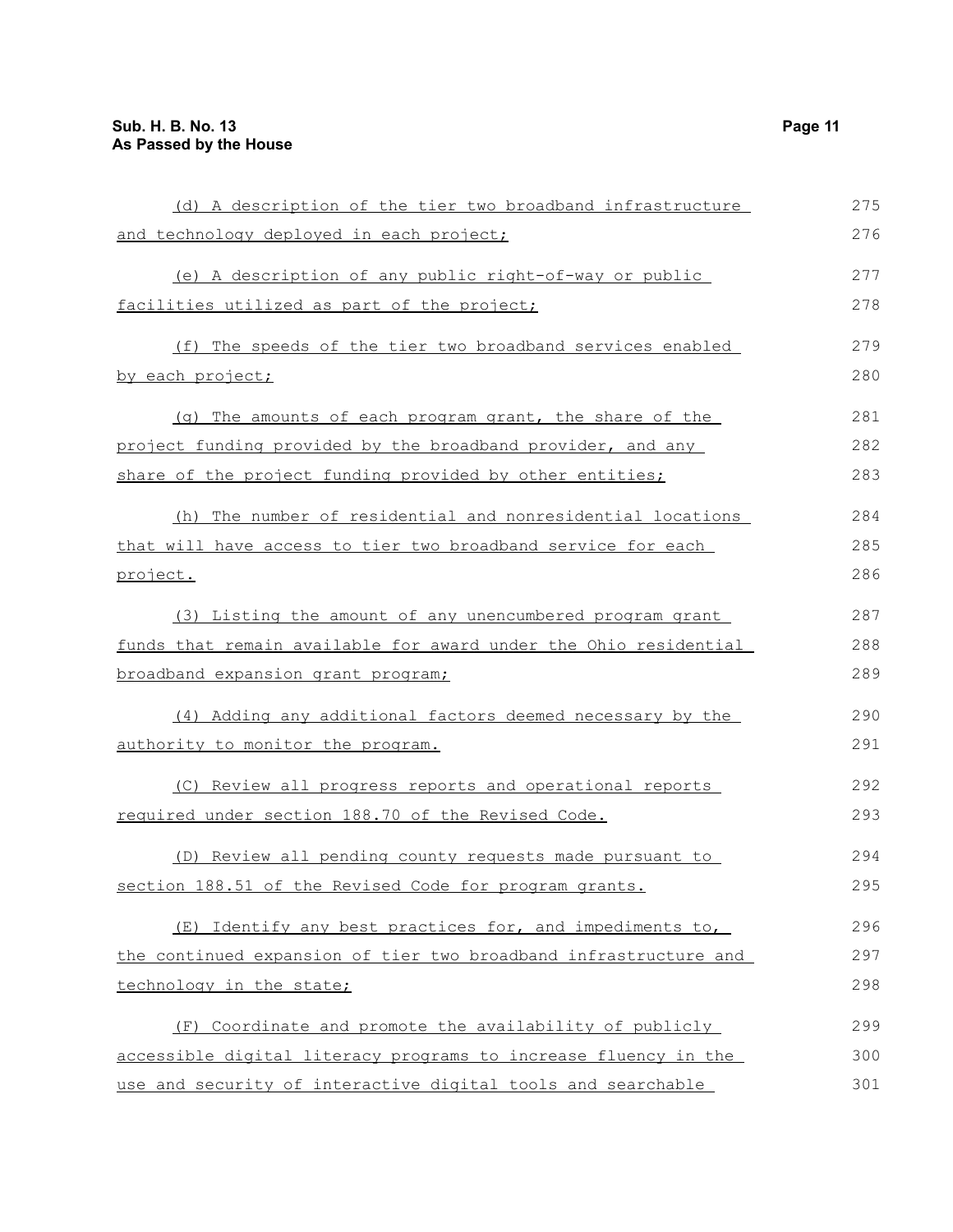| networks, including the ability to use digital tools safely and  | 302 |
|------------------------------------------------------------------|-----|
| effectively for learning, collaborating, and producing;          | 303 |
| (G) Identify, examine, and report on any federal or state        | 304 |
| government grant or loan program that would promote the          | 305 |
| deployment of tier two broadband infrastructure and technology   | 306 |
| in the state;                                                    | 307 |
| (H) Track the availability, location, rates and speeds,          | 308 |
| and adoption of programs that offer tier one broadband service   | 309 |
| and tier two broadband service in an affordable manner to low-   | 310 |
| income consumers in this state.                                  | 311 |
| Sec. 188.09. The broadband expansion program authority           | 312 |
| shall conduct hearings to gather information necessary to        | 313 |
| accomplish the duties specified under section 188.08 of the      | 314 |
| Revised Code.                                                    | 315 |
| Sec. 188.10. The broadband expansion program authority,          | 316 |
| upon majority approval of the authority's members, shall submit  | 317 |
| a written public report of its findings and recommendations to   | 318 |
| the governor and the general assembly not later than the first   | 319 |
| of December of each calendar year.                               | 320 |
| The authority shall not disclose any proprietary                 | 321 |
| information or trade secrets in the report. Copies of the report | 322 |
| shall be available on the department of commerce's web site.     | 323 |
| Sec. 188.13. A broadband provider may apply for a program        | 324 |
| grant under the Ohio residential broadband expansion grant       | 325 |
| program.                                                         | 326 |
| Sec. 188.15. Program grants under the Ohio residential           | 327 |
| broadband expansion grant program shall be awarded only for      | 328 |
| eligible projects.                                               | 329 |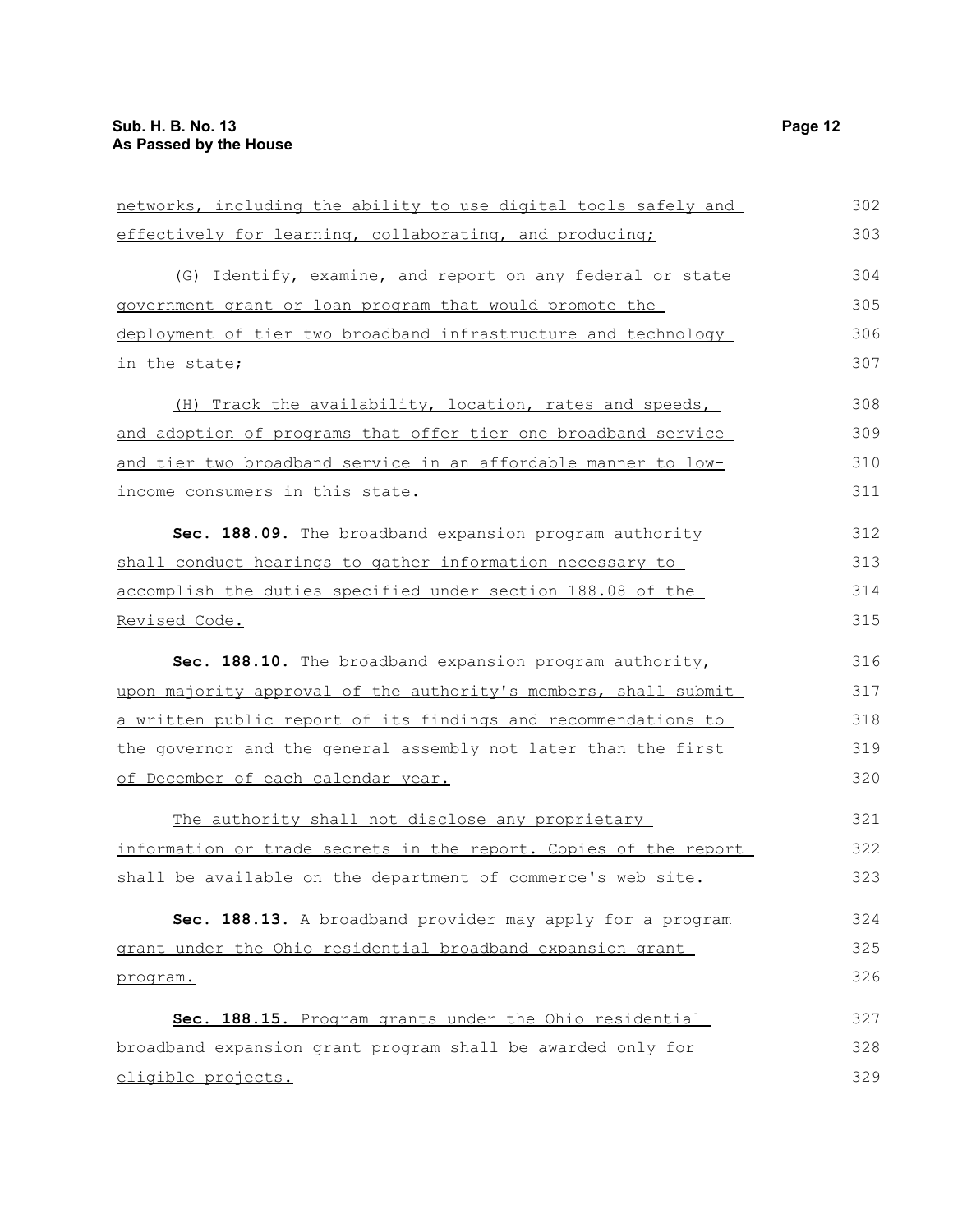| Sec. 188.16. An application shall be ineligible for a            | 330 |
|------------------------------------------------------------------|-----|
| program grant under the Ohio residential broadband expansion     | 331 |
| grant program if either of the following apply:                  | 332 |
| (A) It proposes to provide tier two broadband service to         | 333 |
| areas where tier two broadband service is presently available.   | 334 |
| (B) In the proposed area of service, construction of a           | 335 |
| network to provide tier two broadband service currently is in    | 336 |
| progress and either of the following applies:                    | 337 |
| (1) It is being constructed, without grant program               | 338 |
| funding, by the broadband provider that submitted the            | 339 |
| application.                                                     | 340 |
| (2) It is scheduled to be completed by another broadband         | 341 |
| provider not later than two years after the date of a challenge  | 342 |
| submitted under section 188.30 of the Revised Code.              | 343 |
| Sec. 188.17. The broadband expansion program authority           | 344 |
| shall award program grants under the Ohio residential broadband  | 345 |
| expansion grant program using funds from the Ohio residential    | 346 |
| broadband expansion grant program fund created in section 188.37 | 347 |
| of the Revised Code.                                             | 348 |
| Sec. 188.18. (A) Each fiscal year, the department of             | 349 |
| commerce shall fund program grants until funds for that fiscal   | 350 |
| year are no longer available.                                    | 351 |
| (B) Any application pending at the end of the fiscal year        | 352 |
| shall be deemed denied, but may be refiled in a subsequent       | 353 |
| fiscal year provided that all information in the application is  | 354 |
| still current or has been updated.                               | 355 |
| Sec. 188.19. (A) (1) Each fiscal year, the department of         | 356 |
| commerce shall accept applications for program grants.           | 357 |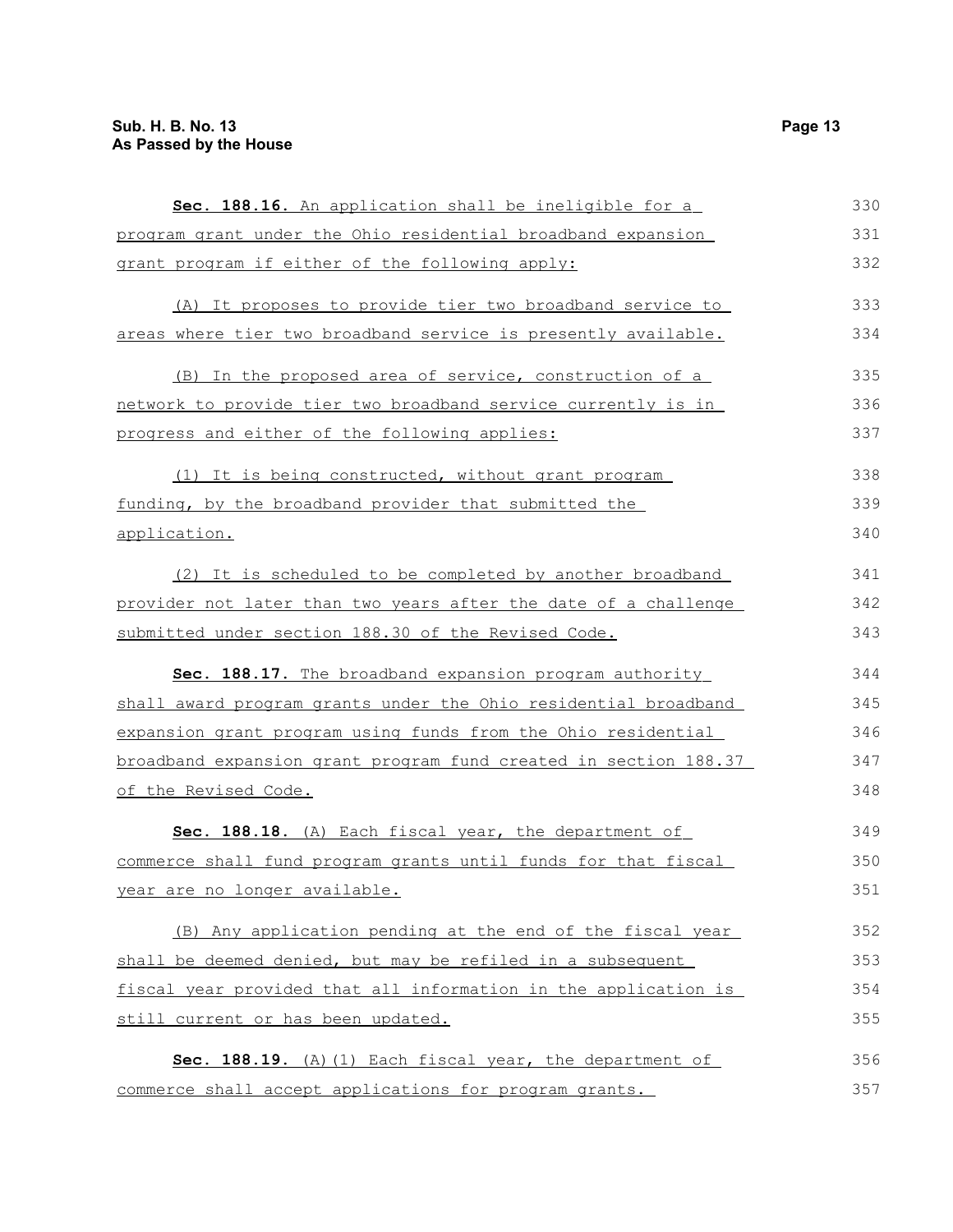| (2) To apply for a program grant, a broadband provider           | 358 |
|------------------------------------------------------------------|-----|
| shall submit an application to the department on a form          | 359 |
| prescribed by the department and shall provide the information   | 360 |
| required under section 188.20 of the Revised Code. The form      | 361 |
| shall include a statement informing the applicant that failure   | 362 |
| to comply with the program or to meet the required tier two      | 363 |
| broadband service proposed in the application may require the    | 364 |
| refund of all or a portion of the program grant awarded for the  | 365 |
| project.                                                         | 366 |
| (3) Applications may be submitted in person or by                | 367 |
| certified mail or electronic mail, or uploaded to a designated   | 368 |
| department web site for applications.                            | 369 |
| (B) Applications shall be accepted during a submission           | 370 |
| period specified by the broadband expansion program authority.   | 371 |
| Each submission period shall be at least sixty but not more than | 372 |
| ninety days. Each fiscal year there shall be not more than two   | 373 |
| submission periods.                                              | 374 |
| (C) The department shall publish information from                | 375 |
| submitted applications on the department's web site as follows:  | 376 |
| (1) Not later than five days after the close of the              | 377 |
| submission period in which the application is made, the          | 378 |
| department shall publish, for each completed application, the    | 379 |
| list of residential addresses included with the completed        | 380 |
| applications under division (A) (1) (a) of section 188.20 of the | 381 |
| <u>Revised Code.</u>                                             | 382 |
| (2) Not later than thirty-five days after the close of the       | 383 |
| submission period in which the application is made, the          | 384 |
| department shall publish all information from each completed     | 385 |
| application that it determines is not confidential under section | 386 |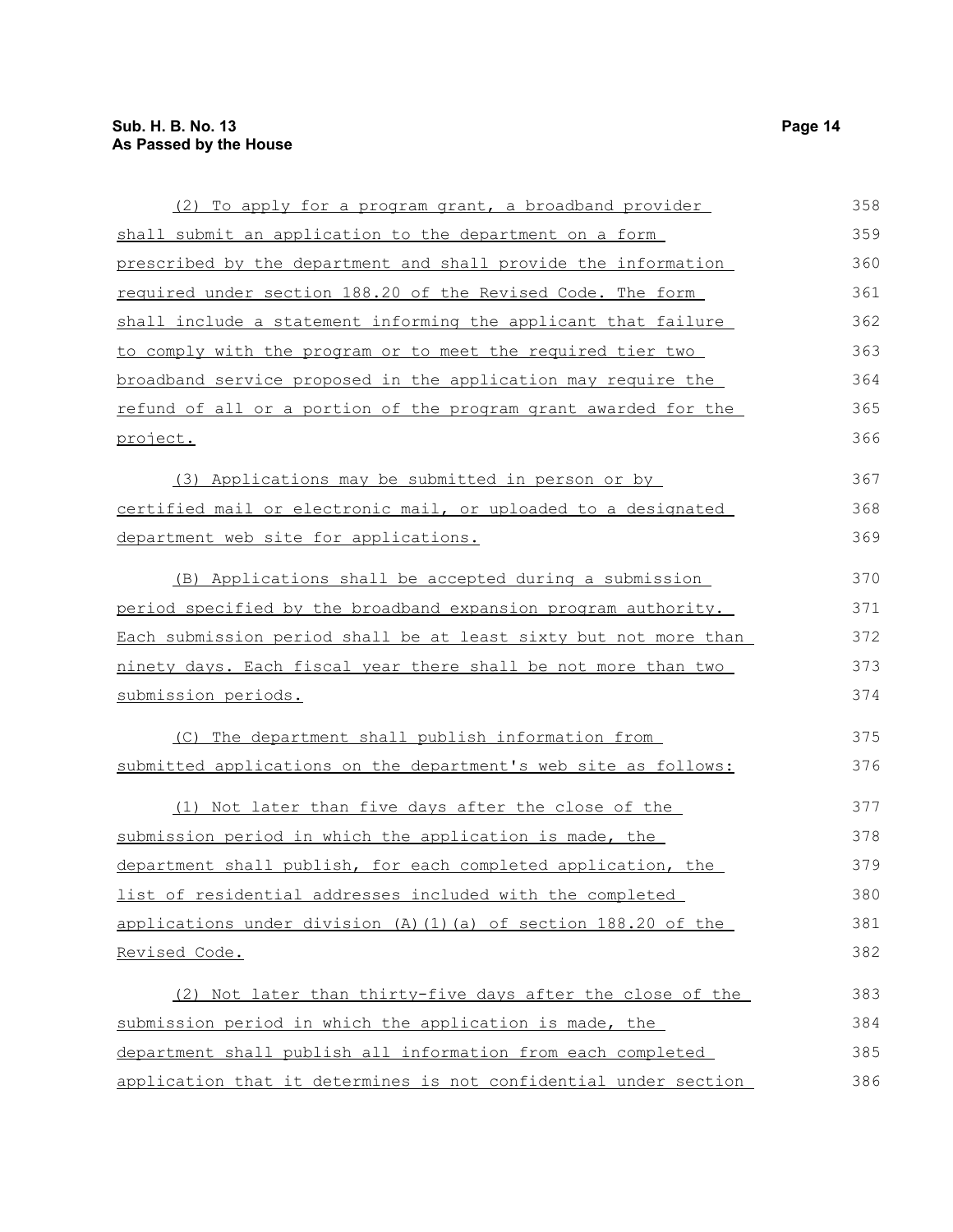|--|

| 188.23 of the Revised Code.                                      | 387 |
|------------------------------------------------------------------|-----|
| (D) If an application is incomplete, the department shall        | 388 |
| notify the broadband provider that submitted the application.    | 389 |
| The notification shall list what information is incomplete and   | 390 |
| shall describe the procedure for refiling a completed            | 391 |
| <u>application.</u>                                              | 392 |
| (E) The department shall review an application determined        | 393 |
| incomplete under division (D) of this section as provided in     | 394 |
| sections 188.19 to 188.36 of the Revised Code if the application | 395 |
| is completed and refiled:                                        | 396 |
| (1) Before the end of the submission period described            | 397 |
| under division (B) of this section; or                           | 398 |
| (2) Not later than fourteen days after the end of the            | 399 |
| submission period described under division (B) of this section,  | 400 |
| if the department, for good cause shown, has granted the         | 401 |
| broadband provider an extension period of not more than fourteen | 402 |
| days in which to file the completed application.                 | 403 |
| (F) The department shall deny an incomplete application if       | 404 |
| the broadband provider fails to complete and refile it within    | 405 |
| the applicable submission period or extension period.            | 406 |
| Applications that are denied shall not be published on the       | 407 |
| department's web site.                                           | 408 |
| Sec. 188.20. (A) An application for a program grant under        | 409 |
| the Ohio residential broadband expansion grant program shall     | 410 |
| include, at a minimum, the following information for an eligible | 411 |
| project:                                                         | 412 |
| The location and description of the project,<br>(1)              | 413 |
| including:                                                       | 414 |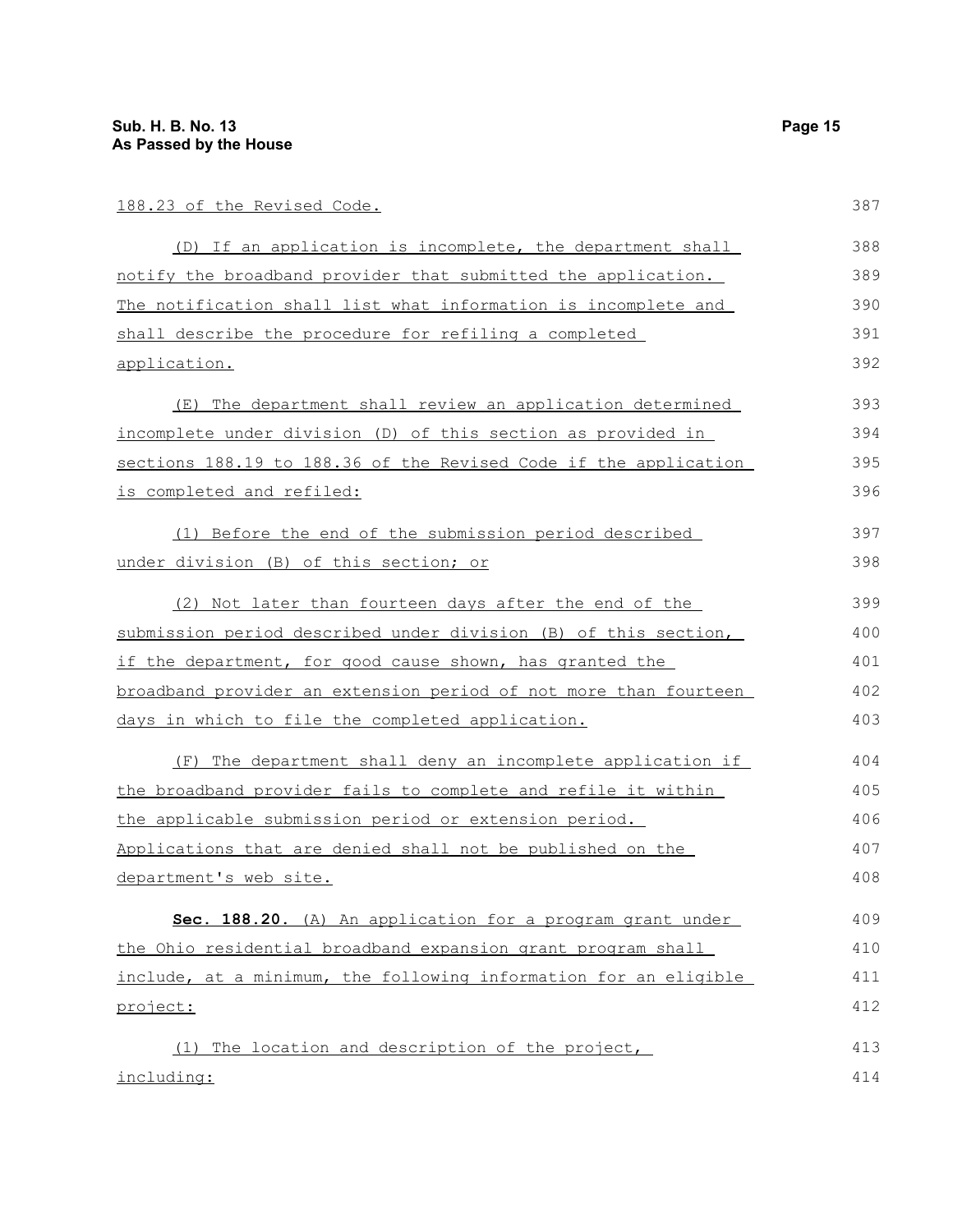| (a) The residential addresses in the unserved or tier one        | 415 |
|------------------------------------------------------------------|-----|
| areas where tier two broadband service will be available         | 416 |
| following completion of the project;                             | 417 |
| (b) A notarized letter of intent that the broadband              | 418 |
| provider will provide access to tier two broadband service to    | 419 |
| all of the residential addresses listed in the project;          | 420 |
| (c) A notarized letter of intent by the broadband provider       | 421 |
| that none of the funds provided by the program grant will be     | 422 |
| used to extend or deploy facilities to any residences other than | 423 |
| those in the unserved or tier one areas that are part of the     | 424 |
| project.                                                         | 425 |
| (2) The amount of the broadband funding gap and the amount       | 426 |
| of state funds requested;                                        | 427 |
| (3) The amount of any financial or in-kind contributions         | 428 |
| to be used towards the broadband funding gap and identification  | 429 |
| of the contribution sources, which may include, but are not      | 430 |
| limited to, any combination of the following:                    | 431 |
| (a) Funds that the broadband provider is willing to              | 432 |
| contribute to the broadband funding gap;                         | 433 |
| (b) Funds received or approved under any other federal or        | 434 |
| state government grant or loan program;                          | 435 |
| (c) General revenue funds of a municipal corporation,            | 436 |
| township, or county comprising the area of the eligible project; | 437 |
| (d) Other discretionary funds of the municipal                   | 438 |
| corporation, township, or county comprising the area of the      | 439 |
| eligible project;                                                | 440 |
| (e) Any alternate payment terms that the broadband               | 441 |
| provider and any legislative authority in which the project is   | 442 |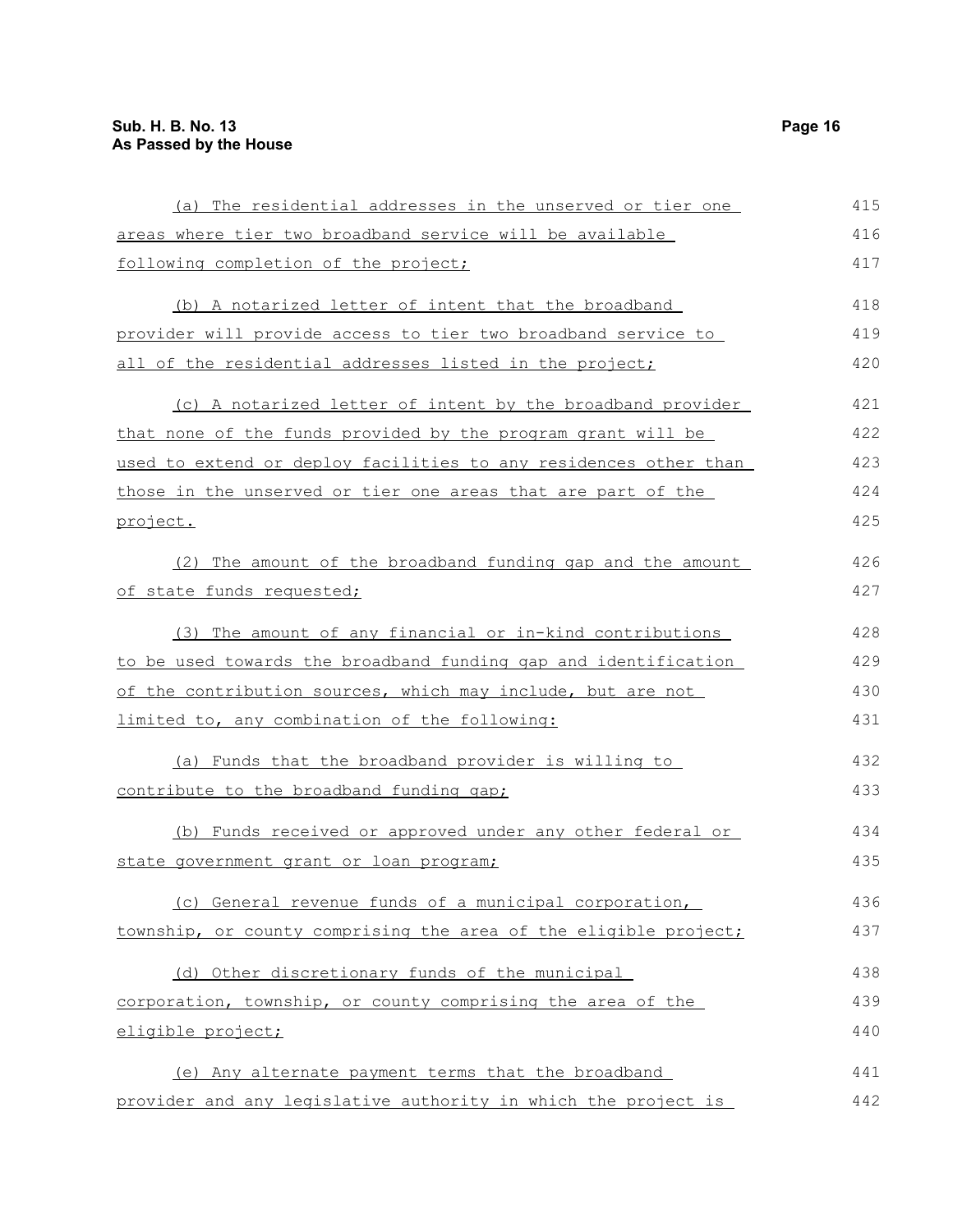| located have negotiated and agreed to pursuant to section 188.25 | 443 |
|------------------------------------------------------------------|-----|
| of the Revised Code;                                             | 444 |
| (f) Contributions or grants from individuals,                    | 445 |
| organizations, or companies;                                     | 446 |
| (g) Property tax assessments made by the municipal               | 447 |
| corporation under Chapter 727. of the Revised Code, township     | 448 |
| under section 505.881 of the Revised Code, or county under       | 449 |
| section 303.251 of the Revised Code.                             | 450 |
| (4) The source and amount of any financial or in-kind            | 451 |
| contributions received or approved for any part of the overall   | 452 |
| eligible project cost, but not applied to the broadband funding  | 453 |
| gap;                                                             | 454 |
| (5) A description of, or documentation demonstrating, the        | 455 |
| broadband provider's managerial and technical expertise and      | 456 |
| experience with broadband service projects;                      | 457 |
| (6) Whether the broadband provider plans to use wired,           | 458 |
| wireless, or satellite technology to complete the project;       | 459 |
| (7) A description of the scalability of the project;             | 460 |
| (8) The megabit-per-second broadband download and upload         | 461 |
| speeds planned for the project;                                  | 462 |
| (9) A description of the broadband provider's customer           | 463 |
| service capabilities, including any locally based call centers   | 464 |
| or customer service offices;                                     | 465 |
| (10) A copy of the broadband provider's general customer         | 466 |
| service policies, including any policy to credit customers for   | 467 |
| service outages or the provider's failure to keep scheduled      | 468 |
| appointments for service;                                        | 469 |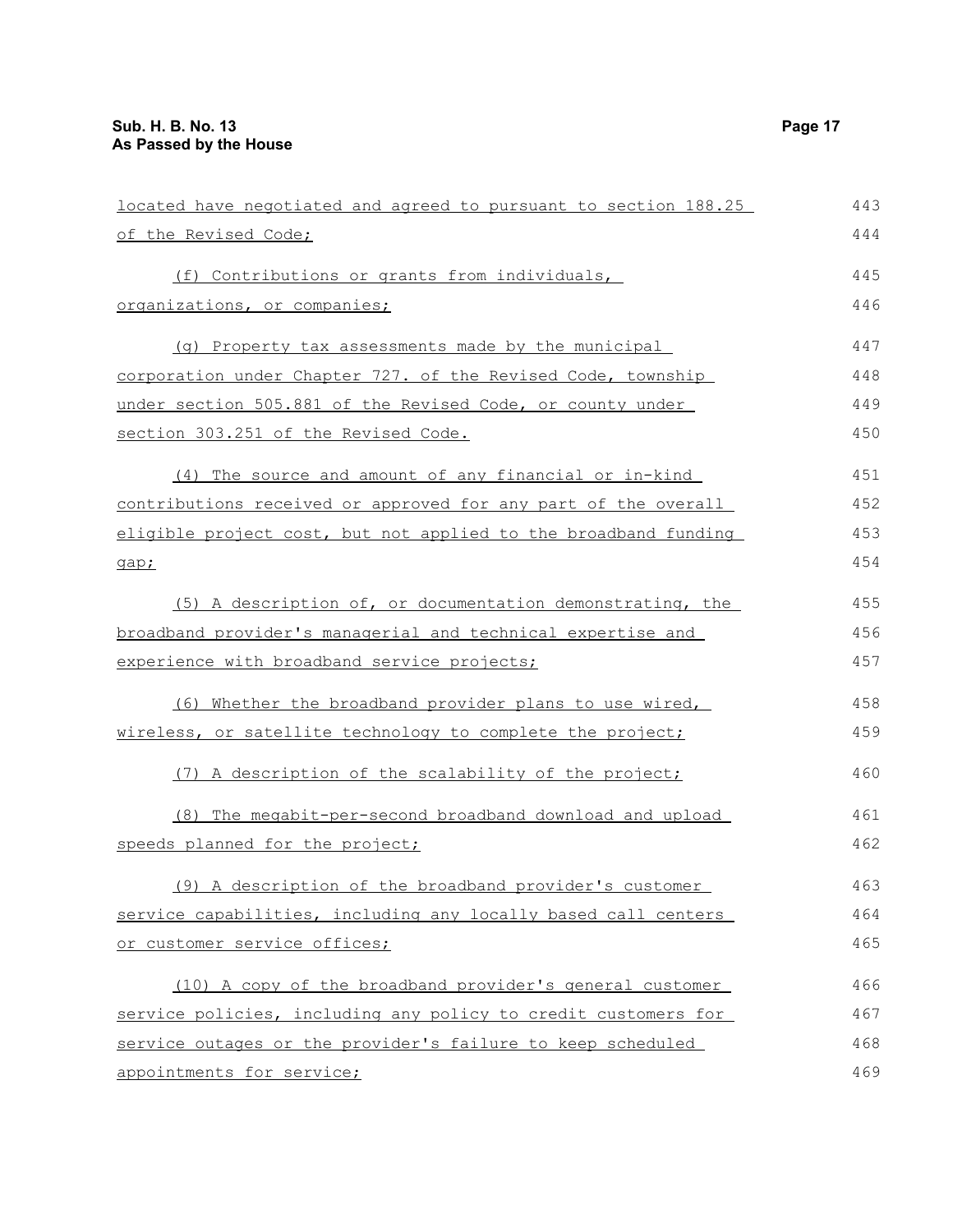| (11) The length of time that the broadband provider has          | 470 |
|------------------------------------------------------------------|-----|
| been operating in the state;                                     | 471 |
| (12) Proof that the broadband provider has the financial         | 472 |
| stability to complete the project;                               | 473 |
| (13) A projected construction timetable, including the           | 474 |
| anticipated date of the provision of tier two broadband service  | 475 |
| access within the project;                                       | 476 |
| (14) A description of anticipated or preliminary                 | 477 |
| government authorizations, permits, and other approvals required | 478 |
| in connection with the project, and an estimated timetable for   | 479 |
| the acquisition of such approvals;                               | 480 |
| (15) A notification from the broadband provider informing        | 481 |
| the department of commerce of any information contained in the   | 482 |
| application, or within related documents submitted with it, that | 483 |
| the provider considers proprietary or a trade secret;            | 484 |
| (16) A notarized statement that the broadband provider           | 485 |
| accepts the condition that noncompliance with Ohio residential   | 486 |
| broadband expansion grant program requirements may require the   | 487 |
| provider to refund all or part of any program grant the provider | 488 |
| receives;                                                        | 489 |
| (17) A brief description of any arrangements, including          | 490 |
| any subleases of infrastructure or joint ownership arrangements  | 491 |
| that the broadband provider that submitted the application has   | 492 |
| entered into, or plans to enter into, with another broadband     | 493 |
| provider, an electric cooperative, or an electric distribution   | 494 |
| utility, to enable the offering of tier two broadband service    | 495 |
| under the project;                                               | 496 |
| (18) Other relevant information that the department              | 497 |
| determines is necessary and prescribes by rule;                  | 498 |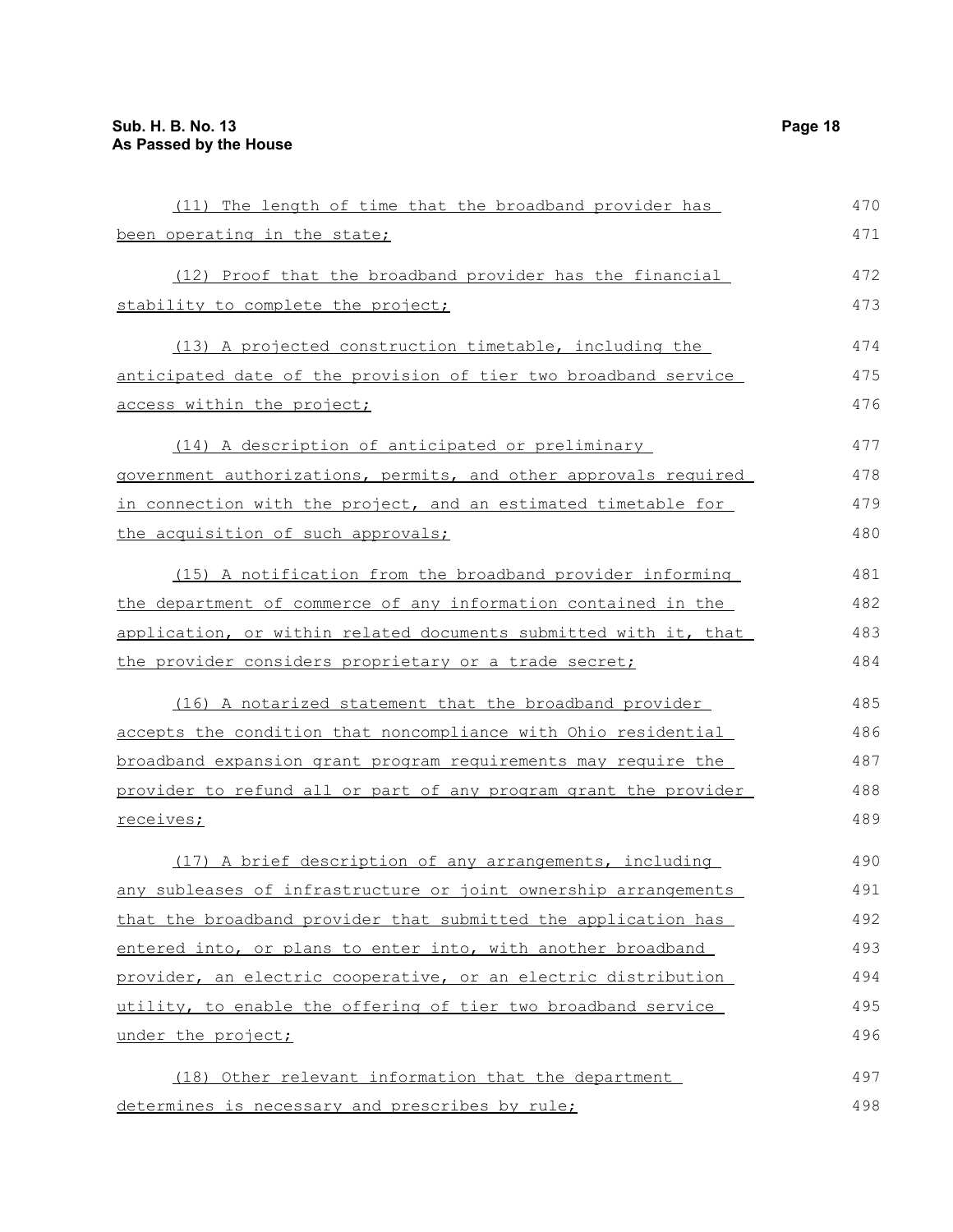| (19) Any other information the broadband provider                | 499 |
|------------------------------------------------------------------|-----|
| considers necessary.                                             | 500 |
| (B) To meet the requirement to provide proof of financial        | 501 |
| responsibility in the application, the broadband provider may    | 502 |
| submit publicly available financial statements with its          | 503 |
| application.                                                     | 504 |
| Sec. 188.21. As a condition for receiving a program grant        | 505 |
| under the Ohio residential broadband expansion grant program,    | 506 |
| the broadband expansion program authority may require a          | 507 |
| broadband provider that is awarded a program grant to provide a  | 508 |
| performance bond, letter of credit, or other financial assurance | 509 |
| acceptable to the authority prior to the commencement of         | 510 |
| construction. The bond, letter of credit, or assurance shall be  | 511 |
| in the sum, and with the sureties, that the state prescribes and | 512 |
| shall be payable to the state, as applicable.                    | 513 |
| The bond, letter of credit, or assurance may include the         | 514 |
| condition that the broadband provider will faithfully execute    | 515 |
| and complete the project.                                        | 516 |
| The purpose of the performance bond, letter of credit, or        | 517 |
| other financial assurance is to assure completion of the         | 518 |
| project. The bond, letter of credit, or assurance shall not be   | 519 |
| required after the project is complete.                          | 520 |
| Sec. 188.23. Pursuant to rules adopted under section             | 521 |
| 188.77 of the Revised Code, the department of commerce shall     | 522 |
| evaluate the information and documents submitted by a broadband  | 523 |
| provider in an application under section 188.13 of the Revised   | 524 |
| Code or by a challenging broadband provider under section 188.30 | 525 |
| of the Revised Code. The evaluation shall determine whether the  | 526 |
| information and documents are proprietary or constitute a trade  | 527 |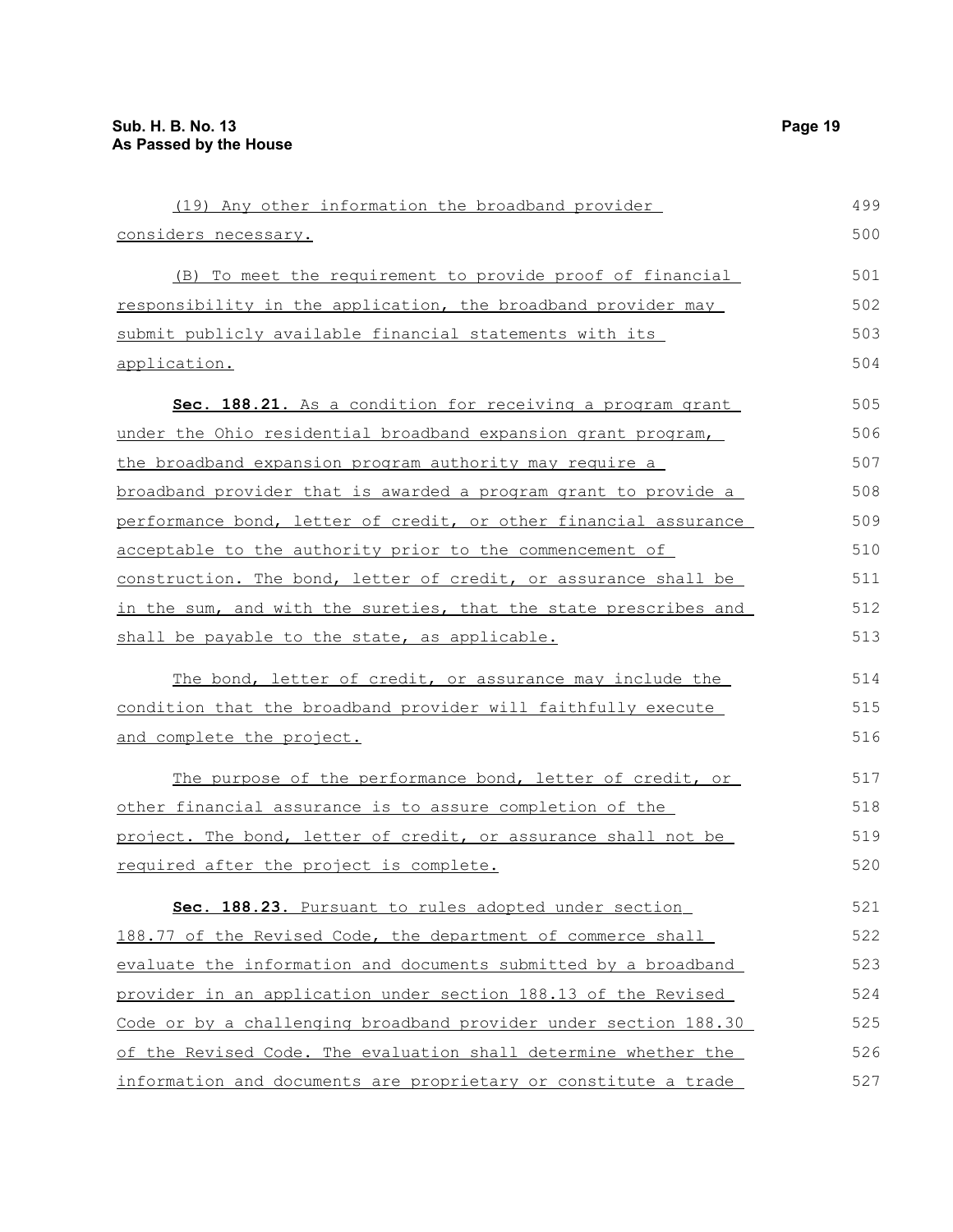| secret. Upon receipt of the information and documents, the        | 528 |
|-------------------------------------------------------------------|-----|
| department shall keep them confidential and shall not publish     | 529 |
| them on the department's web site, unless the department finds    | 530 |
| that any information or document is not proprietary or a trade    | 531 |
| secret. Any information or document found not to be proprietary   | 532 |
| or a trade secret under this section shall not be considered      | 533 |
| confidential and shall be published on the department web site    | 534 |
| <u>as is required for an application under division (C)(2) of</u> | 535 |
| section 188.19 of the Revised Code.                               | 536 |
| Sec. 188.24. The department of commerce shall establish an        | 537 |
| automatic notification process through which interested parties   | 538 |
| may receive electronic mail notifications when the department     | 539 |
| publishes application and other information on its web site       | 540 |
| pursuant to sections 188.01 to 188.77 of the Revised Code.        | 541 |
| Sec. 188.25. A broadband provider may enter into an               | 542 |
| arrangement to designate video service provider fees remitted by  | 543 |
| the broadband provider for contribution towards an eligible       | 544 |
| project's broadband funding gap under the following               | 545 |
| circumstances:                                                    | 546 |
| (A) The broadband provider is a video service provider            | 547 |
| that, pursuant to section 1332.32 of the Revised Code, collects   | 548 |
| and remits video service provider fees to one or more             | 549 |
| legislative authorities in which an eligible project is located.  | 550 |
| (B) The arrangement is entered into by mutual consent with        | 551 |
| one or more of the legislative authorities in which the eligible  | 552 |
| project is located.                                               | 553 |
| Sec. 188.30. (A) (1) (a) A broadband provider that provides       | 554 |
| tier two broadband service within or directly adjacent to an      | 555 |
| eligible project may challenge, in writing, all or part of a      | 556 |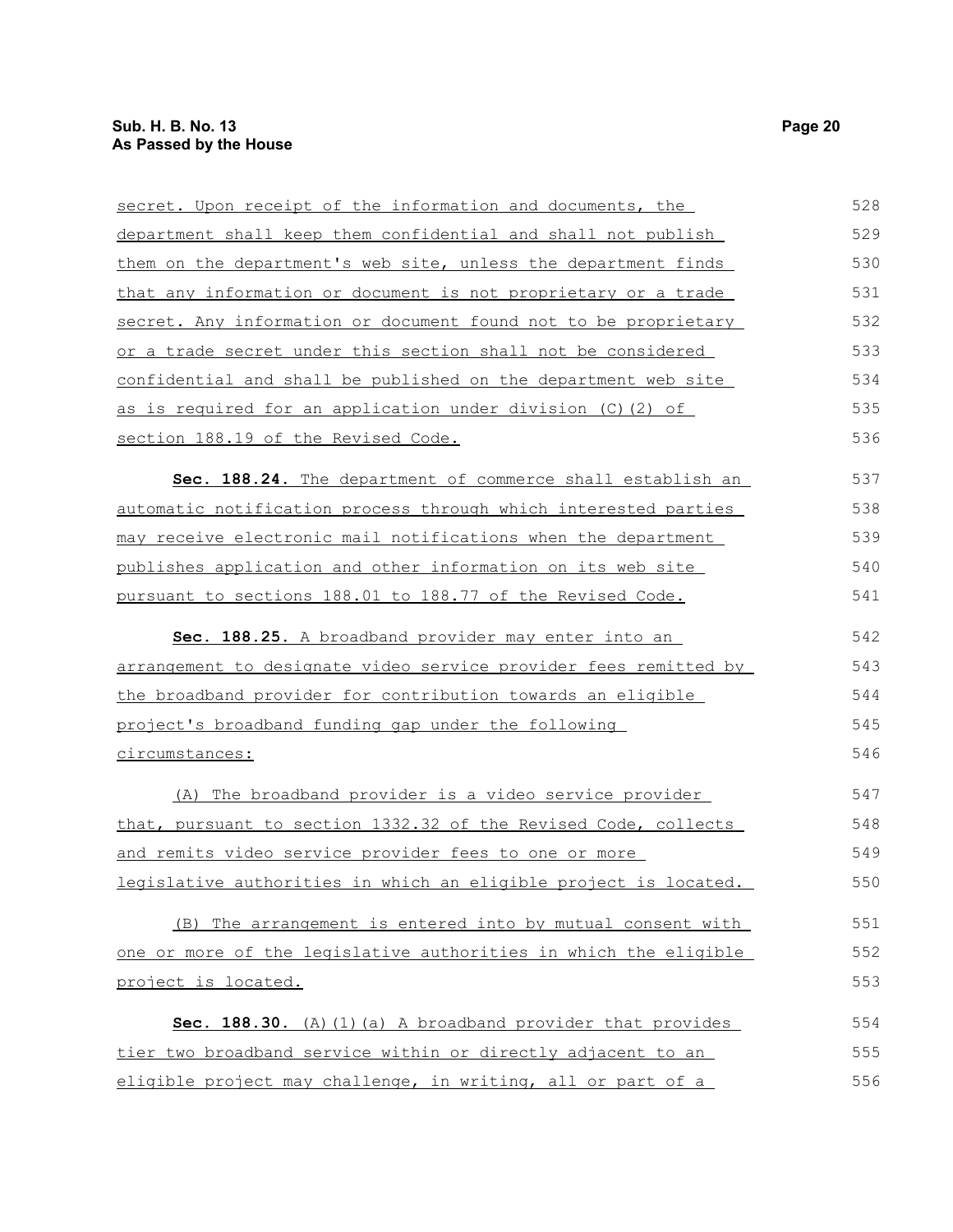| completed application for a program grant for the project not     | 557 |
|-------------------------------------------------------------------|-----|
| later than sixty-five days after the close of the submission      | 558 |
| period, or an extension granted under division (E) (2) of section | 559 |
| 188.19 of the Revised Code, in which the application was made.    | 560 |
| (b) The department, for good cause shown, may grant the           | 561 |
| broadband provider an extension of not more than fourteen days    | 562 |
| in which to submit a challenge.                                   | 563 |
| The broadband provider challenging the application<br>(2)         | 564 |
| shall provide, by certified mail, a written copy of the           | 565 |
| challenge to the department and to the broadband provider that    | 566 |
| submitted the application. The copy provided to the department    | 567 |
| may include any information the challenging broadband provider    | 568 |
| considers to be proprietary or a trade secret. Proprietary        | 569 |
| information or trade secrets may be redacted from the copy        | 570 |
| provided to the broadband provider that submitted the             | 571 |
| application.                                                      | 572 |
| (B) No challenge to an application may be accepted before         | 573 |
| the completed application is published in its entirety on the     | 574 |
| department of commerce's web site pursuant to division (C) (2) of | 575 |
| section 188.19 of the Revised Code.                               | 576 |
| Sec. 188.31. (A) To successfully challenge an application,        | 577 |
| a broadband provider shall provide sufficient evidence to the     | 578 |
| department of commerce demonstrating that all or part of a        | 579 |
| project under the application is ineligible for a grant. The      | 580 |
| challenge shall, at minimum, include the following information:   | 581 |
| (1) Sufficient evidence disputing the notarized letter of         | 582 |
| intent submitted with the application that the eligible project   | 583 |
| contains unserved or tier one areas;                              | 584 |
| (2) Sufficient evidence attesting to the challenging              | 585 |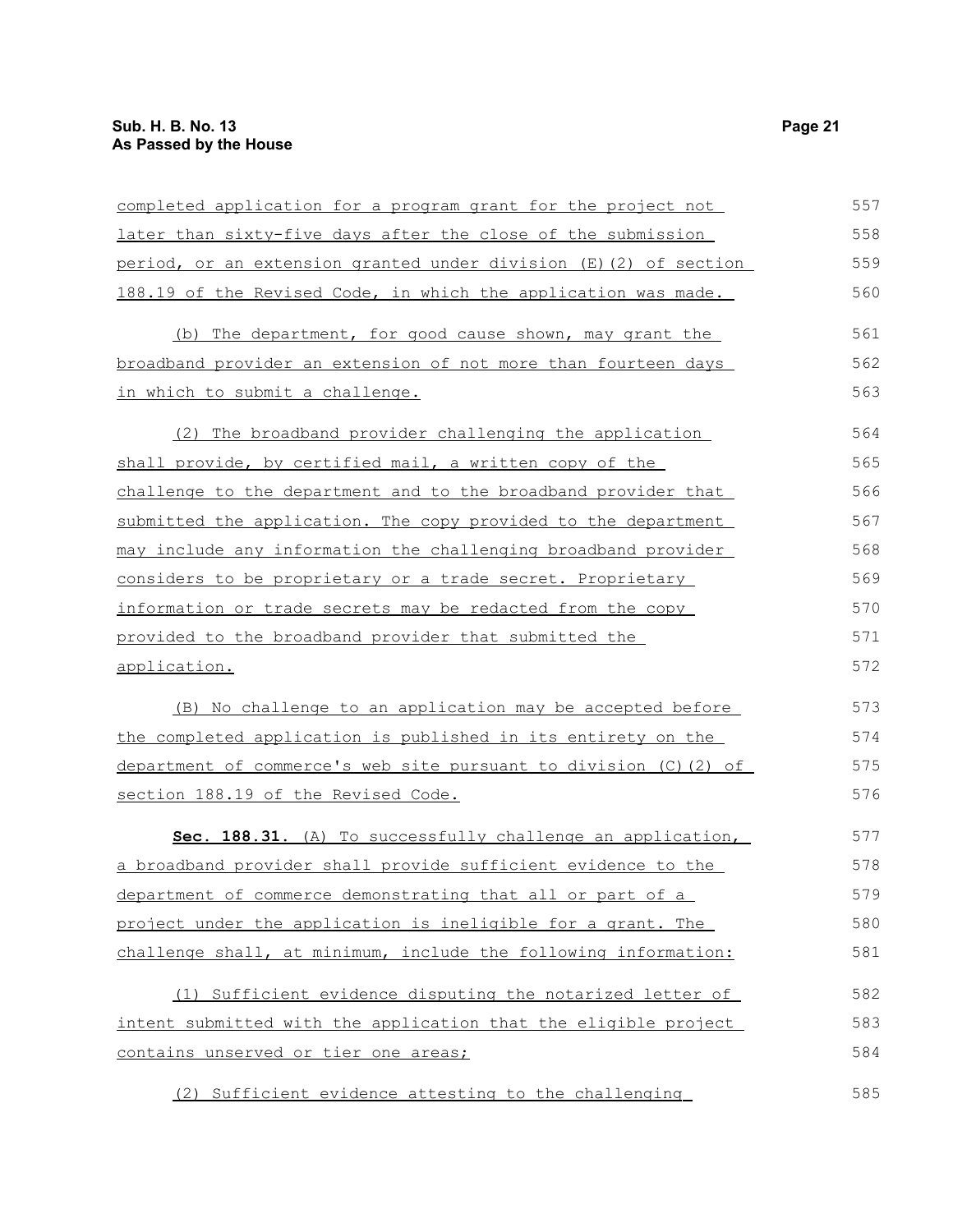| broadband provider's existing or planned offering of tier two    | 586 |
|------------------------------------------------------------------|-----|
| broadband service to all or part of the eligible project, which  | 587 |
| evidence shall include the following:                            | 588 |
| (a) With regard to existing tier two broadband service, a        | 589 |
| signed, notarized statement submitted by the challenging         | 590 |
| broadband provider that sufficiently identifies the part of the  | 591 |
| eligible project to which the challenging broadband provider     | 592 |
| offers broadband service;                                        | 593 |
| (b) With regard to the planned provision of tier two             | 594 |
| broadband service by a challenging broadband provider as         | 595 |
| described in division (B) of section 188.16 of the Revised Code, | 596 |
| both of the following:                                           | 597 |
| (i) A signed, notarized statement submitted by the               | 598 |
| challenging broadband provider that sufficiently identifies the  | 599 |
| part of the eligible project to which the challenging broadband  | 600 |
| provider will offer broadband service;                           | 601 |
| (ii) A summary of the construction efforts that includes         | 602 |
| the dates when tier two broadband construction is expected to be | 603 |
| completed and when tier two broadband service will first be      | 604 |
| offered to the part of the eligible project being challenged.    | 605 |
| (B) To demonstrate that all or part of a project under the       | 606 |
| application is ineligible for a grant, a challenging broadband   | 607 |
| provider may present shapefile data, residential addresses,      | 608 |
| maps, or similar geographic details. Census block or census      | 609 |
| tract level data shall not be acceptable as evidence of          | 610 |
| ineligibility of all or part of a project.                       | 611 |
| Sec. 188.33. (A) Not later than thirty days after receipt        | 612 |
| of a challenge under sections 188.30 to 188.35 of the Revised    | 613 |
| Code, the broadband expansion program authority may do either of | 614 |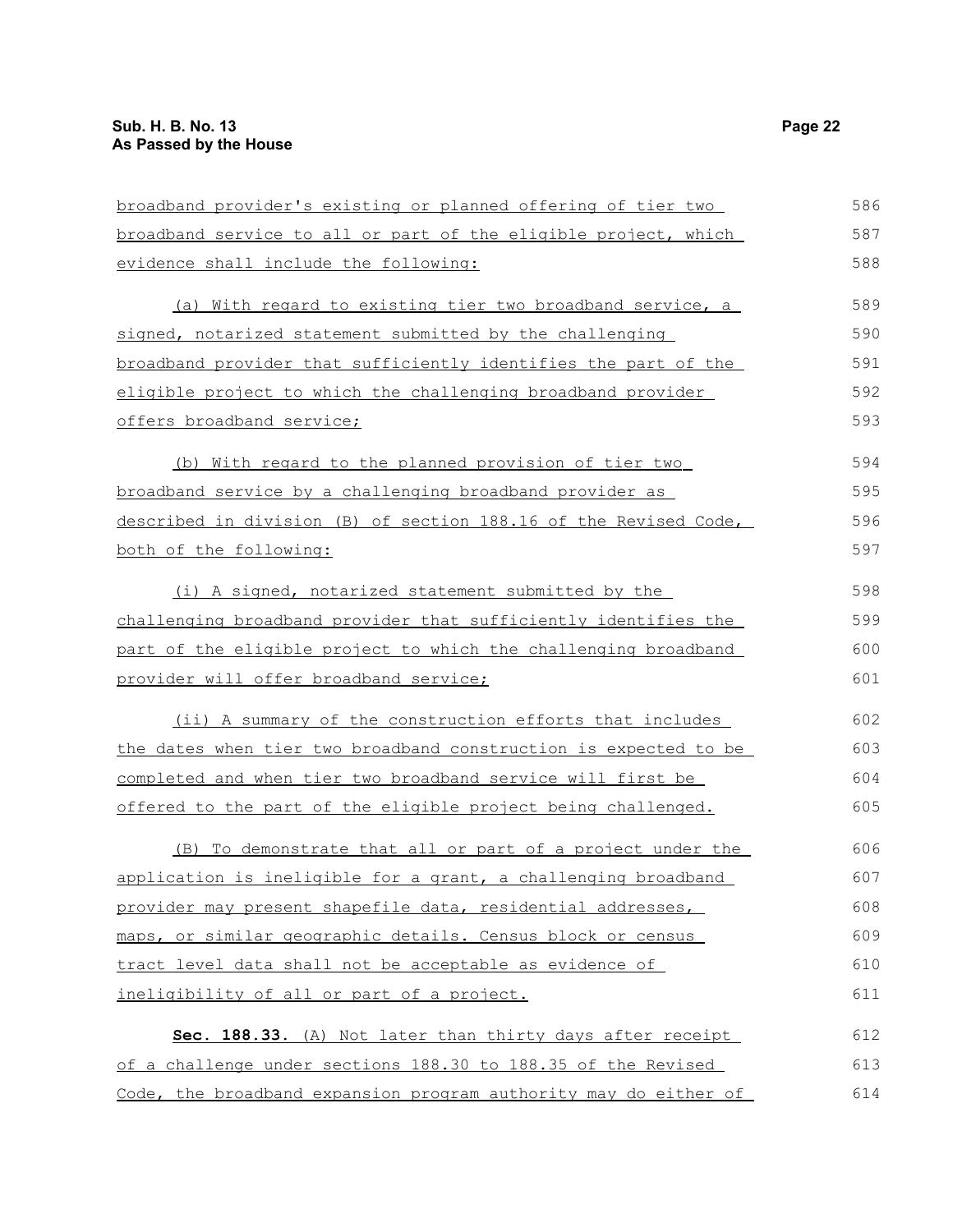| the following:                                                  | 615 |
|-----------------------------------------------------------------|-----|
| Suspend, subject to division (B) of this section, all<br>(1)    | 616 |
| or part of the application;                                     | 617 |
| (2) Reject the challenge, approve the application, and          | 618 |
| proceed with the application process.                           | 619 |
| (B) The authority shall allow the broadband provider that       | 620 |
| submitted the application being challenged to revise the        | 621 |
| application consistent with sections 188.01 to 188.77 of the    | 622 |
| Revised Code, if the authority upholds a challenge to all or    | 623 |
| part of the application.                                        | 624 |
| The authority shall notify both the broadband provider<br>(C)   | 625 |
| that submitted the application and the challenging broadband    | 626 |
| provider of any decision made under this section by providing a | 627 |

that submitted the applicati provider of any decision mad copy of the decision by certified mail or electronic mail. The authority shall update the status of the application on the department of commerce web site. 628 629 630

 **Sec. 188.34.** (A) If the broadband expansion program authority suspends all or part of an application, the broadband provider that submitted the application may revise and resubmit the application not later than fourteen days after receiving the suspension notification sent by the authority pursuant to section 188.33 of the Revised Code. The broadband provider may request, and the authority may grant for good cause shown, an extension period of not more than fourteen days in which the broadband provider may resubmit the application. 631 632 633 634 635 636 637 638 639

(B) When revising the application, the broadband provider shall not expand the scope or impact of the original application, nor shall the provider add any new residential addresses to the eligible project. 640 641 642 643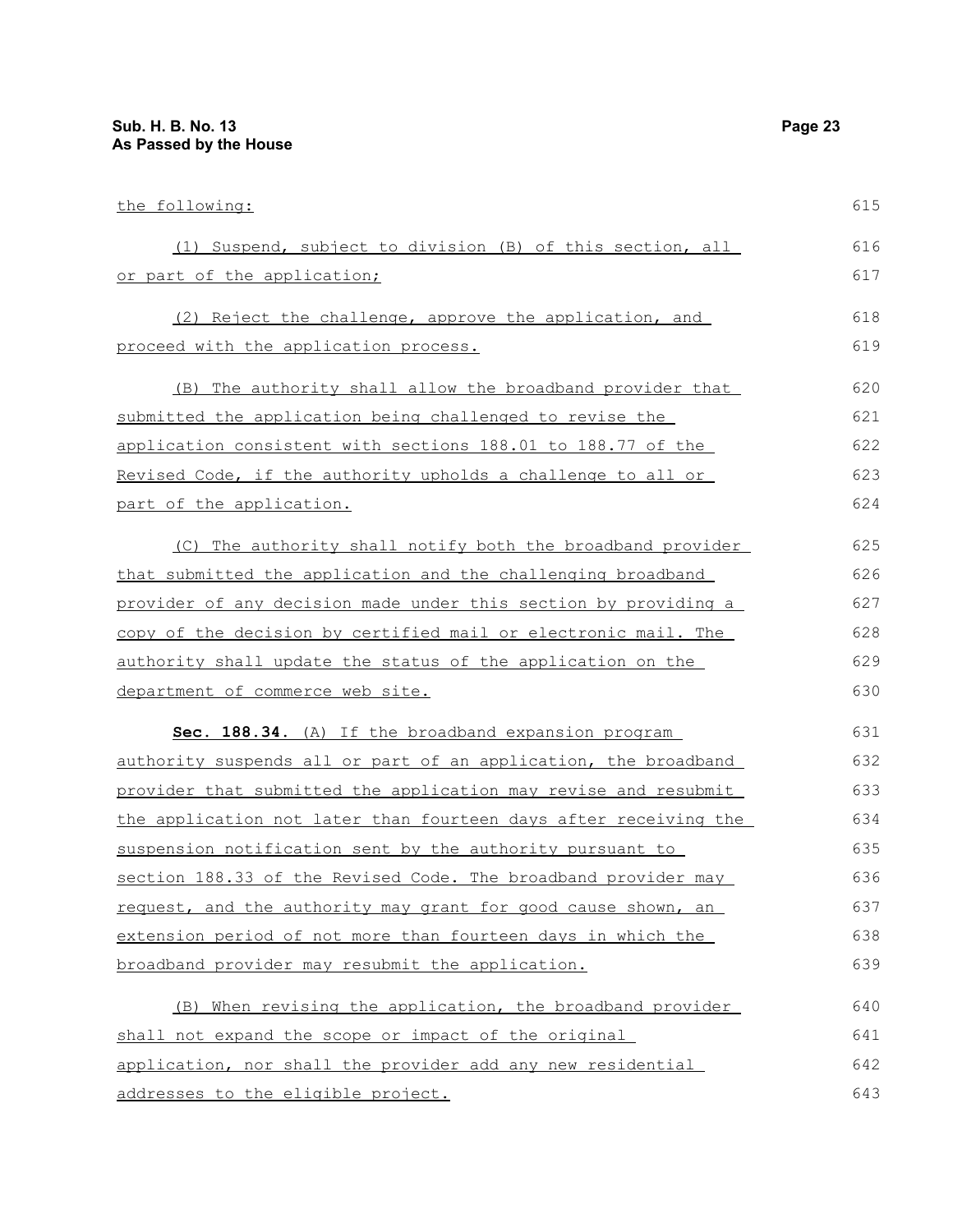| (C) The broadband provider shall provide a copy of the           | 644 |
|------------------------------------------------------------------|-----|
| revised application to both the authority and the challenging    | 645 |
| broadband provider by certified mail or by electronic mail or by | 646 |
| uploading it to the department of commerce designated web site   | 647 |
| for applications. The department shall publish the revised       | 648 |
| application on the department's public web site provided that    | 649 |
| any information determined to be proprietary or a trade secret   | 650 |
| under section 188.23 of the Revised Code is redacted.            | 651 |
| (D) Any failure to respond to the notification or properly       | 652 |
| revise the application to the authority's satisfaction shall be  | 653 |
| considered a withdrawal of the application.                      | 654 |
| Sec. 188.35. Upon receipt of a revised application under         | 655 |
| section 188.34 of the Revised Code, the broadband expansion      | 656 |
| program authority shall review the revised application and       | 657 |
| decide whether to accept it or uphold the challenge under        | 658 |
| sections 188.30 to 188.35 of the Revised Code within fourteen    | 659 |
| days. The authority shall provide a copy of its decision to both | 660 |
| the broadband provider that submitted the revised application    | 661 |
| and the challenging broadband provider by certified mail or      | 662 |
| electronic mail and shall update the status of the application   | 663 |
| on the department's web site. The decision shall be considered   | 664 |
| final, and further challenges to the revised application are     | 665 |
| prohibited.                                                      | 666 |
| Sec. 188.36. If the broadband expansion program authority        | 667 |
| upholds a challenge to an application under sections 188.30 to   | 668 |
| 188.35 of the Revised Code and the challenging broadband         | 669 |
| provider fails to provide tier two broadband service as          | 670 |
| described in the challenge, the challenging broadband provider,  | 671 |
| after a reasonable opportunity to be heard, may be required to   | 672 |
| do either or both of the following, in addition to being subject | 673 |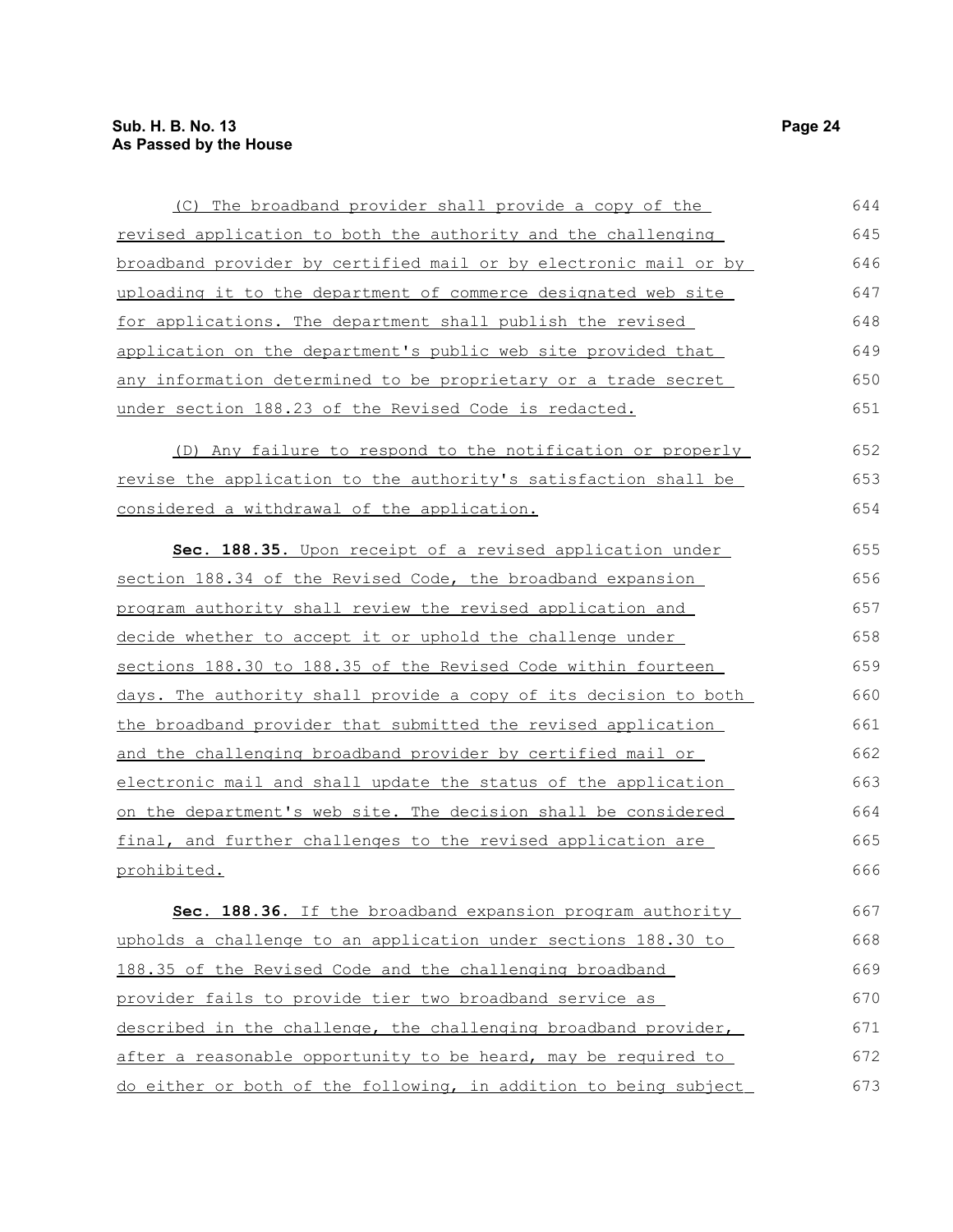| to other remedies available under the law:                         | 674 |
|--------------------------------------------------------------------|-----|
| (A) Pay to the department of commerce the amount of the            | 675 |
| original broadband funding gap described in section 188.20 of      | 676 |
| the Revised Code for the application that was challenged;          | 677 |
|                                                                    |     |
| (B) Comply with the requirements of any other penalties            | 678 |
| prescribed by rule of the department and imposed after             | 679 |
| consultation with the authority.                                   | 680 |
| Sec. 188.37. Any money collected under section 188.36 of           | 681 |
| the Revised Code and funds appropriated for the Ohio residential   | 682 |
| broadband expansion grant program shall be deposited into the      | 683 |
| Ohio residential broadband expansion grant program fund, which     | 684 |
| <u>is hereby created in the state treasury. All amounts in the</u> | 685 |
| fund, including interest earned on those amounts, shall be used    | 686 |
| by the department of commerce exclusively for grants under         | 687 |
| sections 188.01 to 188.77 of the Revised Code.                     | 688 |
| Sec. 188.40. The department of commerce, in consultation           | 689 |
| with the broadband expansion program authority, shall establish    | 690 |
| a weighted scoring system to evaluate and select applications      | 691 |
| for program grants. The scoring system shall be available on the   | 692 |
| department's web site at least thirty days before the beginning    | 693 |
| of the application submission period set by the department by      | 694 |
| rule.                                                              | 695 |
| Sec. 188.41. (A) The scoring system established under              | 696 |
| section 188.40 of the Revised Code shall prioritize                | 697 |
| applications, from highest to lowest weight, in the following      | 698 |
| <u>order:</u>                                                      | 699 |
|                                                                    | 700 |
| (1) Eligible projects for unserved areas, rather than tier         |     |
| one areas;                                                         | 701 |
| (2) Eligible projects located within distressed areas as           | 702 |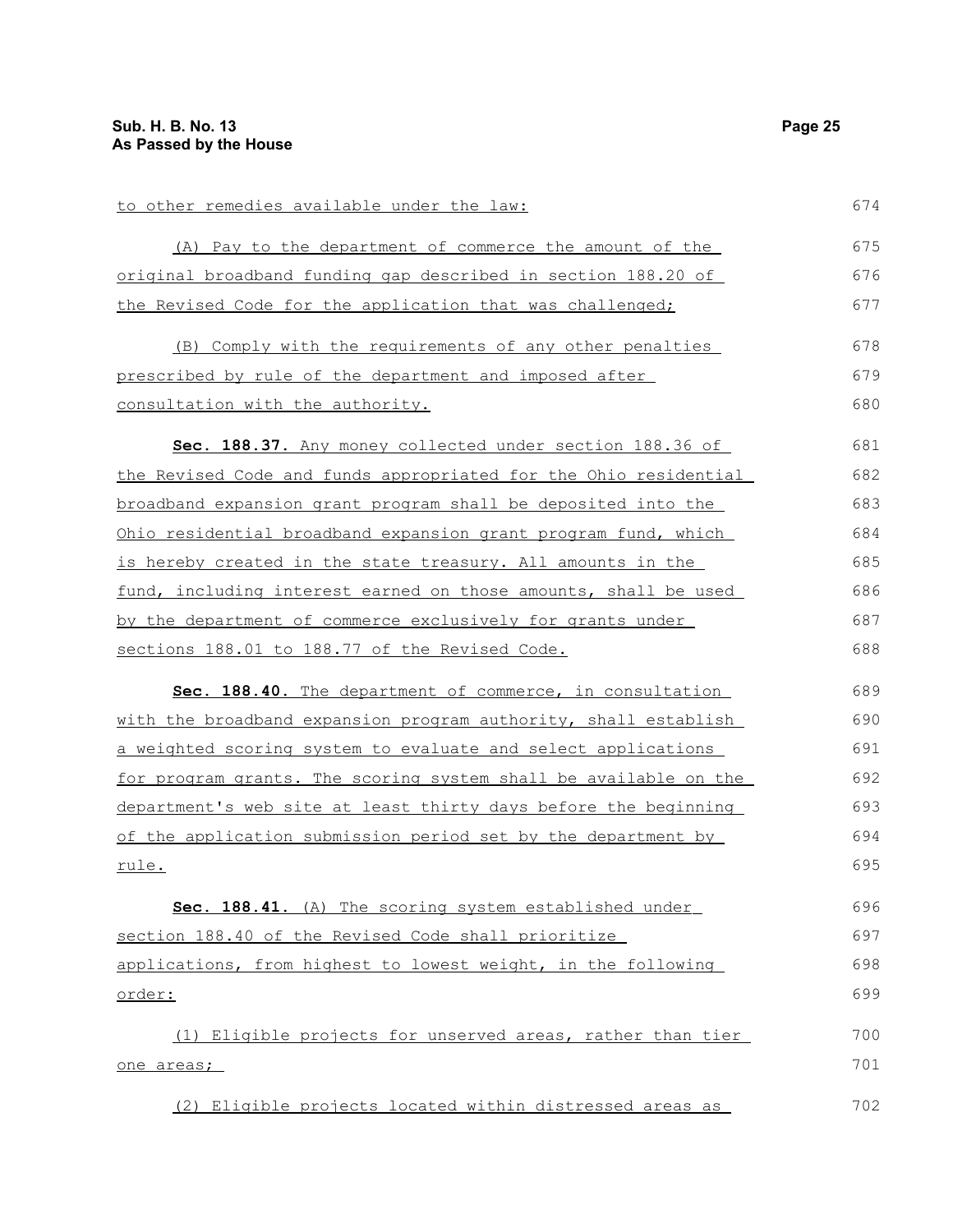| defined under section 122.19 of the Revised Code;                | 703 |
|------------------------------------------------------------------|-----|
| (3) Eligible projects that are receiving or have been            | 704 |
| approved to receive any financial or in-kind contributions       | 705 |
| towards the broadband funding gap identified in the application  | 706 |
| under division (A) (3) of section 188.20 of the Revised Code,    | 707 |
| including the amounts and proportions of the contributions;      | 708 |
| (4) Eligible projects for which the proposed construction        | 709 |
| will utilize state rights-of-way or otherwise require attachment | 710 |
| to, or use of, public facilities or conduit to provide tier two  | 711 |
| broadband service to an eligible project;                        | 712 |
| (5) Eligible projects based on proposed upstream and             | 713 |
| downstream speeds and the scalability of the tier two broadband  | 714 |
| service infrastructure proposed to be deployed to speeds higher  | 715 |
| than twenty-five megabits per second downstream and three        | 716 |
| megabits per second upstream;                                    | 717 |
| (6) Eligible projects based on each of the following, in         | 718 |
| equal measure, without favoring one broadband provider over      | 719 |
| <u>another:</u>                                                  | 720 |
| (a) Demonstrated support, supported by evidence, for             | 721 |
| community and economic development efforts in, or adjacent to,   | 722 |
| the projects, including the provision of tier two broadband      | 723 |
| service to commercial and nonresidential entities as a result    | 724 |
| of, but not funded directly by, the program;                     | 725 |
| (b) The broadband provider's experience, technical               | 726 |
| ability, and financial capability in successfully deploying and  | 727 |
| providing tier two broadband service;                            | 728 |
| (c) The length of time the broadband provider has been           | 729 |
| providing tier two broadband service in the state;               | 730 |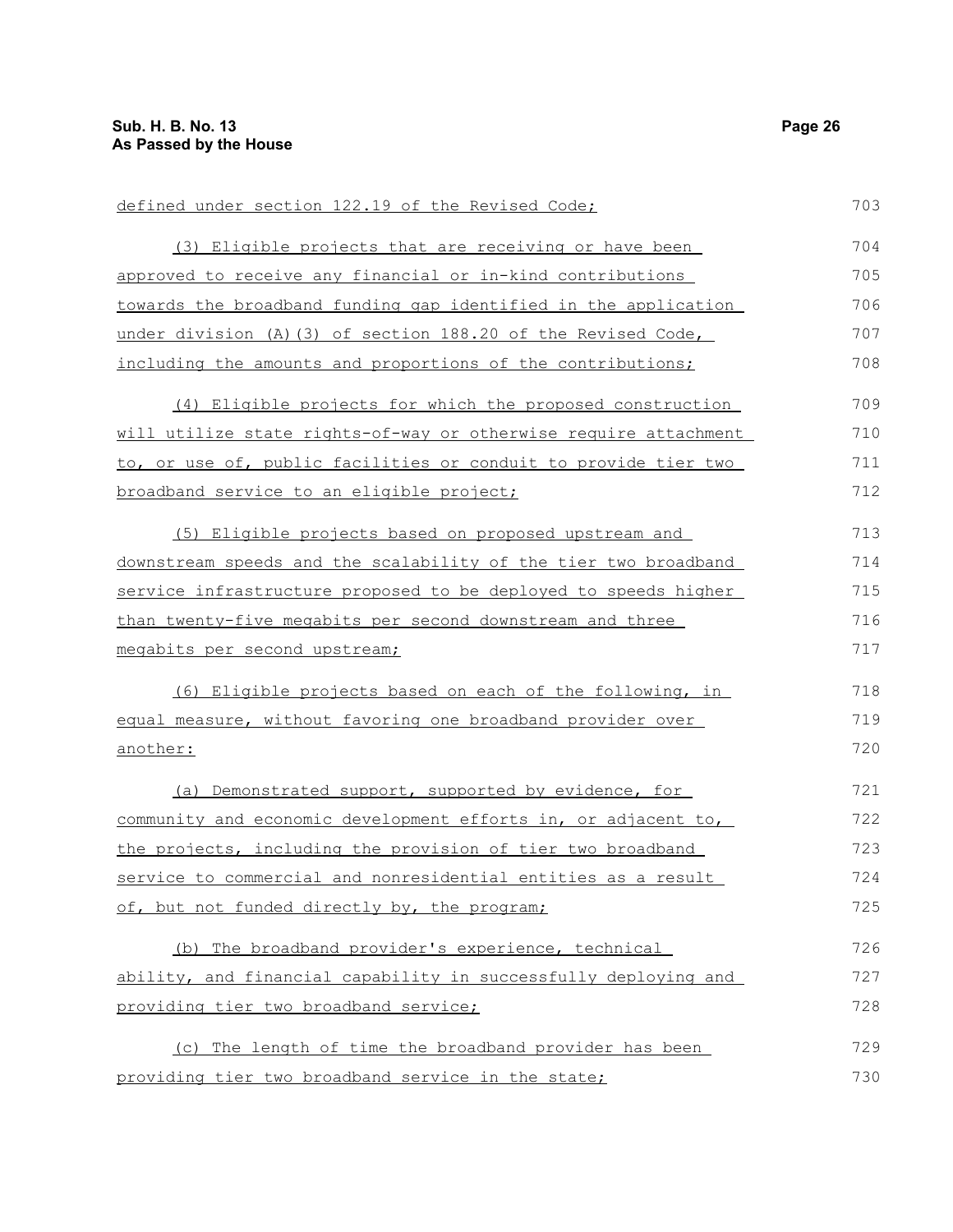| (d) The extent to which funding is necessary to deploy                  | 731 |
|-------------------------------------------------------------------------|-----|
| tier two broadband service infrastructure in an economically            | 732 |
| feasible manner to the eligible project;                                | 733 |
| (e) The ability of the broadband provider to leverage                   | 734 |
| nearby or adjacent tier one or tier two broadband service               | 735 |
| infrastructure to facilitate the proposed deployment and                | 736 |
| provision of tier two broadband service to the eligible project;        | 737 |
| (f) If existing tier one or tier two broadband service                  | 738 |
| infrastructure exists in the area of the eligible project, the          | 739 |
| extent to which the project utilizes or upgrades the existing           | 740 |
| tier one or tier two infrastructure, rather than duplicates it;         | 741 |
| (g) The eligible projects' location within Ohio                         | 742 |
| opportunity zones as defined under division (A) (2) of section          | 743 |
| 122.84 of the Revised Code.                                             | 744 |
| (B) The department may include in the weighted scoring                  | 745 |
| system any other factors it determines to be reasonable,                | 746 |
| <u>appropriate, and consistent with the purpose of facilitating the</u> | 747 |
| economic deployment of tier two broadband service to unserved or        | 748 |
| tier one areas. The factors included under this division shall          | 749 |
| be considered after the weighted factors described in division          | 750 |
| (A) of this section.                                                    | 751 |
| Sec. 188.43. (A) The broadband expansion program authority              | 752 |
| shall award program grants under the Ohio residential broadband         | 753 |
| expansion grant program after reviewing applications sent to the        | 754 |
| authority by the department of commerce. Awards shall be granted        | 755 |
| after the authority scores applications based on the scoring            | 756 |
| system under sections 188.40 and 188.41 of the Revised Code.            | 757 |
| (B) In awarding program grants, the authority shall                     | 758 |
| consider all regulatory obligations under applicable law. The           | 759 |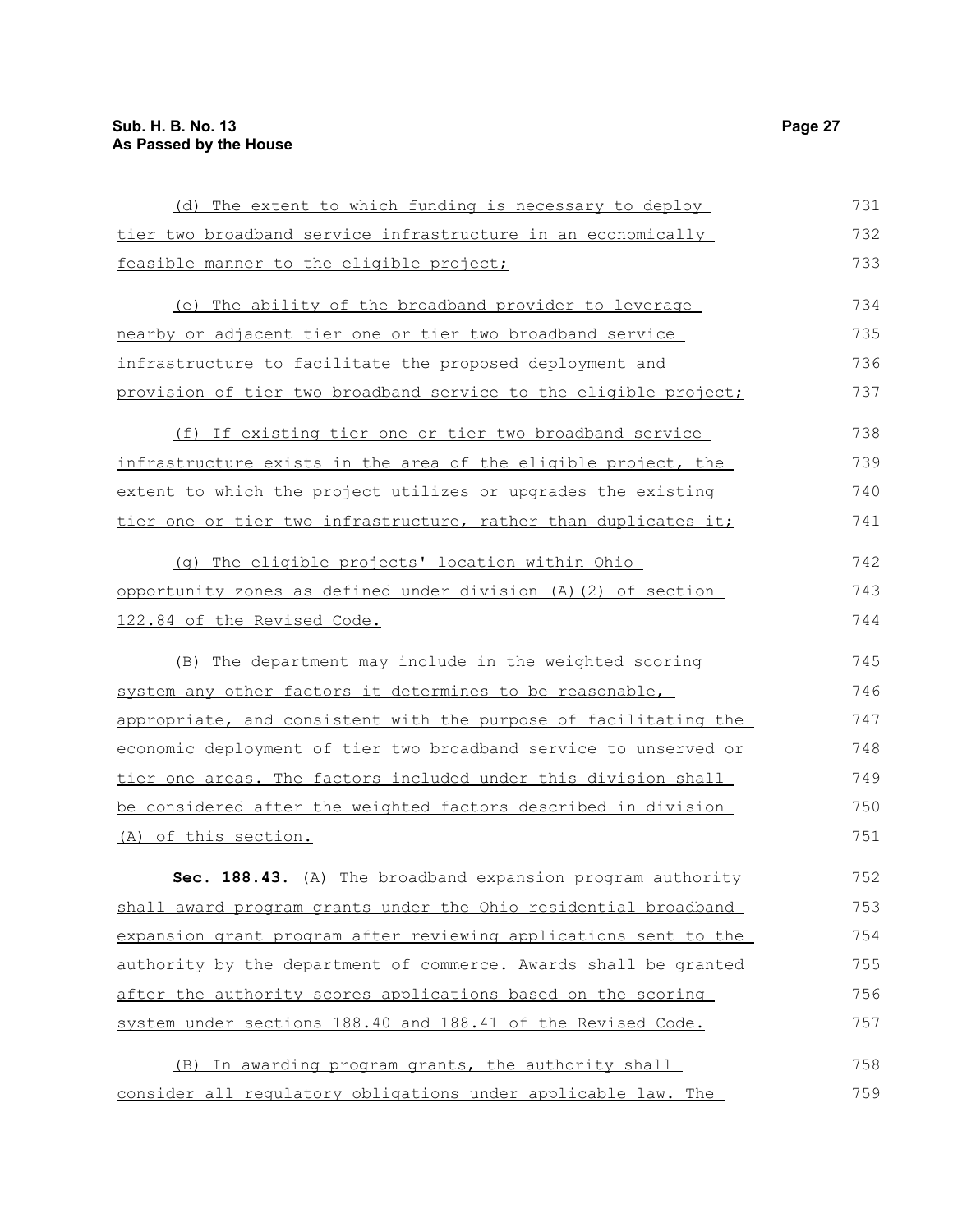| authority may not consider any of the following:                 | 760 |
|------------------------------------------------------------------|-----|
| (1) Proposed project conditions that require open access         | 761 |
| networks or that establish a specific rate, service, or other    | 762 |
| obligation not specified for the Ohio residential broadband      | 763 |
| expansion grant program;                                         | 764 |
| (2) Factors that would constrain a broadband provider that       | 765 |
| receives a grant from offering or providing tier two broadband   | 766 |
| service in the same manner as the service is offered by          | 767 |
| broadband providers in other areas of the state without funding  | 768 |
| from the Ohio residential broadband expansion grant program.     | 769 |
| (C) Upon making the program grant awards, the authority          | 770 |
| shall notify the broadband providers that submitted applications | 771 |
| of the award decisions. The authority shall publish the program  | 772 |
| grant awards on the department of commerce's web site.           | 773 |
| Sec. 188.44. After the broadband expansion program               | 774 |
| authority awards a program grant under section 188.43 of the     | 775 |
| Revised Code, the department of commerce shall disburse the      | 776 |
| program grant as follows:                                        | 777 |
| (A) A portion of the program grant, not to exceed thirty         | 778 |
| per cent, shall be disbursed before construction of the project  | 779 |
| begins.                                                          | 780 |
| (B) A portion of the program grant, not to exceed sixty          | 781 |
| per cent, shall be disbursed through periodic payments over the  | 782 |
| course of construction of the eligible project as determined by  | 783 |
| the department by rules adopted under section 188.77 of the      | 784 |
| <u>Revised Code.</u>                                             | 785 |
| (C) The remaining portion shall be disbursed not later           | 786 |
| than sixty days after the broadband provider notifies the        | 787 |
| authority that it has completed construction of the project.     | 788 |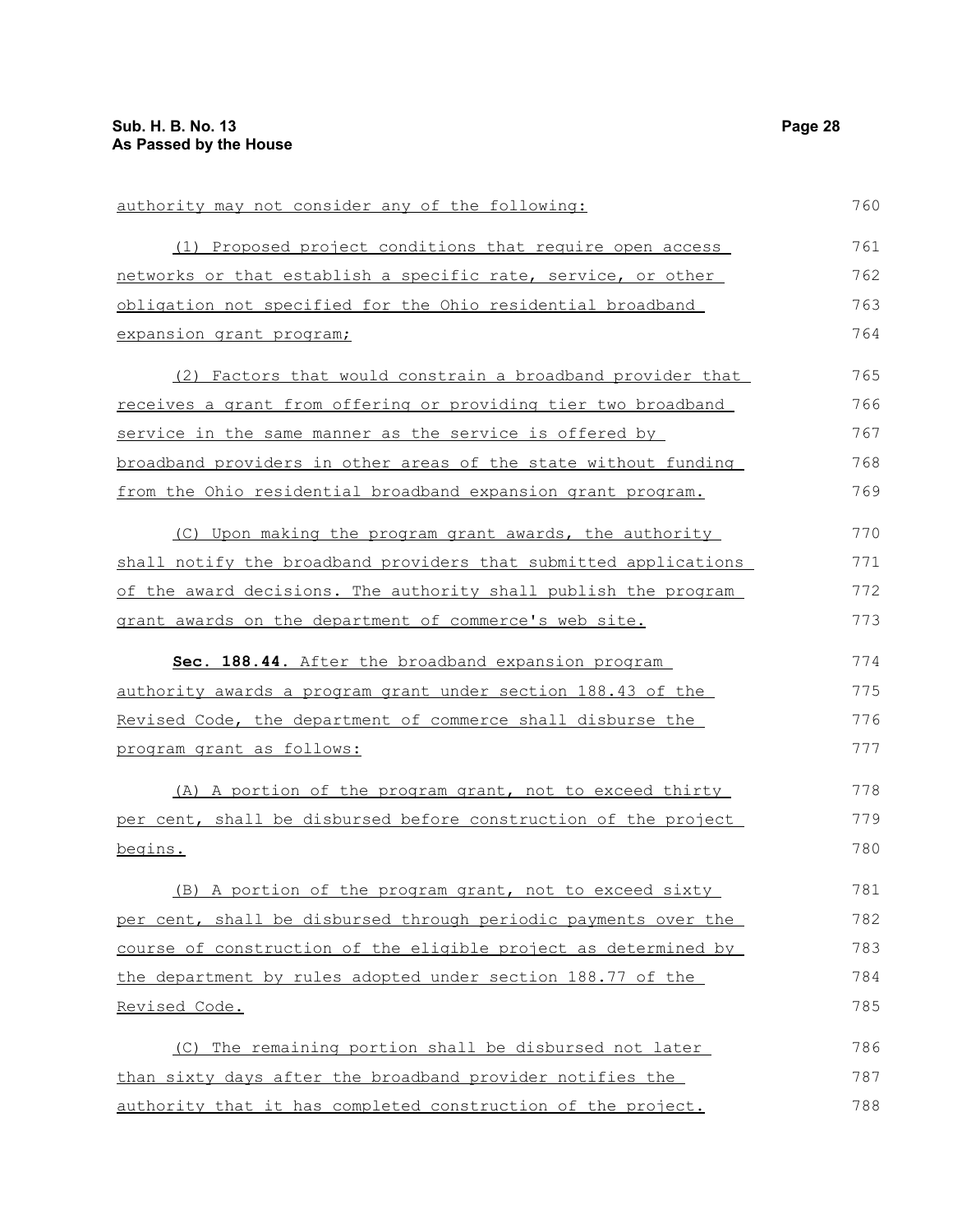| Sec. 188.45. (A) The department of commerce may, through         | 789 |
|------------------------------------------------------------------|-----|
| an independent third party, conduct speed verification tests of  | 790 |
| an eligible project that receives a program grant. Such tests    | 791 |
| shall occur as follows:                                          | 792 |
| (1) After the construction is complete, but prior to the         | 793 |
| final disbursement made under division (C) of section 188.44 of  | 794 |
| the Revised Code to verify that tier two broadband service is    | 795 |
| being offered;                                                   | 796 |
| (2) At any time during the reporting period required under       | 797 |
| division (B) of section 188.70 of the Revised Code, after        | 798 |
| receiving a complaint concerning a residence that is part of the | 799 |
| eligible project.                                                | 800 |
| (B) To evaluate compliance with tier two broadband service       | 801 |
| standards, speed verification tests conducted under this section | 802 |
| shall be conducted on at least two different days and at two     | 803 |
| different times on each of those days.                           | 804 |
| (C) The department may withhold payments under this              | 805 |
| section for failure to meet at least the minimum speeds required | 806 |
| under division (A) (8) of section 188.20 of the Revised Code.    | 807 |
| Payments may be held until such speeds are achieved.             | 808 |
| Sec. 188.46. (A) If the department of commerce determines        | 809 |
| that a broadband provider that has been awarded a program grant  | 810 |
| under the Ohio residential broadband expansion grant program has | 811 |
| not complied with the requirements of the program, the           | 812 |
| department shall notify the provider of the noncompliance. In    | 813 |
| accordance with rules adopted by the department under section    | 814 |
| 188.77 of the Revised Code, the department shall give the        | 815 |
| provider an opportunity to explain or cure the noncompliance.    | 816 |
| (B) After reviewing the broadband provider's explanation         | 817 |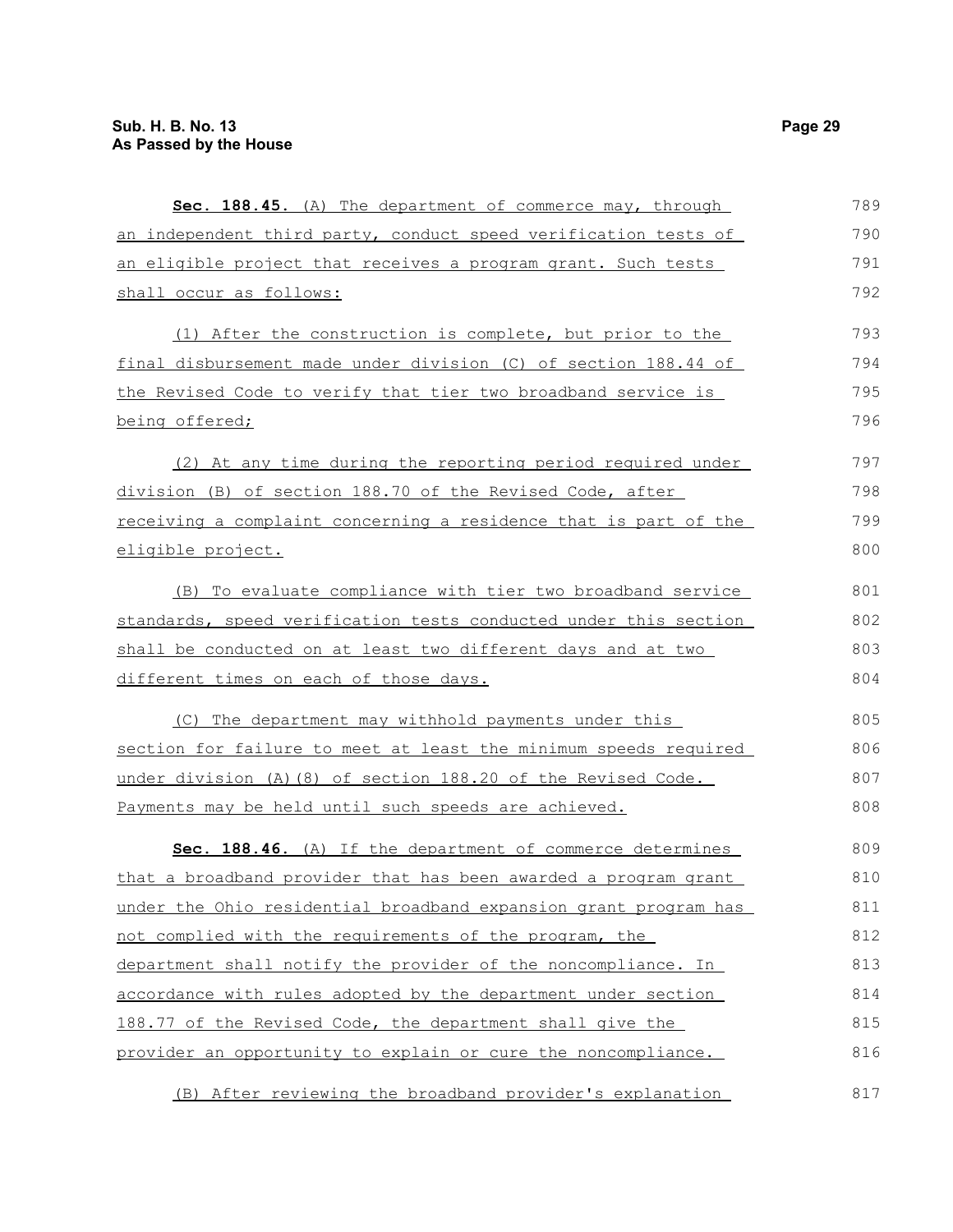| or effort to cure the noncompliance, the following shall apply:  | 818 |
|------------------------------------------------------------------|-----|
| (1) The department may require the provider to refund an         | 819 |
| amount equal to all, or a portion of, the amount of the program  | 820 |
| grant awarded to the provider, as determined by the department.  | 821 |
| (2) The department may require the broadband provider to         | 822 |
| refund to the appropriate municipal corporation, township, or    | 823 |
| county the entire amount of general revenue funds or other       | 824 |
| discretionary funds that it contributed toward the broadband     | 825 |
| funding gap under division (A)(3)(c) or (d) of section 188.20 of | 826 |
| the Revised Code.                                                | 827 |
| (C) Not more than thirty days after the department's             | 828 |
| decision requiring a refund for program noncompliance or a       | 829 |
| failure to explain or cure it, the broadband provider shall pay  | 830 |
| the refund required under division (B) of this section. Payments | 831 |
| shall be made directly to the municipal corporation, township,   | 832 |
| or county that contributed funds toward the broadband funding    | 833 |
| gap.                                                             | 834 |
| Sec. 188.50. Upon adoption of a resolution, a board of           | 835 |
| county commissioners may request the department of commerce to   | 836 |
| solicit applications from broadband providers for program grants | 837 |
| under the Ohio residential broadband expansion grant program for | 838 |
| eligible projects in the municipal corporations and townships of | 839 |
| the county.                                                      | 840 |
| A request made by a county shall identify, to the extent         | 841 |
| possible, the residential addresses in unserved or tier one      | 842 |
| areas of the county and provide a point of contact at the county | 843 |
| and the municipal corporations and townships in which the        | 844 |
| addresses are located. The request may include any relevant      | 845 |
| information, documents, or materials that may be helpful for an  | 846 |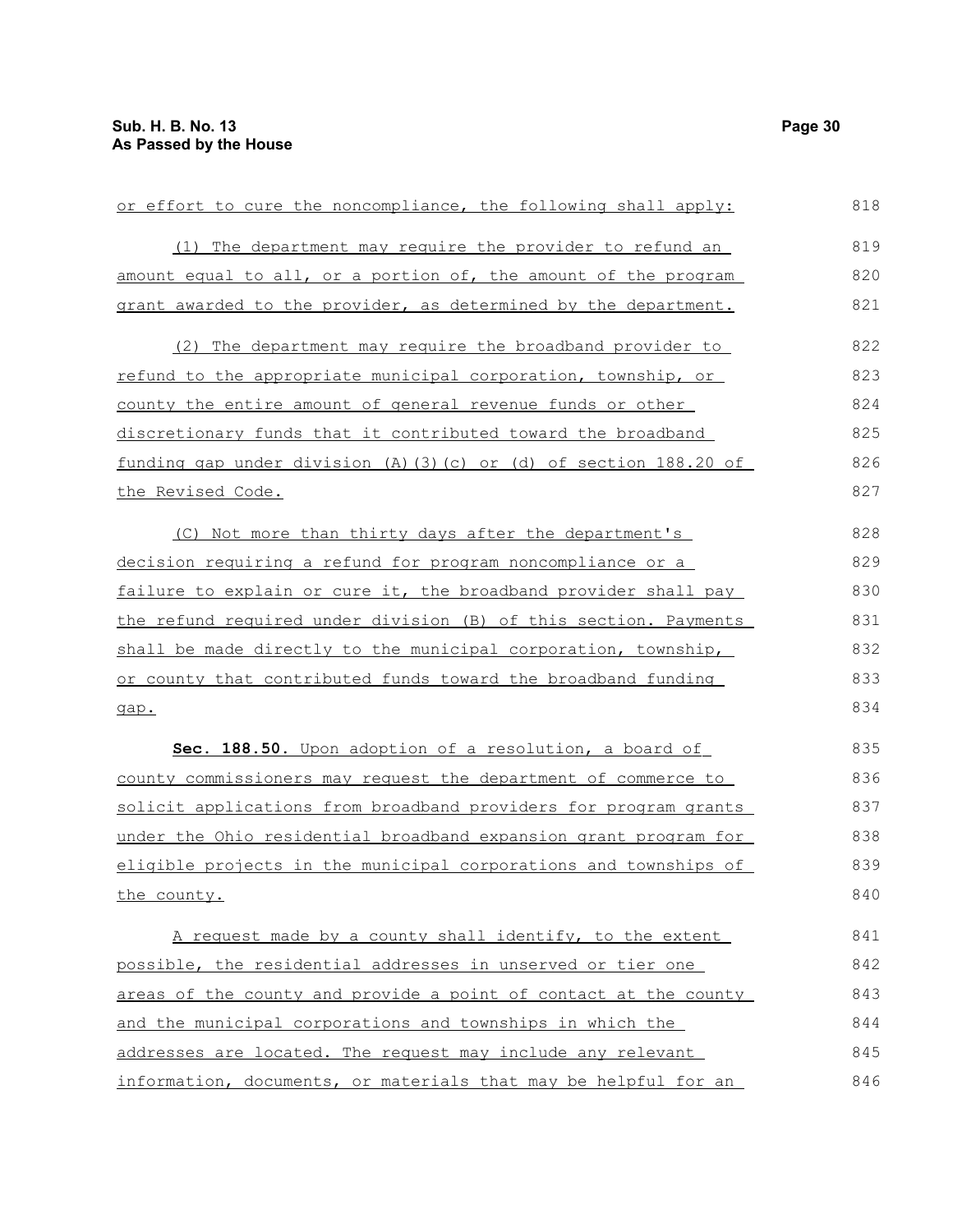### application.

| Sec. 188.51. Upon receipt of a request from a board of                | 848 |
|-----------------------------------------------------------------------|-----|
| <u>county commissioners pursuant to section 188.50 of the Revised</u> | 849 |
| Code, the department of commerce shall solicit, on behalf of the      | 850 |
| county, applications for program grants for eligible projects         | 851 |
| <u>under the Ohio residential broadband expansion grant program.</u>  | 852 |
| <u>Not later than seven days after receipt of the request, the </u>   | 853 |
| department shall make the request, and any accompanying               | 854 |
| information submitted with the request, available for review on       | 855 |
| the department's web site. The request shall remain available on      | 856 |
| the web site for a period not to exceed two years.                    | 857 |
| Sec. 188.53. An application for a program grant under the             | 858 |
| <u>Ohio residential broadband expansion grant program made in </u>    | 859 |
| response to a request under section 188.50 of the Revised Code        | 860 |
| shall fully comply with all of the program requirements. Nothing      | 861 |
| in sections 188.50, 188.51, and 188.53 of the Revised Code shall      | 862 |
| be construed as providing relief from compliance with any             | 863 |
| program requirements.                                                 | 864 |
| Sec. 188.55. The department of commerce shall not be                  | 865 |
| <u>responsible for any failure by a broadband provider to respond</u> | 866 |
| to a request made by the department pursuant to section 188.51        | 867 |
| <u>of the Revised Code or to submit an application for a program </u> | 868 |
| grant under the Ohio residential broadband expansion grant            | 869 |
| program.                                                              | 870 |
| Sec. 188.60. (A) An eligible project shall not proceed                | 871 |
| unless the broadband expansion program authority awards a             | 872 |
| program grant under section 188.43 of the Revised Code.               | 873 |
|                                                                       |     |
| (B) After receiving a program grant award, the broadband              | 874 |
| <u>provider shall construct and install last mile broadband </u>      | 875 |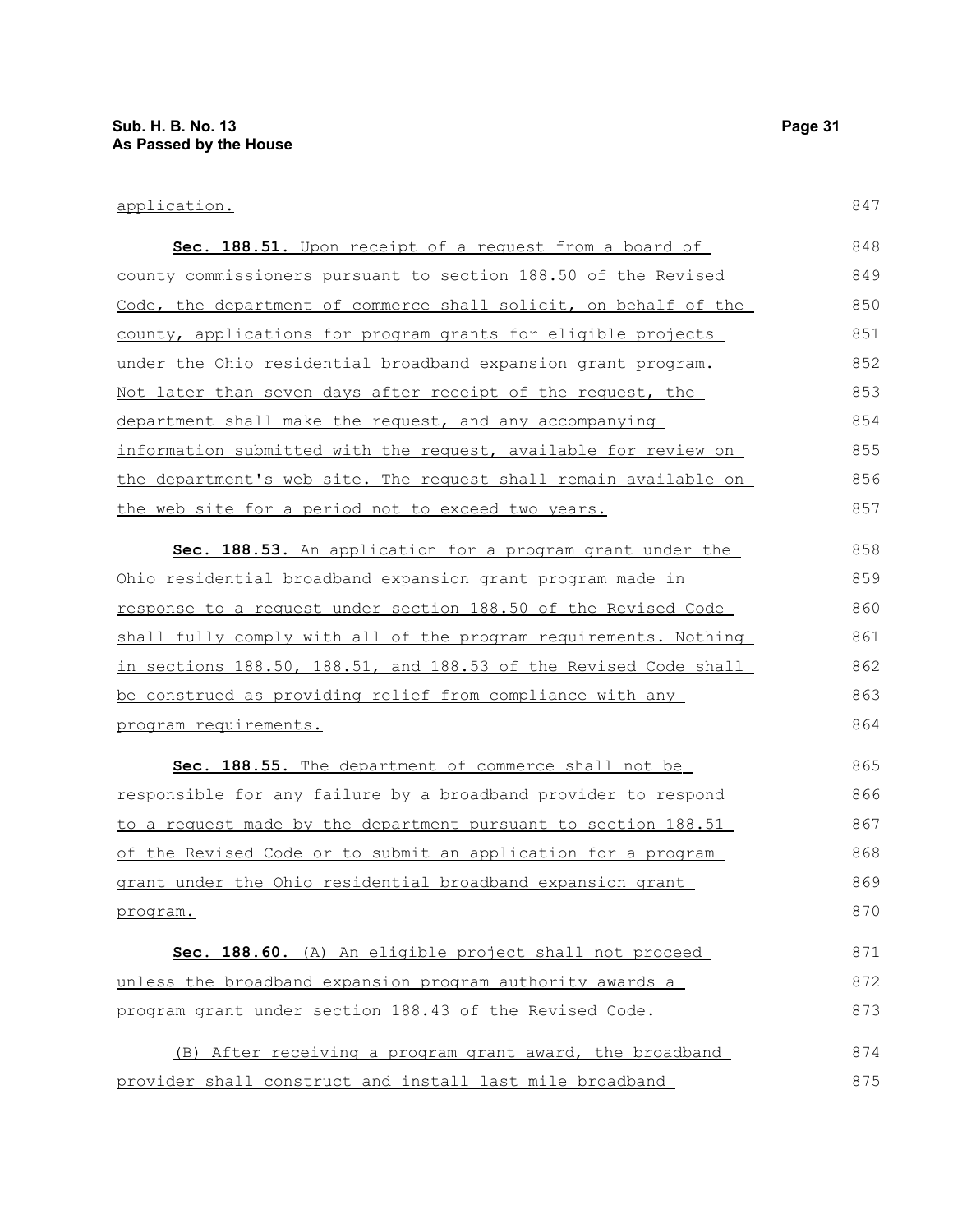| infrastructure to the eligible project.                               | 876 |
|-----------------------------------------------------------------------|-----|
| Sec. 188.61. Under alternate payment term arrangements                | 877 |
| made under section 188.25 of the Revised Code, unless otherwise       | 878 |
| negotiated, the participating legislative authorities in which        | 879 |
| the eligible project is located shall assume all financial            | 880 |
| responsibility for all of the eligible project costs incurred by      | 881 |
| the broadband provider prior to completion of the project or the      | 882 |
| award of a program grant.                                             | 883 |
| Sec. 188.63. (A) Nothing in sections 188.01 to 188.77 of              | 884 |
| the Revised Code entitles the state of Ohio, the department of        | 885 |
| commerce, the broadband expansion program authority, or any           | 886 |
| other governmental entity to any ownership or other rights to         | 887 |
| broadband infrastructure constructed by a broadband provider          | 888 |
| pursuant to a program grant awarded to an eligible project.           | 889 |
| (B) Nothing in sections 188.01 to 188.77 of the Revised               | 890 |
| Code prevents an assignment, sale, change in ownership, or other      | 891 |
| similar transaction associated with broadband infrastructure          | 892 |
| constructed by a broadband provider pursuant to a program grant       | 893 |
| awarded to an eligible project. No assignment, sale, change in        | 894 |
| <u>ownership, or other similar transaction relieves the successor</u> | 895 |
| of any obligation under sections 188.01 to 188.77 of the Revised      | 896 |
| Code.                                                                 | 897 |
| Sec. 188.70. (A) Each broadband provider that receives a              | 898 |
| program grant shall submit to the department an annual progress       | 899 |
| report on the status of the deployment of the broadband network       | 900 |
| described in the eligible project for which the program grant         | 901 |
| award was made.                                                       | 902 |
| (B) The broadband provider shall submit an operational                | 903 |
| report with the department not later than sixty days after the        | 904 |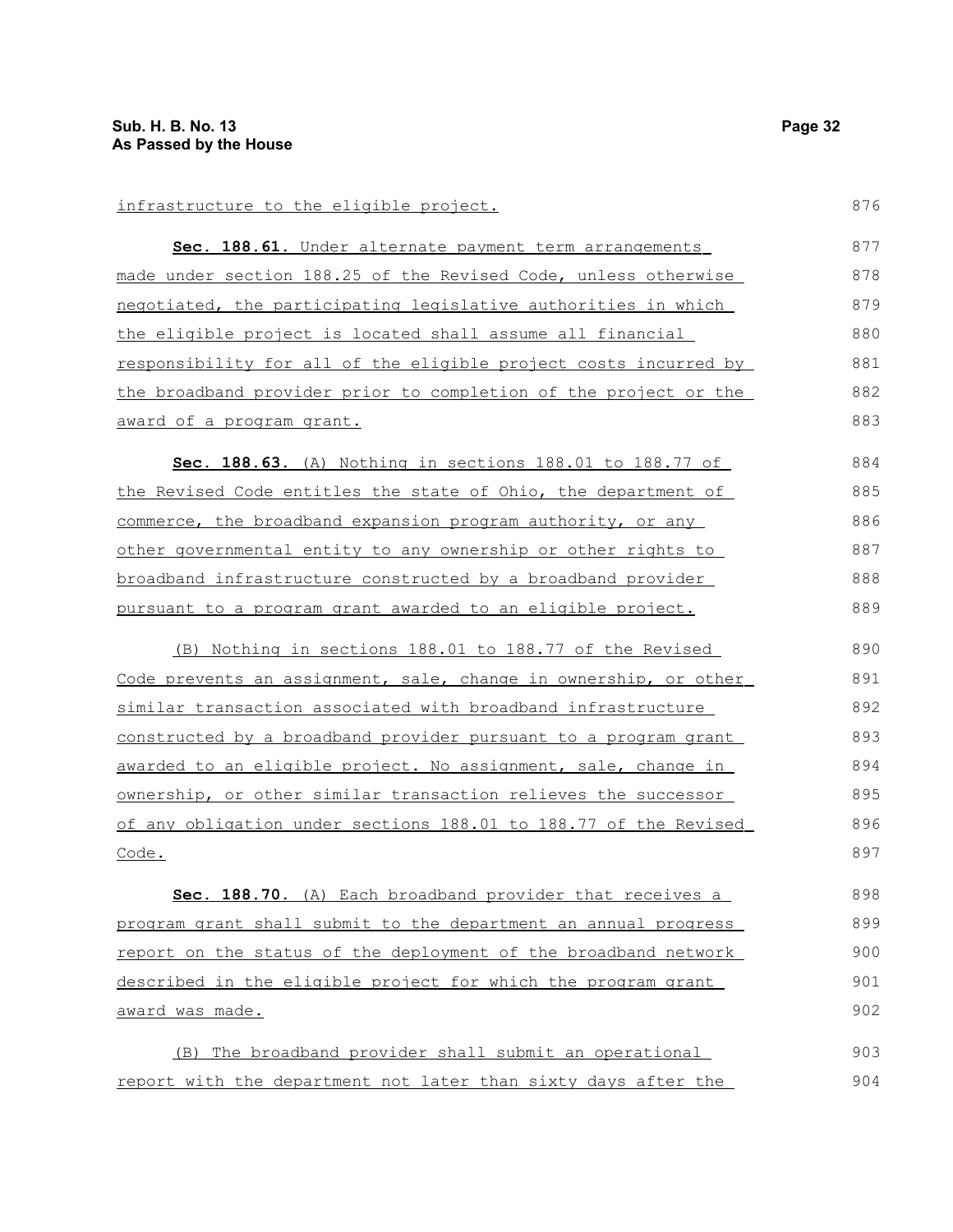completion of the project and annually thereafter for a period of four years. **Sec. 188.71.** (A) The reports required under section 188.70 of the Revised Code and except as provided in section 188.75 of the Revised Code, all information and documents in them shall be in a format specified by the department of commerce and shall be publicly available on the department's web site. (B) In each report, the broadband provider shall include an account of how program grant funds have been used and the project's progress toward fulfilling the objectives for which the program grant was awarded. The reports, at a minimum, shall include the following: (1) The number of residences that have access to tier two broadband services as a result of the eligible project; (2) The number of commercial and nonresidential entities that are not funded directly by the grant program but have access to tier two broadband service as a result of the eligible project; (3) The upstream and downstream speed of the broadband service provided; (4) The average price of broadband service; (5) The number of broadband service subscriptions attributable to the program grant. **Sec. 188.73.** The department of commerce may set a due date for the reports required under section 188.70 of the Revised Code and, for good cause shown, may grant extensions of the report due dates. **Sec. 188.75.** Reports required under section 188.70 of the 905 906 907 908 909 910 911 912 913 914 915 916 917 918 919 920 921 922 923 924 925 926 927 928 929 930 931 932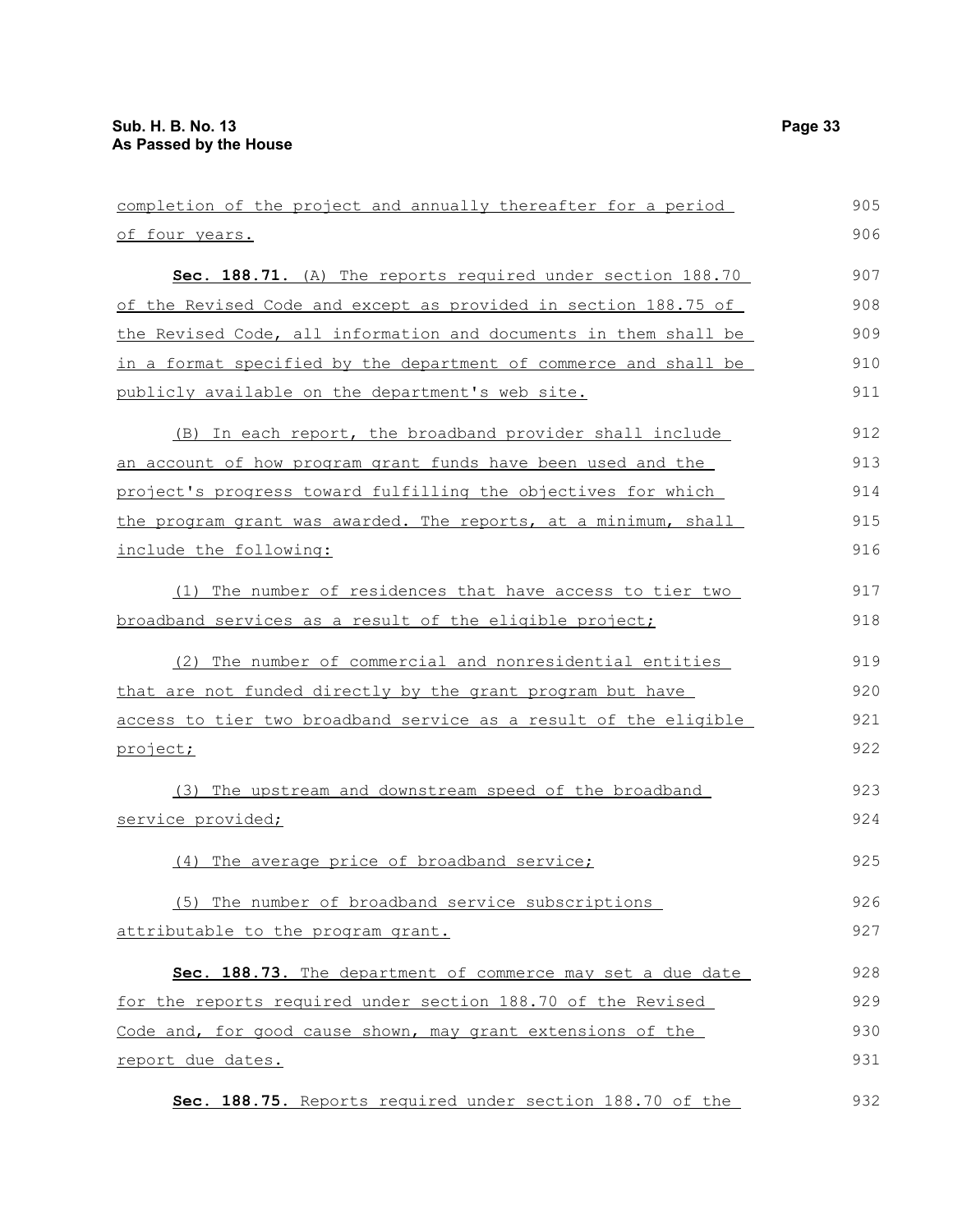| Revised Code, and all information and documents in them, shall   | 933 |
|------------------------------------------------------------------|-----|
| be maintained on a confidential basis by the department of       | 934 |
| commerce and shall not be published on the department's web site | 935 |
| until the department determines what information or documents    | 936 |
| are not confidential pursuant to section 188.23 of the Revised   | 937 |
| Code.                                                            | 938 |
| Sec. 188.76. (A) The broadband expansion program authority       | 939 |
| shall complete an annual report for the Ohio residential         | 940 |
| broadband expansion grant program. The report shall evaluate the | 941 |
| success of the program grants awarded under section 188.43 of    | 942 |
| the Revised Code in making tier two broadband services available | 943 |
| to unserved and tier one areas. The report shall include the     | 944 |
| following information:                                           | 945 |
| (1) The number of applications received;                         | 946 |
| (2) The number of applications that received program             | 947 |
| grants;                                                          | 948 |
| (3) The amount of broadband infrastructure constructed for       | 949 |
| eligible projects;                                               | 950 |
| (4) The number of residences receiving, for that year,           | 951 |
| tier two broadband service for the first time under the program; | 952 |
| (5) Findings and recommendations that have been agreed to        | 953 |
| by a majority of the authority members.                          | 954 |
| (B) The report shall be published on the department of           | 955 |
| commerce's web site and shall be included as part of its annual  | 956 |
| report filed under section 121.18 of the Revised Code. The       | 957 |
| authority shall present the report annually to the governor and  | 958 |
| the general assembly not later than the first of December of     | 959 |
| each calendar year.                                              | 960 |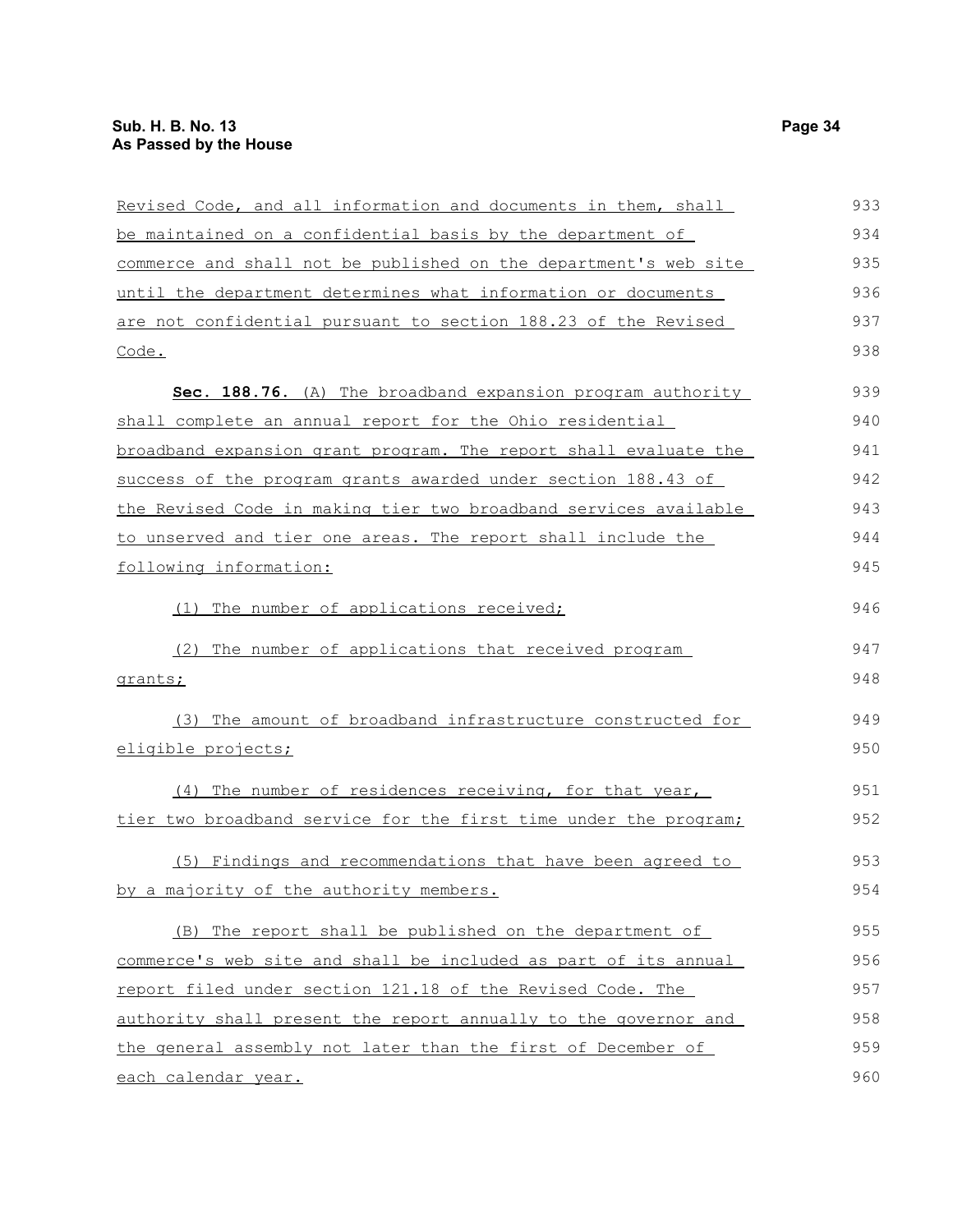| Sec. 188.77. (A) The department of commerce shall adopt          | 961 |
|------------------------------------------------------------------|-----|
| <u>rules for the Ohio residential broadband expansion grant</u>  | 962 |
| program. The rules shall establish an application form and       | 963 |
| application procedures for the program and procedures for        | 964 |
| periodic program grant disbursements.                            | 965 |
| (B) The rules may include the following:                         | 966 |
| (1) Requirements for a program application in addition to        | 967 |
| the requirements described in section 188.20 of the Revised      | 968 |
| Code;                                                            | 969 |
| (2) Procedures for and circumstances under which partial         | 970 |
| funding of applications is permitted;                            | 971 |
| (3) Procedures for broadband expansion program authority         | 972 |
| meetings, extension periods for applications and application     | 973 |
| challenges, hearings, and opportunities for public comment.      | 974 |
| (C) The department may adopt rules and procedures to             | 975 |
| implement sections 188.51, 188.53, and 188.55 of the Revised     | 976 |
| Code.                                                            | 977 |
| (D) Rules adopted under this section are not subject to          | 978 |
| section 121.95 of the Revised Code.                              | 979 |
| (E) The department and the authority are not subject to          | 980 |
| division (F) of section 121.95 of the Revised Code regarding the | 981 |
| development and adoption of rules pursuant to this section.      | 982 |
| Sec. 188.80. As used in sections 188.80 to 188.91 of the         | 983 |
| Revised Code:                                                    | 984 |
| (A) "Broadband service" means any wholesale or retail            | 985 |
| service that consists of, or includes the provision of,          | 986 |
| connectivity to a high-speed, high-capacity transmission medium  | 987 |
| that can carry signals from or to multiple sources and that      | 988 |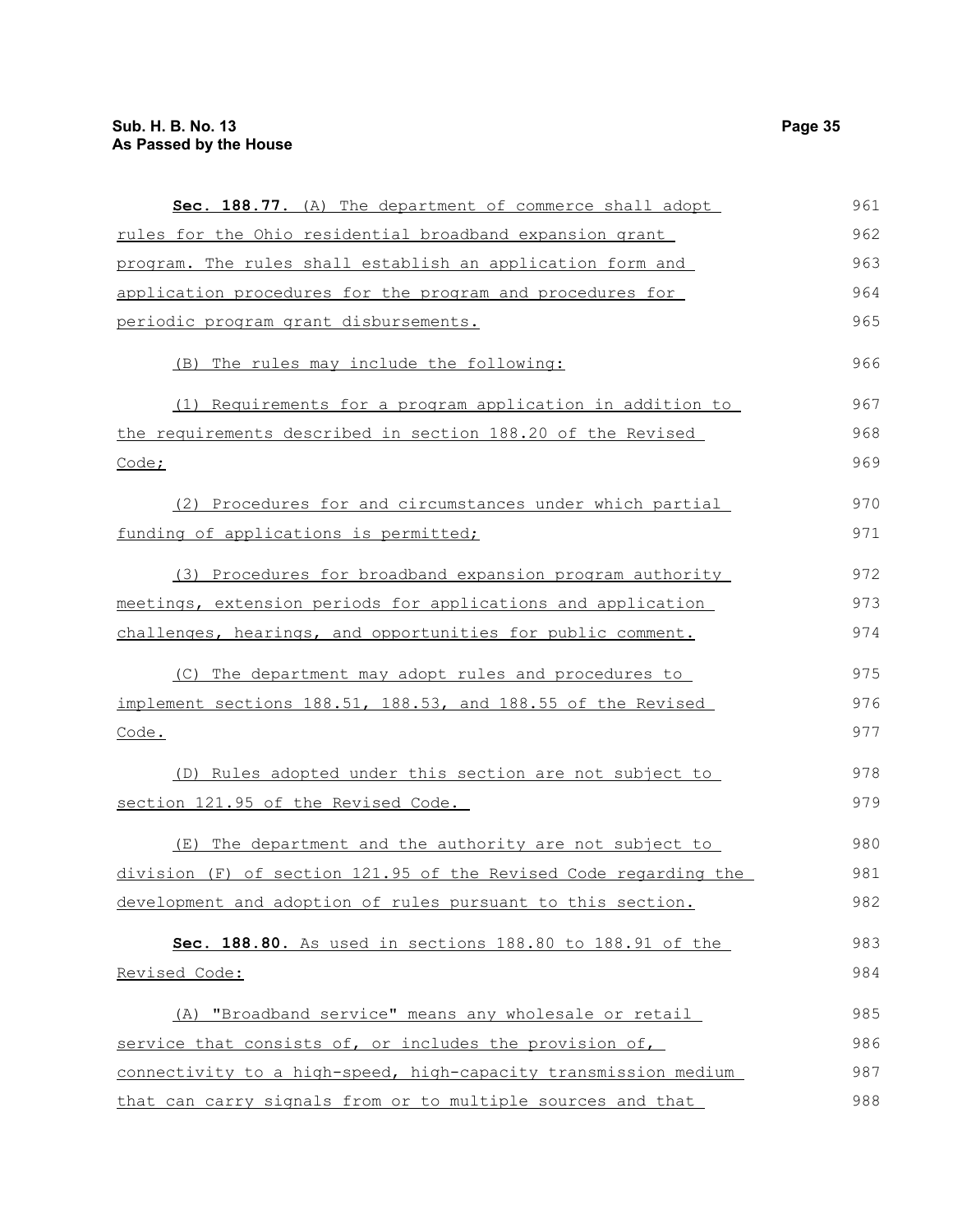| either provides access to the internet or provides computer      | 989  |
|------------------------------------------------------------------|------|
| processing, information storage, information content or protocol | 990  |
| conversion, including any service applications or information    | 991  |
| service provided over such high-speed access service. "Broadband | 992  |
| service" includes video service, voice over internet protocol    | 993  |
| service, and internet protocol-enabled services.                 | 994  |
| (B) "Electric cooperative" has the same meaning as in            | 995  |
| section 4928.01 of the Revised Code.                             | 996  |
| (C) "Internet protocol-enabled services" and "voice over         | 997  |
| internet protocol service" have the same meanings as in section  | 998  |
| 4927.01 of the Revised Code.                                     | 999  |
| (D) "Servient estate" means the land burdened by an              | 1000 |
| easement.                                                        | 1001 |
| (E) "Video programming" means any programming generally          | 1002 |
| considered comparable to programming provided by a television    | 1003 |
| broadcast station.                                               | 1004 |
| (F) "Video service" means video programming services             | 1005 |
| without regard to delivery technology, including internet        | 1006 |
| protocol technology and video programming provided as a part of  | 1007 |
| a service that enables users to access content, information,     | 1008 |
| electronic mail, or other services offered over the public       | 1009 |
| internet.                                                        | 1010 |
| Sec. 188.81. An easement granted to an electric                  | 1011 |
| cooperative for purposes of transmitting, delivering, or         | 1012 |
| otherwise providing electric power may be used, apportioned, or  | 1013 |
| subleased to provide broadband service and such use,             | 1014 |
| apportionment, or sublease shall not be considered an additional | 1015 |
| burden on the servient estate.                                   | 1016 |
| Sec. 188.83. (A) If the owner of the servient estate of an       | 1017 |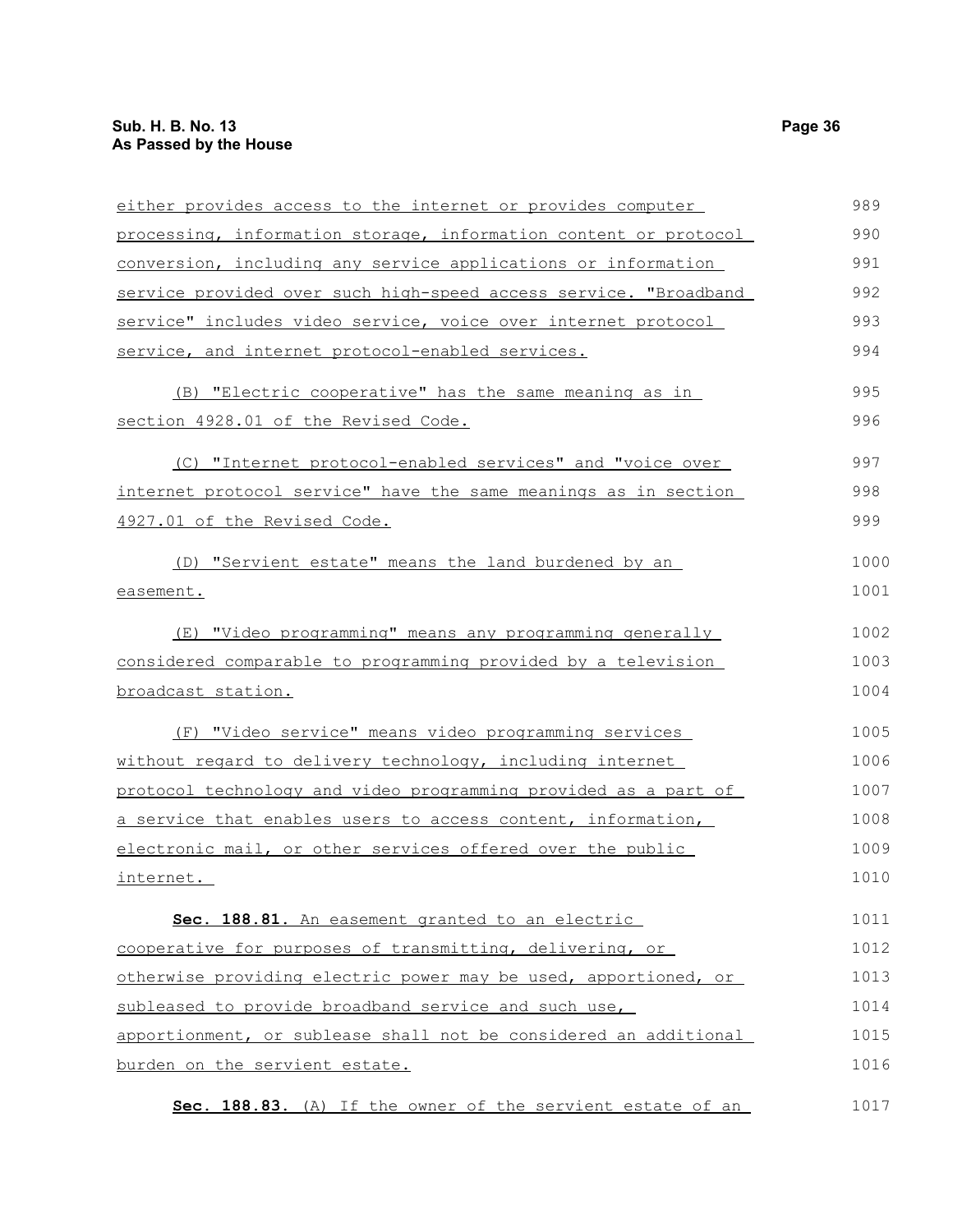| easement described in section 188.81 of the Revised Code brings  | 1018 |
|------------------------------------------------------------------|------|
| an action regarding the use, apportionment, or sublease of the   | 1019 |
| easement for broadband service, the court may award damages to   | 1020 |
| the owner equal to not more than the difference between the      | 1021 |
| following:                                                       | 1022 |
| (1) The fair market value of the owner's interest in the         | 1023 |
| property of the estate immediately before the provision of       | 1024 |
| broadband service;                                               | 1025 |
| (2) The fair market value of the owner's interest in the         | 1026 |
| property of the estate immediately after the provision of        | 1027 |
| broadband service.                                               | 1028 |
| (B) Any damages awarded under division (A) of this section       | 1029 |
| shall be a fixed amount that shall not continue, accumulate, or  | 1030 |
| accrue.                                                          | 1031 |
| (C) The values described in division (A) of this section         | 1032 |
| shall be established by the testimony of a qualified real estate | 1033 |
| <u>appraiser.</u>                                                | 1034 |
| Sec. 188.84. The court may not grant injunctive relief or        | 1035 |
| any other equitable relief for an action described in section    | 1036 |
| 188.83 of the Revised Code.                                      | 1037 |
| Sec. 188.85. Actions described in section 188.83 of the          | 1038 |
| Revised Code shall be brought within one year of any alleged     | 1039 |
| damage described in that section. Any action not brought within  | 1040 |
| one year will result in forfeiture of that claim.                | 1041 |
| Sec. 188.87. Past, current, or future revenues or profits        | 1042 |
| derived or to be derived from the use, apportionment, or         | 1043 |
| sublease of an easement for broadband service are not admissible | 1044 |
| for any purpose in an action described in section 188.83 of the  | 1045 |
| Revised Code.                                                    | 1046 |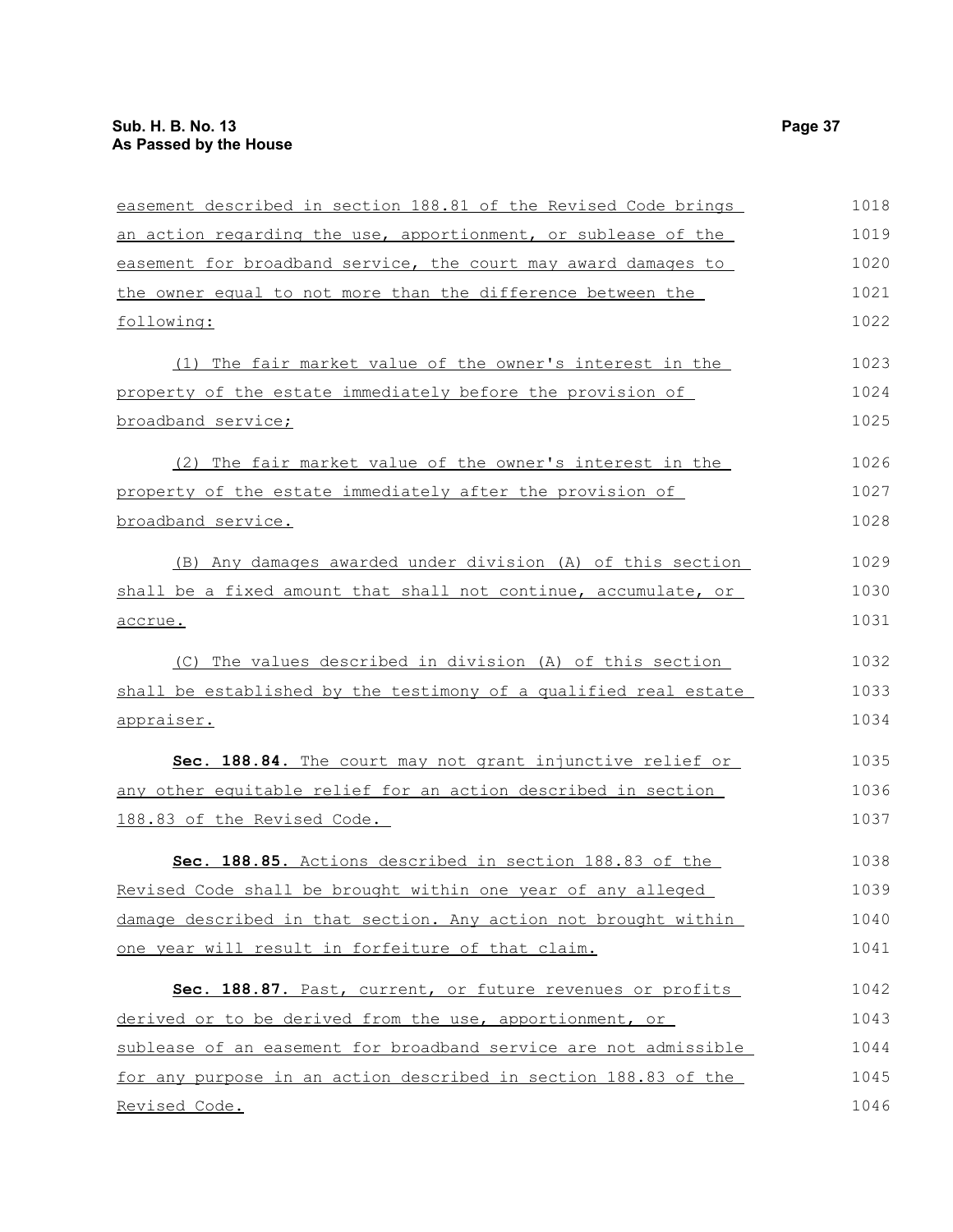| Sec. 188.88. Any court determination regarding an easement       | 1047 |
|------------------------------------------------------------------|------|
| subject to an action described in section 188.83 of the Revised  | 1048 |
| Code shall be considered a finding that the provision of         | 1049 |
| broadband service is an allowable use or purpose under the       | 1050 |
| easement as if the use or purpose was specifically stated in the | 1051 |
| terms of the easement.                                           | 1052 |
| Sec. 188.89. A court determination described in section          | 1053 |
| 188.88 of the Revised Code shall be filed by the defendant in    | 1054 |
| the action with the county recorder of the county in which the   | 1055 |
| servient estate subject to the determination is located. The     | 1056 |
| recorder shall make a notation in the official record that links | 1057 |
| the determination to the servient estate and the easement        | 1058 |
| subject to the determination.                                    | 1059 |
| Sec. 188.91. The owner of a servient estate of an easement       | 1060 |
| described in section 188.81 of the Revised Code may not bring an | 1061 |
| action described in section 188.83 of the Revised Code if any of | 1062 |
| the following apply:                                             | 1063 |
| The owner, either directly or through the owner's<br>(A)         | 1064 |
| membership in the electric cooperative or otherwise, authorized  | 1065 |
| the electric cooperative's electric delivery system for the      | 1066 |
| provision of broadband services.                                 | 1067 |
| (B) The owner, or any of the previous owners of the              | 1068 |
| property that makes up the servient estate, has agreed to, or    | 1069 |
| granted permission for, the use of the easement to provide       | 1070 |
| broadband service.                                               | 1071 |
| (C) The facilities providing broadband service are used or       | 1072 |
| are capable of being used to assist in the transmission,         | 1073 |
| delivery, or use of electric service.                            | 1074 |
| Sec. 188.93. Sections 188.80 to 188.91 of the Revised Code       | 1075 |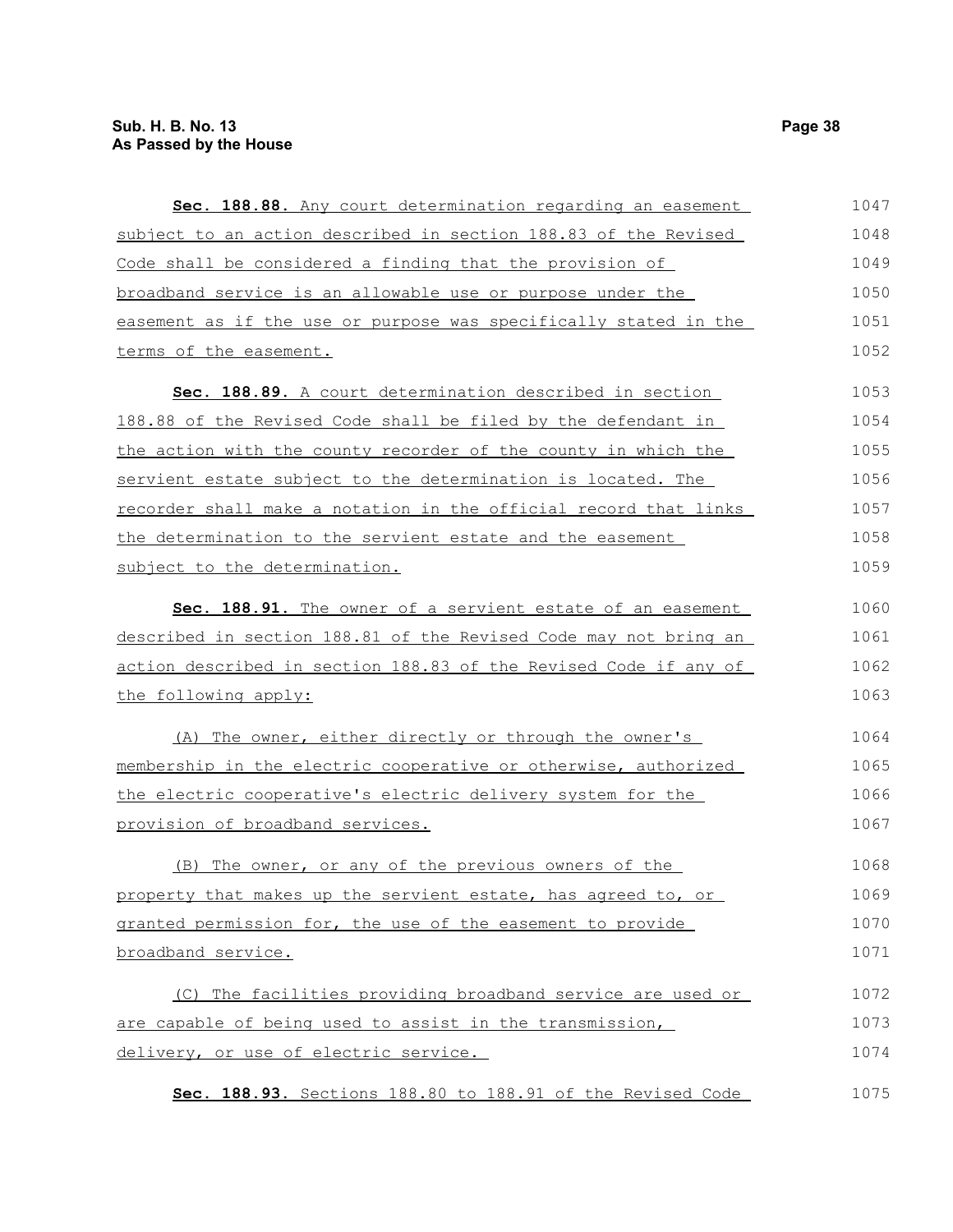| shall not be construed as expanding the authority of the state,  | 1076 |
|------------------------------------------------------------------|------|
| its agencies, or political subdivisions beyond the authority     | 1077 |
| existing under federal law or the laws of this state.            | 1078 |
| Sec. 188.95. Sections 163.01 to 163.22 of the Revised Code       | 1079 |
| do not apply regarding the application of sections 188.80 to     | 1080 |
| 188.91 of the Revised Code.                                      | 1081 |
| Sec. 303.251. (A) If a program grant is awarded for an           | 1082 |
| eligible project under sections 188.01 to 188.77 of the Revised  | 1083 |
| Code, the board of county commissioners of the county in which   | 1084 |
| the project is situated, by resolution, may levy a special       | 1085 |
| assessment upon residential property within the county for the   | 1086 |
| purpose of providing a contribution from the county towards the  | 1087 |
| funding gap for the eligible project. Assessments under this     | 1088 |
| section shall be levied only upon the residential property that  | 1089 |
| is subject to the eligible project. Before adopting the          | 1090 |
| resolution, the board shall send written notice to each affected | 1091 |
| property owner stating the estimated assessment for that         | 1092 |
| property. If an owner objects to the stated estimated            | 1093 |
| assessment, the owner shall file a written objection with the    | 1094 |
| board not later than two weeks after the notice is mailed. The   | 1095 |
| board shall review the written objections and may revise the     | 1096 |
| estimated assessments before adopting the resolution. If the     | 1097 |
| property owner objects to the final assessment for the property  | 1098 |
| levied in the resolution, the owner may appeal the final         | 1099 |
| assessment under Chapter 2506. of the Revised Code.              | 1100 |
| (B) The assessment shall be at a rate that will produce a        | 1101 |
| total assessment that is not more than the county's contribution | 1102 |
| towards the funding gap for the eligible project as described in | 1103 |
| the application under section 188.20 of the Revised Code. The    | 1104 |

board shall certify the amount to be levied upon each affected 1105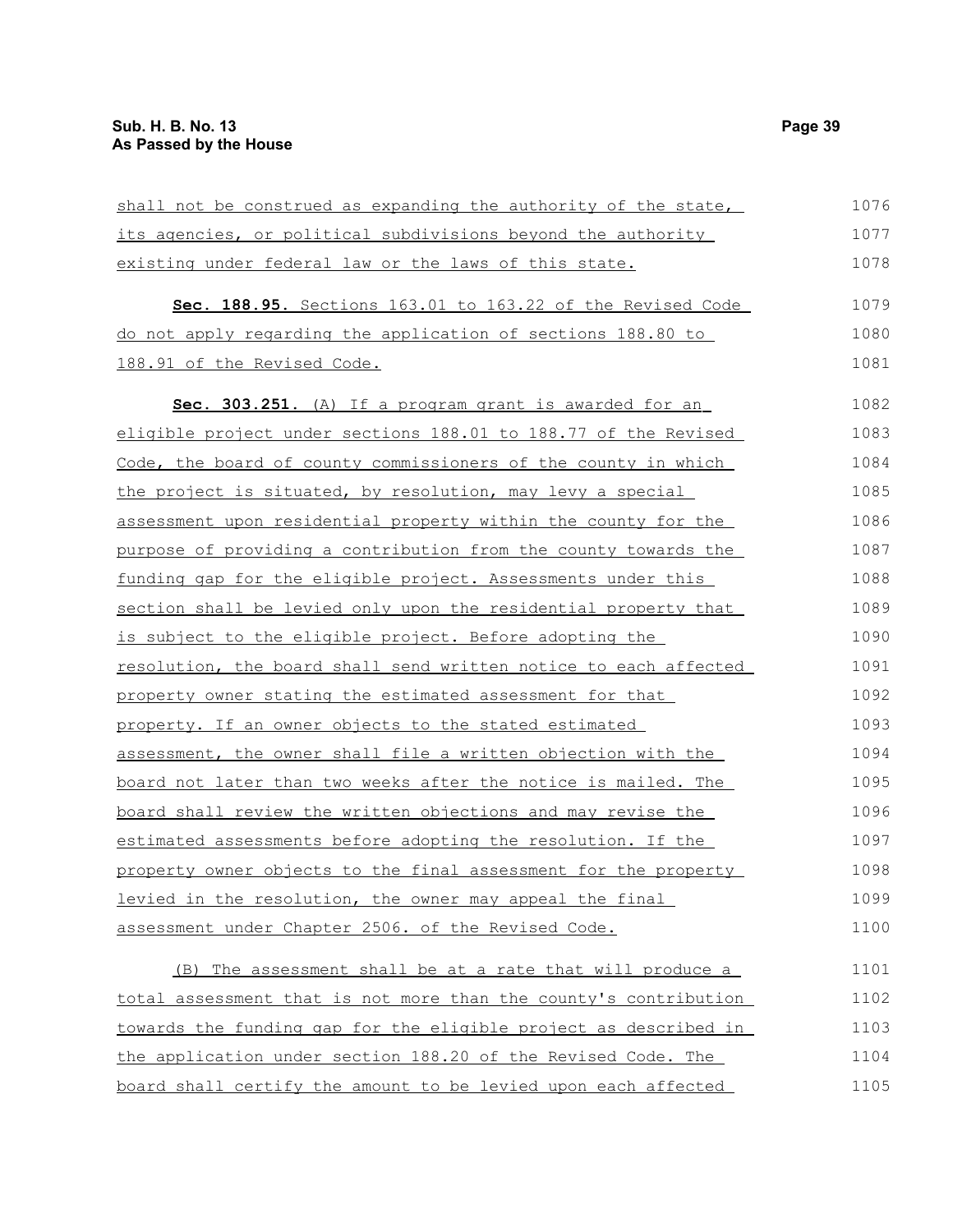| property to the county auditor, who shall enter the amount on    | 1106 |
|------------------------------------------------------------------|------|
| the tax duplicate for collection by the county treasurer in      | 1107 |
| equal semiannual installments in the same manner and at the same | 1108 |
| times as the collection of taxes on real property. Assessments   | 1109 |
| shall be paid by owners of the properties upon which assessments | 1110 |
| are levied.                                                      | 1111 |
| (C) The assessments, when collected, shall be paid by the        | 1112 |
| county auditor by warrant on the county treasurer into a special | 1113 |
| fund in the county treasury created for the purpose of funding   | 1114 |
| an eligible project for which a program grant is awarded under   | 1115 |
| sections 188.01 to 188.77 of the Revised Code and that is        | 1116 |
| located in the county. The board may expend moneys from the fund | 1117 |
| only for the purposes for which the assessments were levied.     | 1118 |
| Sec. 505.881. (A) If a program grant is awarded for an           | 1119 |
| eligible project under sections 188.01 to 188.77 of the Revised  | 1120 |
| Code, the board of township trustees in which the project is     | 1121 |
| situated, by resolution, may levy a special assessment upon      | 1122 |
| residential property within the township for the purpose of      | 1123 |
| providing a contribution from the township towards the broadband | 1124 |
| funding gap for the eligible project. Assessments under this     | 1125 |
| section shall be levied only upon the residential property that  | 1126 |
| is subject to the eligible project. Before adopting the          | 1127 |
| resolution, the board shall send written notice to each affected | 1128 |
| property owner stating the estimated assessment for that         | 1129 |
| property. If an owner objects to the stated estimated            | 1130 |
| assessment, the owner shall file a written objection with the    | 1131 |
| board not later than two weeks after the notice is mailed. The   | 1132 |
| board shall review the written objection and may revise the      | 1133 |
| estimated assessment before adopting the resolution. If the      | 1134 |
| property owner objects to the final assessment for the property  | 1135 |
| levied in the resolution, the owner may appeal the final         | 1136 |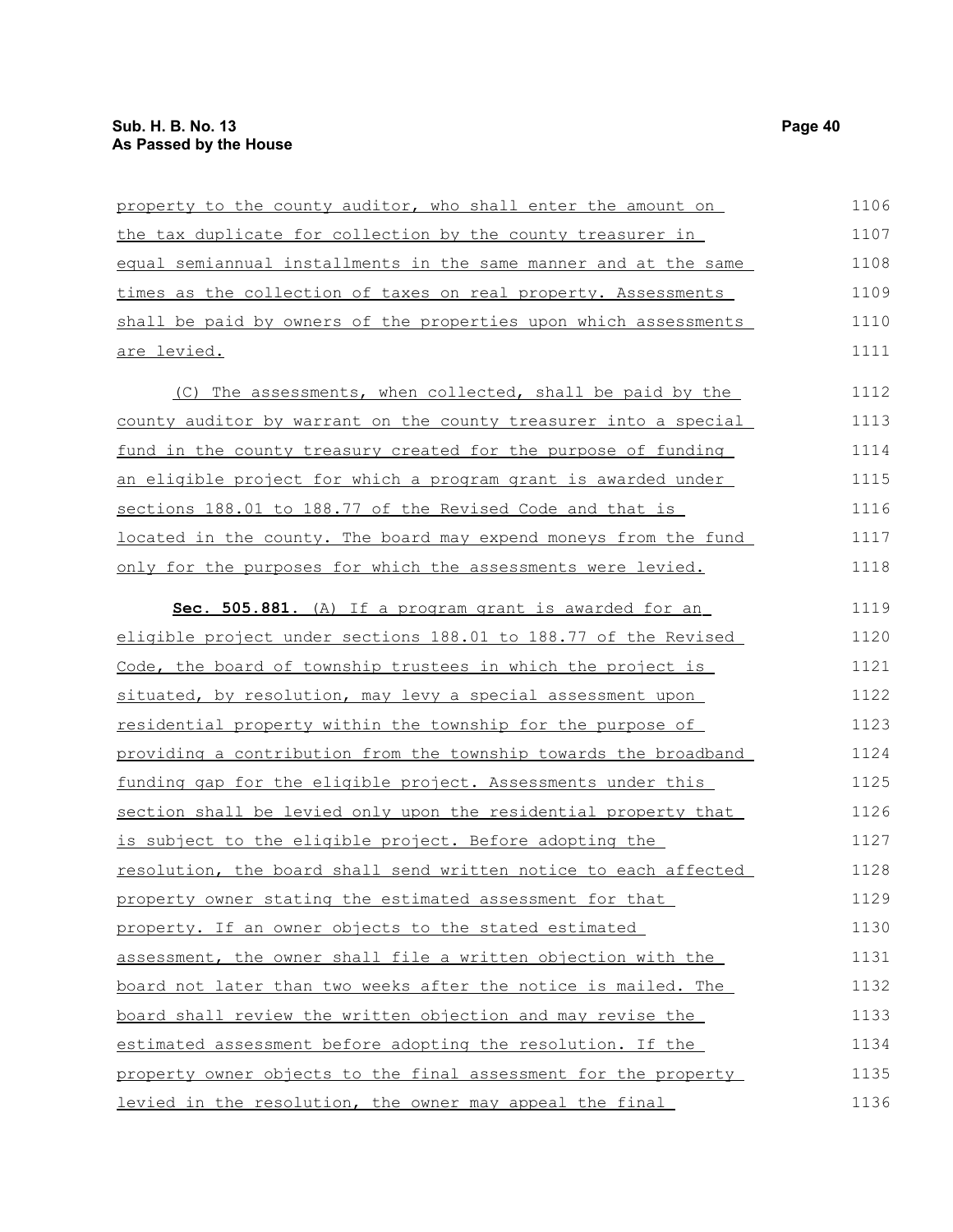(B) The assessment shall be at a rate that will produce a total assessment that is not more than the township's contribution towards the funding gap for the eligible project as described in the application under section 188.20 of the Revised Code. The board shall certify the amount to be levied upon each affected property to the county auditor, who shall enter the amount on the tax duplicate for collection by the county treasure<u>r in equal semiannual installments in the same manner</u> and at the same times as the collection of taxes on real property. Assessments shall be paid by owners of the properties upon which assessments are levied. (C) The assessments, when collected, shall be paid by the 1138 1139 1140 1141 1142 1143 1144 1145 1146 1147 1148 1149

assessment under Chapter 2506. of the Revised Code.

county auditor by warrant on the county treasurer into a special fund in the township treasury created for the purpose of funding an eligible project for which a program grant is awarded under sections 188.01 to 188.77 of the Revised Code and that is located in the township. The board may expend moneys from the fund only for the purposes for which the assessments were levied. 1150 1151 1152 1153 1154 1155 1156

**Sec. 727.01.** Each municipal corporation shall have special power to levy and collect special assessments. The legislative authority of a municipal corporation may assess upon the abutting, adjacent, and contiguous, or other specially benefited, lots or lands in the municipal corporation, any part of the cost connected with the improvement of any street, alley, dock, wharf, pier, public road, place, boulevard, parkway, or park entrance or an easement of the municipal corporation available for the purpose of the improvement to be made in it by grading, draining, curbing, paving, repaving, repairing, 1157 1158 1159 1160 1161 1162 1163 1164 1165 1166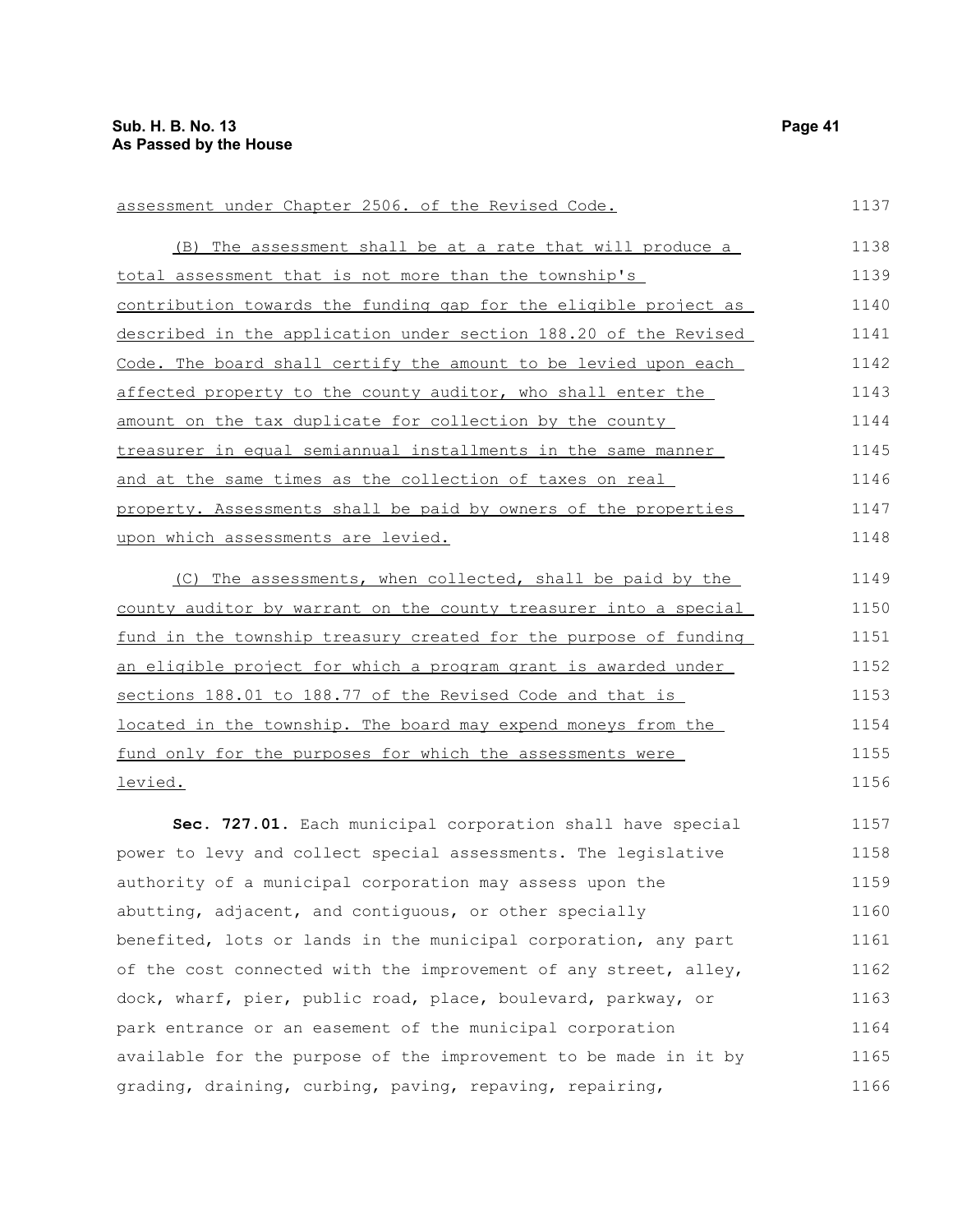#### **Sub. H. B. No. 13 Page 42 As Passed by the House**

treating the surface with substances designed to lay the dust on it or preserve it, constructing sidewalks, piers, wharves, docks, retaining walls, sewers, sewage disposal works and treatment plants, sewage pumping stations, water treatment plants, water pumping stations, reservoirs, and water storage tanks or standpipes, together with the facilities and appurtenances necessary and proper therefor, drains, storm-water retention basins, watercourses, water mains, or laying of water pipe, or the lighting, sprinkling, sweeping, or cleaning thereof, or removing snow therefrom, any part of the cost and expense of planting, maintaining, and removing shade trees thereupon; any part of the cost of a voluntary action, as defined in section 3746.01 of the Revised Code, undertaken pursuant to Chapter 3746. of the Revised Code by a special improvement district created under Chapter 1710. of the Revised Code, including the cost of acquiring property with respect to which the voluntary action is undertaken; any part of the cost and expense of constructing, maintaining, repairing, cleaning, and enclosing ditches; any part of the cost and expense of operating, maintaining, and replacing heating and cooling facilities for enclosed pedestrian canopies and malls; any part of the cost and expense of acquiring and improving parking facilities and structures for off-street parking of motor vehicles or of acquiring land and improving it by clearing, grading, draining, paving, lighting, erecting, constructing, and equipping it for parking facilities and structures for offstreet parking of motor vehicles, to the extent authorized by section 717.05 of the Revised Code, but only if no special assessment made for the purpose of developing off-street parking facilities and structures is levied against any land being used solely for off-street parking or against any land used solely for single or two-family dwellings; any part of the cost and 1167 1168 1169 1170 1171 1172 1173 1174 1175 1176 1177 1178 1179 1180 1181 1182 1183 1184 1185 1186 1187 1188 1189 1190 1191 1192 1193 1194 1195 1196 1197 1198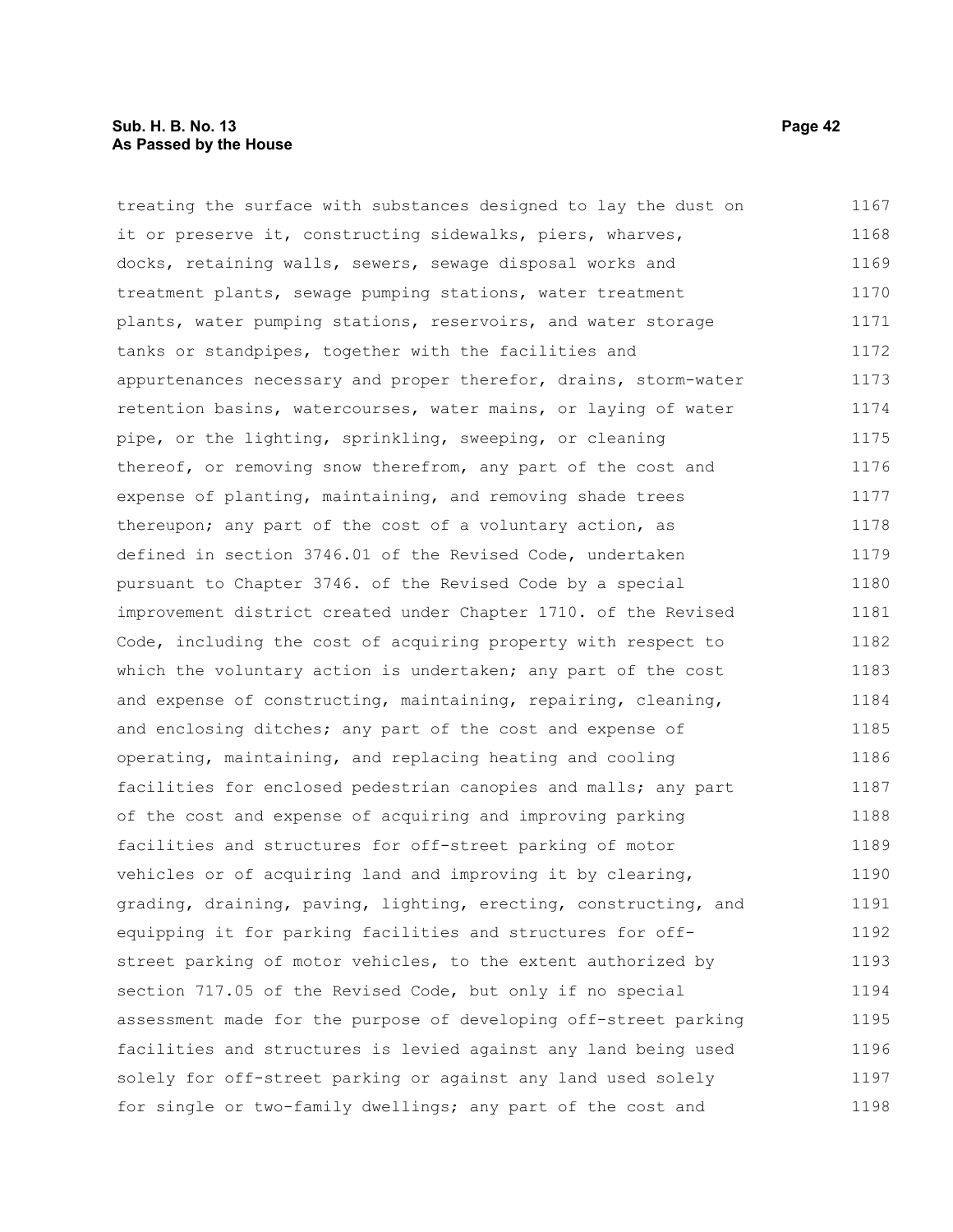#### **Sub. H. B. No. 13 Page 43 As Passed by the House**

improvement;

expense of operating and maintaining the off-street parking facilities and structures; and any part of the cost connected with changing the channel of, or narrowing, widening, dredging, deepening, or improving, any stream or watercourse, and for constructing or improving any levees or boulevards on any stream or watercourse, or along or about any stream or watercourse, together with any retaining wall, riprap protection, bulkhead, culverts, approaches, flood gates, waterways, or drains incidental to any stream or watercourse, or for making any other improvement of any river or lake front, whether it is privately or publicly owned, which the legislative authority declares conducive to the public health, convenience, or welfare. If a program grant is awarded for an eligible project under sections 188.01 to 188.77 of the Revised Code, a municipal corporation may levy, against dwellings that are subject to the project, a special assessment for the purpose of providing a contribution from the municipal corporation towards the funding gap for the project. The assessment shall be at a rate that will produce a total assessment that is not more than the municipal corporation's contribution towards the funding gap for the eligible project as described in the application under section 188.20 of the Revised Code. In addition, a municipal corporation may levy a special assessment for public improvement or public services plans of a district formed under Chapter 1710. of the Revised Code, as provided in that chapter. Except as otherwise provided in Chapter 1710. of the Revised Code, special assessments may be levied by any of the following methods: (A) By a percentage of the tax value of the property assessed; (B) In proportion to the benefits that may result from the 1199 1200 1201 1202 1203 1204 1205 1206 1207 1208 1209 1210 1211 1212 1213 1214 1215 1216 1217 1218 1219 1220 1221 1222 1223 1224 1225 1226 1227 1228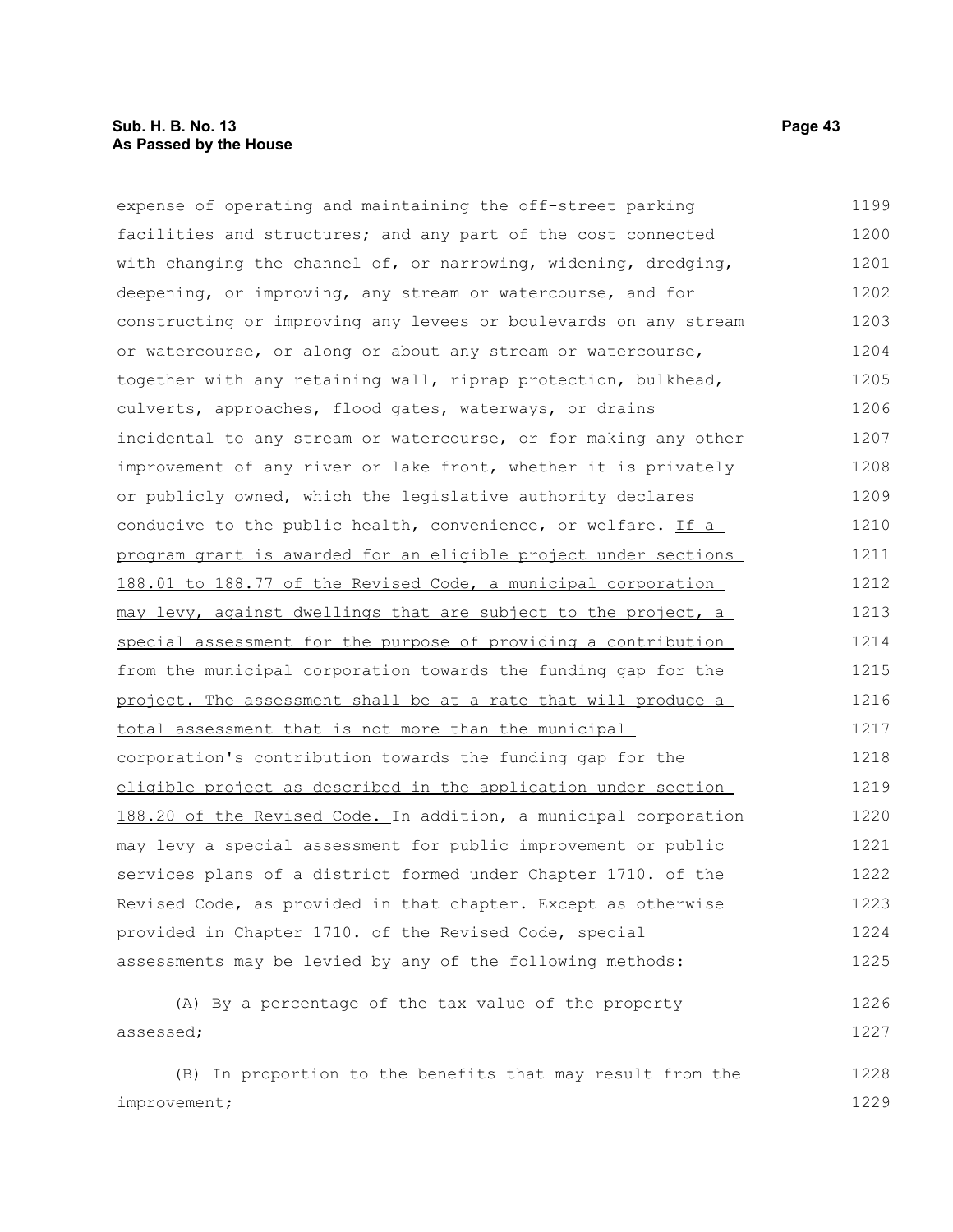| (C) By the front foot of the property bounding and               | 1230 |
|------------------------------------------------------------------|------|
| abutting upon the improvement.                                   | 1231 |
| Sec. 4926.01. As used in sections 4926.01 to 4926.40 of          | 1232 |
| the Revised Code:                                                | 1233 |
| (A) "Broadband facilitator" means an electric distribution       | 1234 |
| utility that applies to construct, and constructs, broadband     | 1235 |
| infrastructure to serve priority unserved areas but does not     | 1236 |
| offer or provide broadband service to retail customers.          | 1237 |
| (B) "Broadband infrastructure" means any equipment,              | 1238 |
| facilities, electronics, property, and technology deployments    | 1239 |
| that are used for the purpose of providing access to and         | 1240 |
| transmitting broadband service.                                  | 1241 |
| (C)(1) "Broadband provider" means an entity capable of           | 1242 |
| providing broadband service that is one of the following:        | 1243 |
| (a) A video service provider as defined in section 1332.21       | 1244 |
| of the Revised Code;                                             | 1245 |
| (b) A telecommunications service provider;                       | 1246 |
| (c) A satellite broadcasting service provider;                   | 1247 |
| (d) A wireless service provider as defined in section            | 1248 |
| 4927.01 of the Revised Code.                                     | 1249 |
| (2) "Broadband provider" excludes a governmental entity,         | 1250 |
| quasi-qovernmental entity, an electric distribution utility, a   | 1251 |
| broadband facilitator, and any affiliate of an electric          | 1252 |
| distribution utility or a broadband facilitator.                 | 1253 |
| (D) "Broadband service" means high-speed internet access         | 1254 |
| service capable of providing a minimum download speed of twenty- | 1255 |
| five megabits per second and a minimum upload speed of three     | 1256 |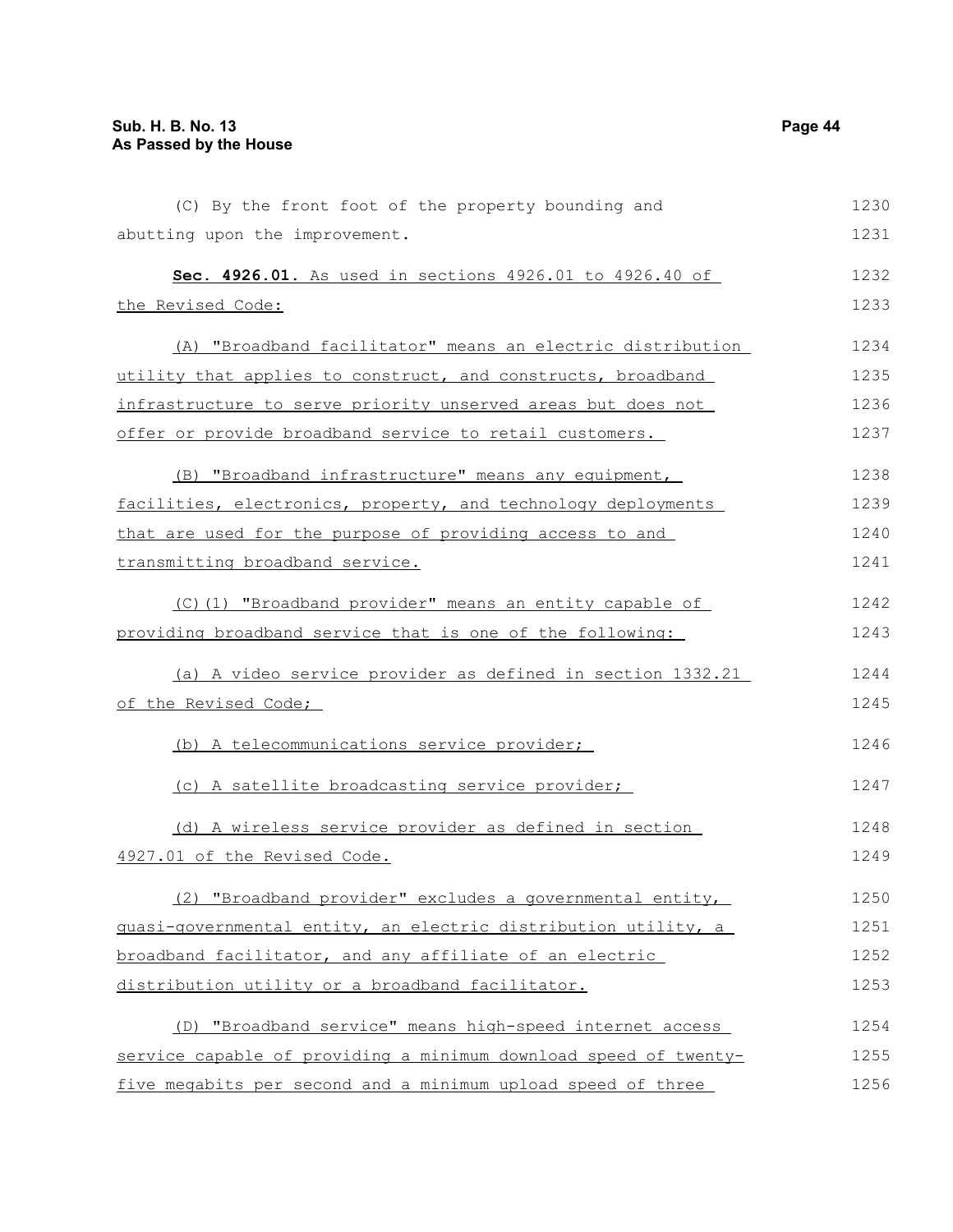| megabits per second upstream.                                          | 1257 |
|------------------------------------------------------------------------|------|
| (E) "Certified territory" has the same meaning as in                   | 1258 |
| section 4933.81 of the Revised Code.                                   | 1259 |
| (F) "Electric cooperative" and "electric distribution                  | 1260 |
| utility" have the same meanings as in section 4928.01 of the           | 1261 |
| <u>Revised Code.</u>                                                   | 1262 |
| (G) "Eligible project" means a project to offer or provide             | 1263 |
| broadband service to retail customers in a priority unserved           | 1264 |
| area.                                                                  | 1265 |
| (H) "Last mile" means the portion of a physical broadband              | 1266 |
| network, other than the broadband facilitator's broadband              | 1267 |
| infrastructure, that connects an eligible project to the broader       | 1268 |
| network used to provide broadband service. "Last mile" includes        | 1269 |
| <u>other network infrastructure such as pole attachments and make-</u> | 1270 |
| ready work needed to provide broadband service to retail               | 1271 |
| customers as part of an eligible project.                              | 1272 |
| (I) "Last mile investment costs" means investment costs                | 1273 |
| approved under section 4926.20 of the Revised Code for pole            | 1274 |
| attachments and make-ready work.                                       | 1275 |
| (J) "Make-ready work" means, as determined by the nature               | 1276 |
| of the work required, "make-ready," "complex make-ready," or           | 1277 |
| "simple make-ready" as those terms are defined in 47 C.F.R.            | 1278 |
| <u>1.1402.</u>                                                         | 1279 |
| (K) "Net cost" means costs for broadband infrastructure,               | 1280 |
| including, but not limited to, a carrying charge on capital            | 1281 |
| investments that reflects a broadband facilitator's weighted           | 1282 |
| average cost of capital, depreciation, amortization, accretion,        | 1283 |
| tax and expenses, plus operation and maintenance expenses, less        | 1284 |
| any income generated by leasing broadband infrastructure               | 1285 |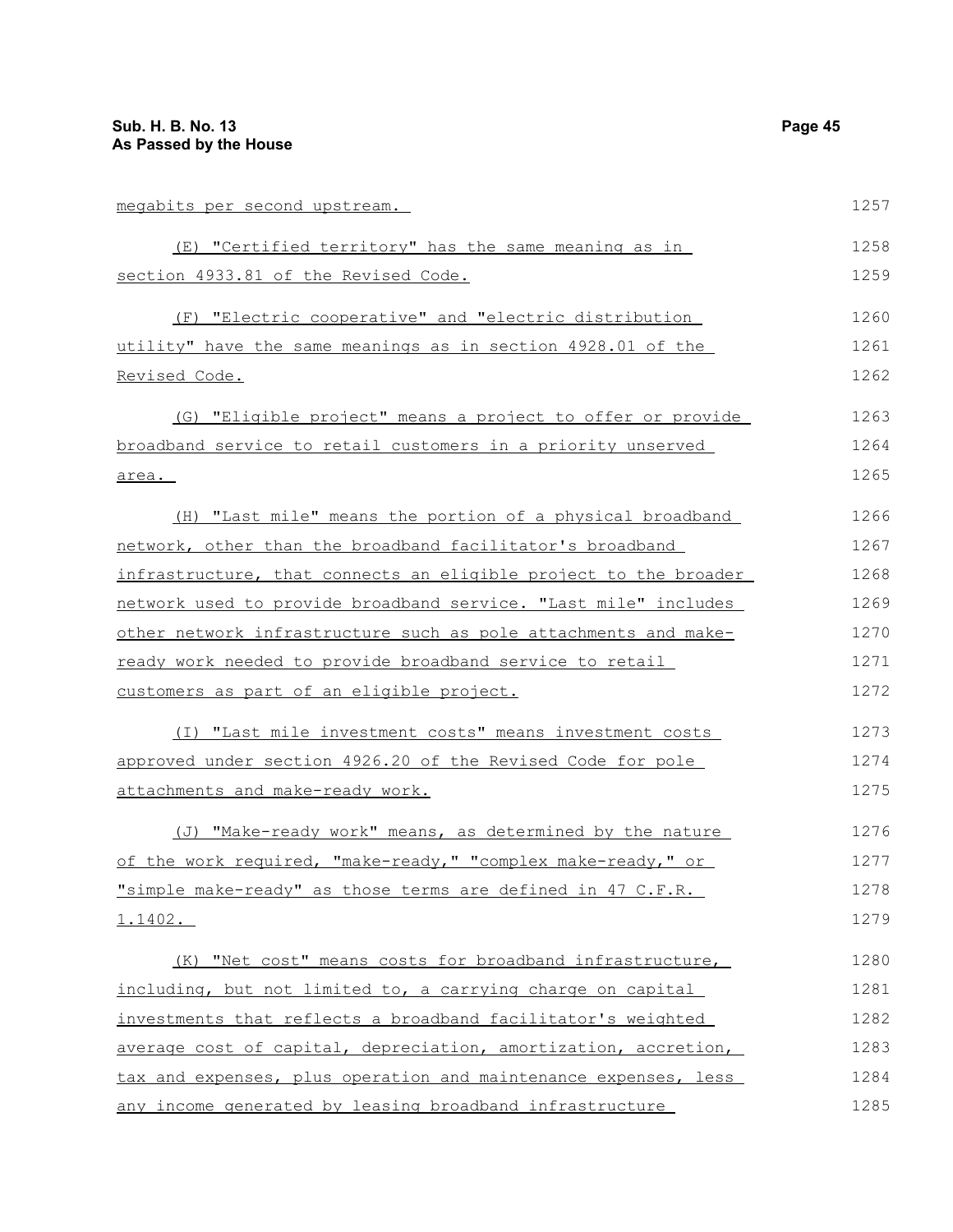| constructed under sections 4926.01 to 4926.40 of the Revised     | 1286 |
|------------------------------------------------------------------|------|
| Code.                                                            | 1287 |
| (L) "Priority unserved area" means an unserved area in one       | 1288 |
| of the thirty-two counties within the Appalachian region of Ohio | 1289 |
| that ranks in the top four Ohio counties when considering the    | 1290 |
| number of unserved customers in the county, the cost per         | 1291 |
| customer of serving unserved areas in the county, and other      | 1292 |
| factors as specified in rules adopted by the public utilities    | 1293 |
| commission pursuant to section 4926.40 of the Revised Code.      | 1294 |
| (M) "Satellite broadcasting service" has the same meaning        | 1295 |
| as in section 5739.01 of the Revised Code.                       | 1296 |
| (N) "Telecommunications service" has the same meaning as         | 1297 |
| in section 1332.21 of the Revised Code.                          | 1298 |
| (0) "Unserved area" means any area of the state in which         | 1299 |
| internet access service capable of providing a minimum download  | 1300 |
| speed of ten megabits per second and a minimum upload speed of   | 1301 |
| one megabit per second is not available to potential retail      | 1302 |
| customers located in the area.                                   | 1303 |
| Sec. 4926.02. It is the public policy of the state to:           | 1304 |
| (A) Facilitate the provision of broadband infrastructure         | 1305 |
| under just and reasonable rates, terms, and conditions;          | 1306 |
| (B) Facilitate the provision of broadband service in             | 1307 |
| priority unserved areas in the state;                            | 1308 |
| (C) Provide access to broadband service to priority              | 1309 |
| unserved areas of the state by facilitating the construction of  | 1310 |
| broadband infrastructure;                                        | 1311 |
| (D) Not unduly favor or advantage any broadband provider.        | 1312 |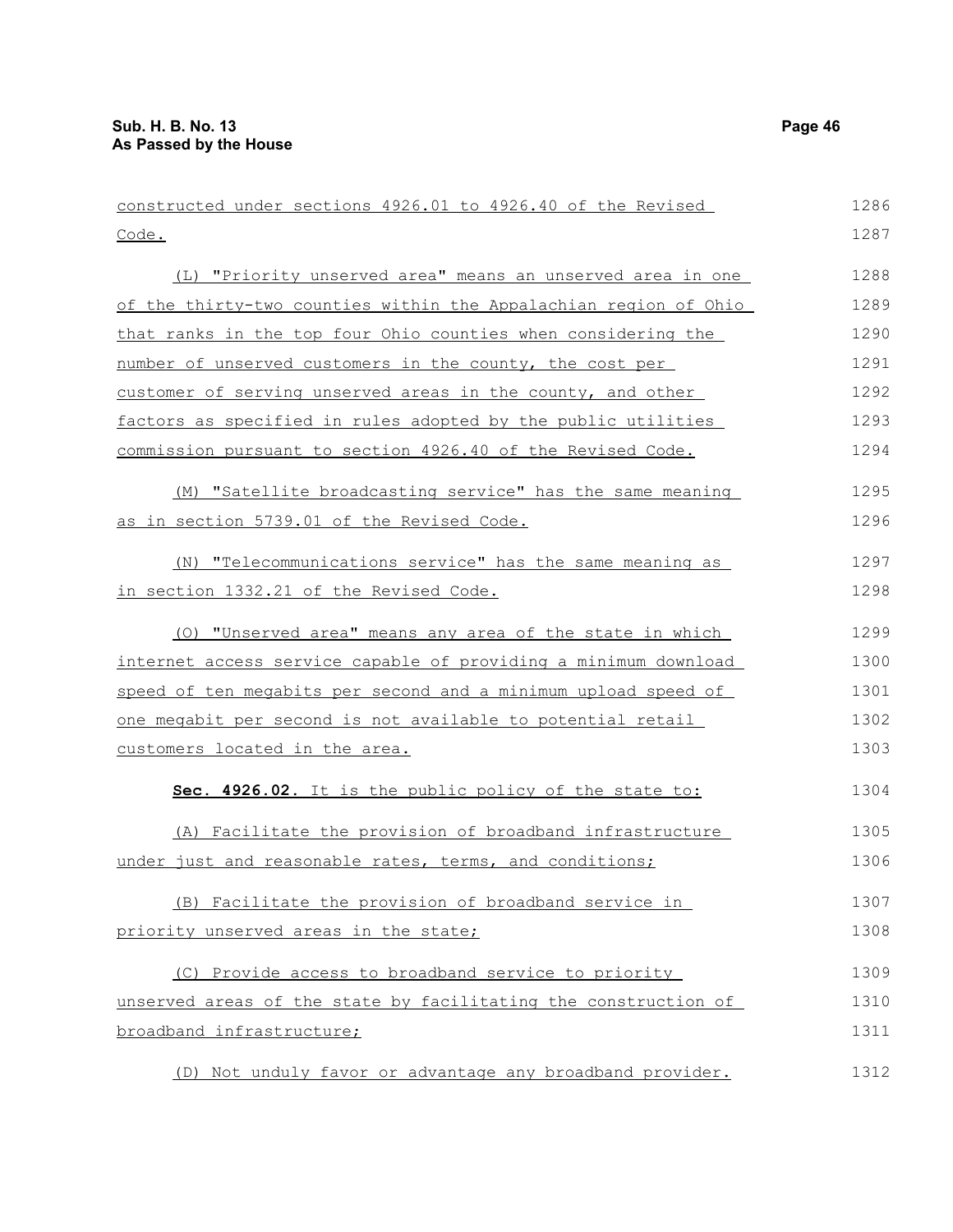| Sec. 4926.03. (A) Subject to sections 4926.04 to 4926.40           | 1313 |
|--------------------------------------------------------------------|------|
| of the Revised Code, a broadband facilitator may construct         | 1314 |
| broadband infrastructure in priority unserved areas that are       | 1315 |
| located inside of its certified territory or in the territory of   | 1316 |
| an electric cooperative or a municipal electric utility under an   | 1317 |
| agreement under section 4926.04 of the Revised Code.               | 1318 |
| (B) Nothing in sections 4926.01 to 4926.40 of the Revised          | 1319 |
| Code authorizes a broadband facilitator to construct, own, or      | 1320 |
| operate broadband infrastructure to provide broadband service to   | 1321 |
| retail customers or to provide services as an internet service     | 1322 |
| provider or telecommunications service provider.                   | 1323 |
| Sec. 4926.04. (A) As part of its capacity as a broadband           | 1324 |
| facilitator, an electric distribution facility may enter into an   | 1325 |
| agreement with an electric cooperative or municipal electric       | 1326 |
| <u>utility to construct broadband infrastructure in a priority</u> | 1327 |
| unserved area if the geographic area is served by the              | 1328 |
| cooperative or municipal electric utility and the geographic       | 1329 |
| area is adjacent to the electric distribution utility's            | 1330 |
| certified territory. An agreement pursuant to this section shall   | 1331 |
| be based on mutually accepted commercial terms and shall provide   | 1332 |
| for the full and timely recovery of the facilitator's net costs    | 1333 |
| associated with the construction of the infrastructure.            | 1334 |
| (B) A cooperative or municipal electric utility shall              | 1335 |
| provide compensation to the facilitator as specified in the        | 1336 |
| terms of the agreement.                                            | 1337 |
| The electric distribution utility in its capacity as a<br>(C)      | 1338 |
| broadband facilitator shall file a copy of the agreement with      | 1339 |
| the public utilities commission for review and approval as part    | 1340 |
| of an application under section 4926.07 of the Revised Code.       | 1341 |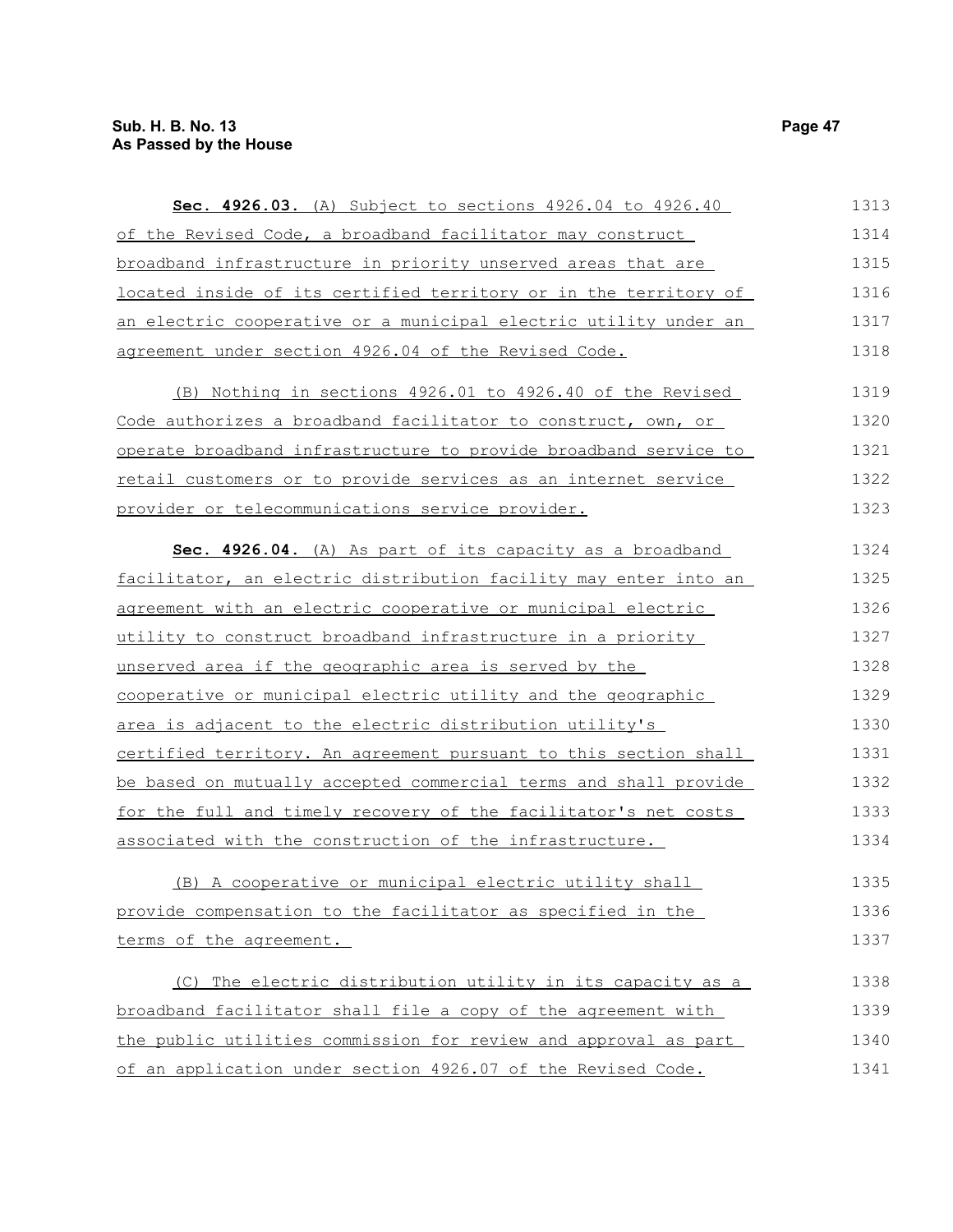| Sec. 4926.05. A broadband facilitator shall establish a          | 1342 |
|------------------------------------------------------------------|------|
| written policy for constructing broadband infrastructure         | 1343 |
| pursuant to sections 4926.04 to 4926.40 of the Revised Code. The | 1344 |
| policy shall be available to the public and shall include the    | 1345 |
| following:                                                       | 1346 |
| (A) Procedures for executing agreements entered under            | 1347 |
| section 4926.04 of the Revised Code;                             | 1348 |
| (B) The method for the full and timely recovery of the           | 1349 |
| facilitator's net costs associated with the construction of the  | 1350 |
| infrastructure;                                                  | 1351 |
| (C) Procedures for a nondiscriminatory competitive               | 1352 |
| selection process to select a qualified broadband provider as    | 1353 |
| part of the application process in sections 4926.10 and 4926.13  | 1354 |
| of the Revised Code;                                             | 1355 |
| (D) A nondiscriminatory procedure for other providers to         | 1356 |
| request interconnection access to the infrastructure;            | 1357 |
| (E) A list of any just and reasonable charges associated         | 1358 |
| with granting or leasing interconnection access and the          | 1359 |
| standards upon which those charges are calculated.               | 1360 |
| Sec. 4926.06. (A) A broadband facilitator that constructs        | 1361 |
| broadband infrastructure pursuant to sections 4926.04 to 4926.40 | 1362 |
| of the Revised Code shall establish a nondiscriminatory          | 1363 |
| competitive selection process that at a minimum meets the        | 1364 |
| following requirements:                                          | 1365 |
| (1) The facilitator shall submit a request for proposals         | 1366 |
| to select at least one broadband provider capable of completing  | 1367 |
| the last mile to an eligible project;                            | 1368 |
| (2) If no providers respond to the request for proposals         | 1369 |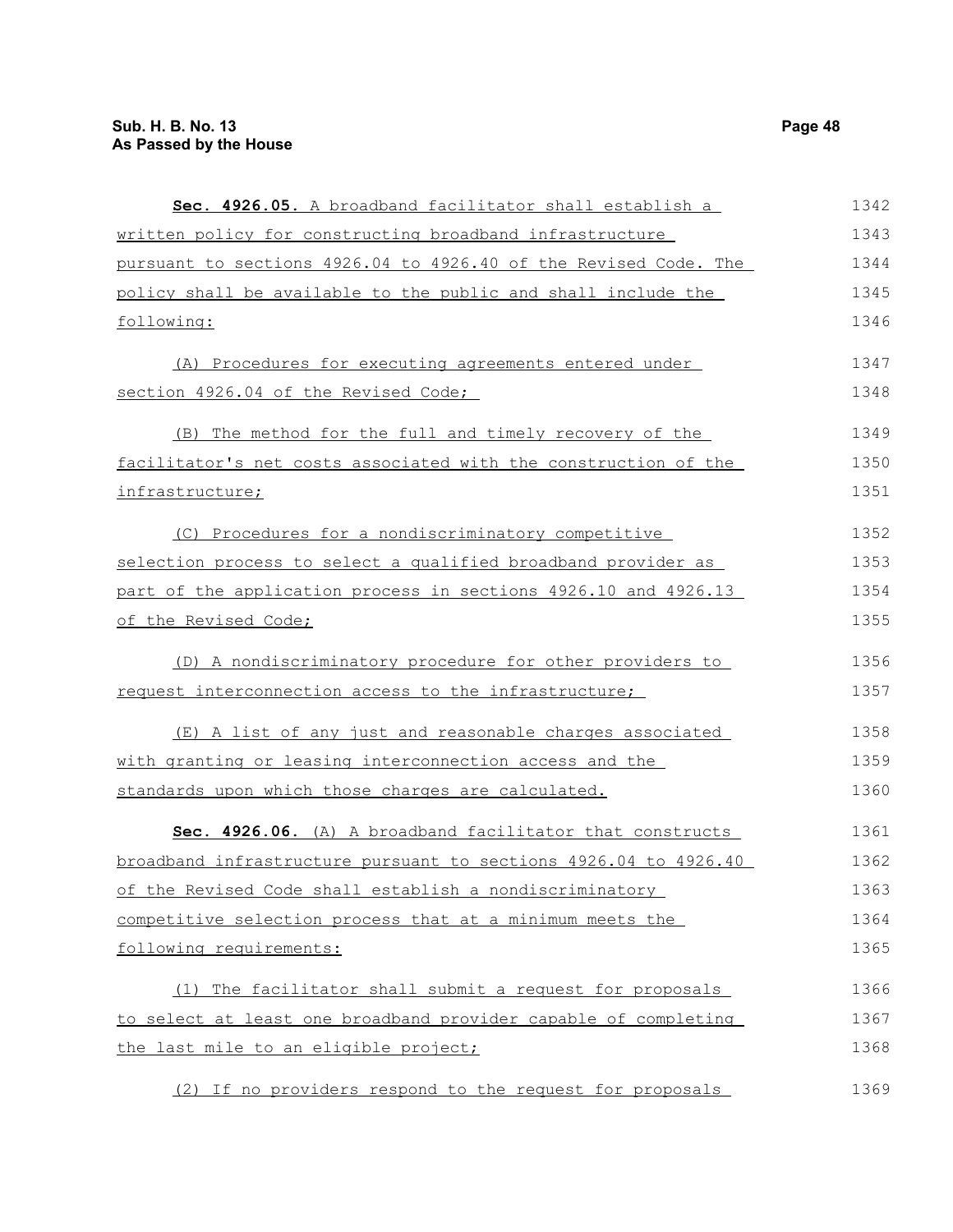| submitted under division (A) of this section, the facilitator    | 1370 |
|------------------------------------------------------------------|------|
| may submit a second request for proposals that includes proposed | 1371 |
| funding for up to fifty per cent of the last mile investment     | 1372 |
| associated with completing the last mile for an eligible         | 1373 |
| project.                                                         | 1374 |
| (3) A provider participating in the competitive selection        | 1375 |
| process under this section demonstrates all of the following:    | 1376 |
| (a) Extensive experience, technical ability, and financial       | 1377 |
| capability to successfully deploy broadband service in the       | 1378 |
| priority unserved area;                                          | 1379 |
| (b) The length of time the provider has been providing           | 1380 |
| broadband service in the state;                                  | 1381 |
| (c) The ability of the provider to leverage nearby or            | 1382 |
| adjacent broadband infrastructure to facilitate the completion   | 1383 |
| of the last mile of the eligible project.                        | 1384 |
| (B) The public utilities commission shall review the             | 1385 |
| competitive selection process as part of an application under    | 1386 |
| section 4926.07 of the Revised Code. The commission shall        | 1387 |
| confirm that the process was conducted prudently and achieved a  | 1388 |
| reasonable competitive result.                                   | 1389 |
| Sec. 4926.07. (A) A broadband facilitator shall file an          | 1390 |
| application with the public utilities commission for approval of | 1391 |
| broadband infrastructure construction before constructing the    | 1392 |
| infrastructure in a priority unserved area of the facilitator's  | 1393 |
| certified territory.                                             | 1394 |
| (B) A facilitator shall not file an application under this       | 1395 |
| section unless the facilitator has selected at least one         | 1396 |
| broadband provider to complete the last mile for the             | 1397 |
| infrastructure described in the application.                     | 1398 |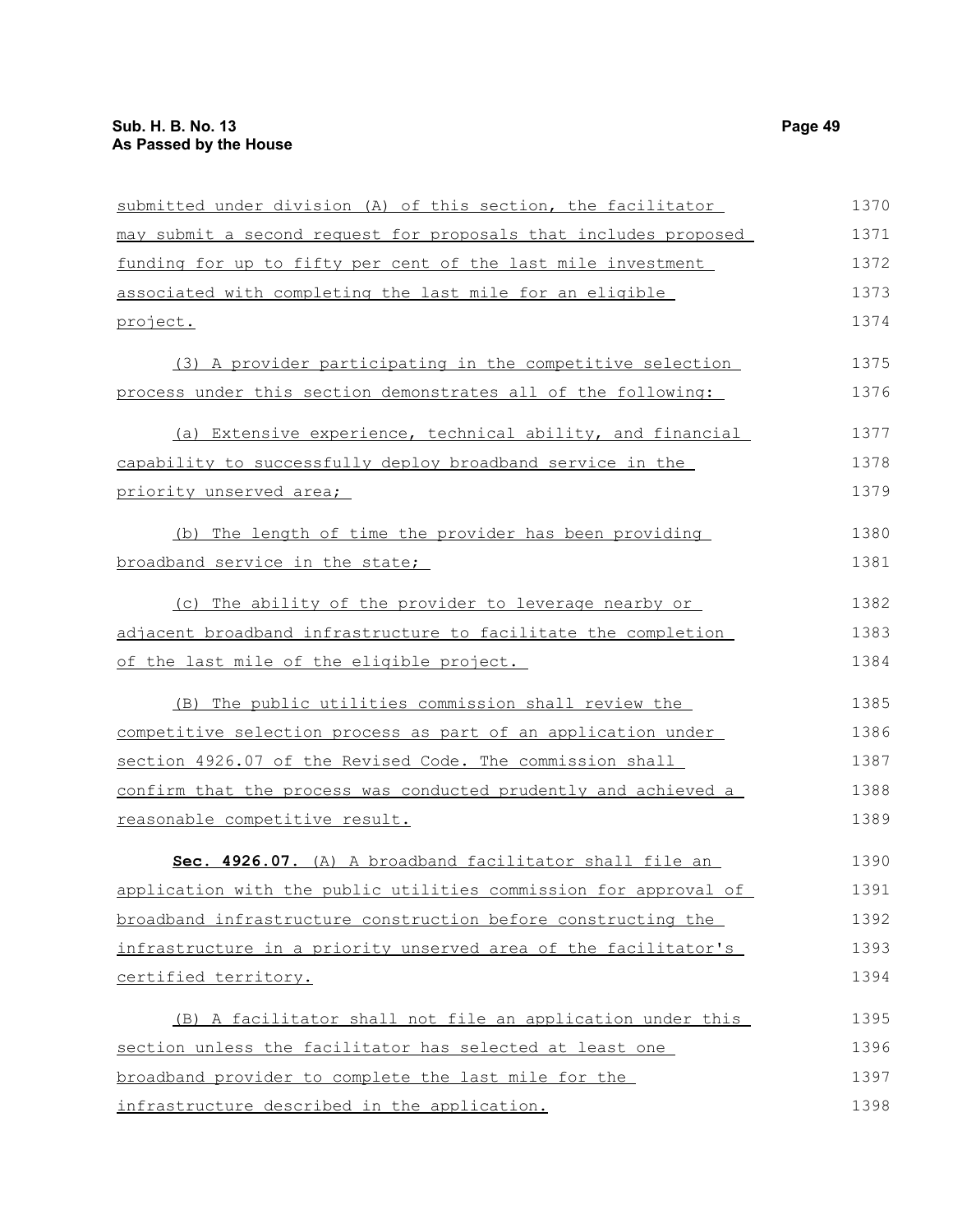| Sec. 4926.09. An application filed under section 4926.07         | 1399 |
|------------------------------------------------------------------|------|
| of the Revised Code shall be filed on a form prescribed by the   | 1400 |
| public utilities commission.                                     | 1401 |
| Sec. 4926.10. An application filed by a broadband                | 1402 |
| facilitator under section 4926.07 of the Revised Code shall      | 1403 |
| include all of the following:                                    | 1404 |
| (A) The location and a detailed description of the               | 1405 |
| priority unserved area in which the broadband infrastructure     | 1406 |
| will be constructed;                                             | 1407 |
| (B) The number of new customers that are expected to have        | 1408 |
| access to broadband service after the infrastructure is          | 1409 |
| constructed;                                                     | 1410 |
| (C) The incremental benefits, including any economic             | 1411 |
| development benefits, that are attributable to the construction  | 1412 |
| of the infrastructure;                                           | 1413 |
| (D) The estimated cost of the infrastructure;                    | 1414 |
| The estimated time to construct the infrastructure;<br>(E)       | 1415 |
| (F) Whether the application includes proposed funding for        | 1416 |
| last mile investment pursuant to a competitive selection process | 1417 |
| for a broadband provider held under division (A) (2) of section  | 1418 |
| 4926.06 of the Revised Code;                                     | 1419 |
| (G) Any information the facilitator received from the            | 1420 |
| provider selected under the competitive selection process        | 1421 |
| pursuant to section 4926.06 of the Revised Code and any updates  | 1422 |
| to that information.                                             | 1423 |
| (H) A copy of the agreement entered into by the                  | 1424 |
| facilitator and at least one provider following a competitive    | 1425 |
| selection process held under section 4926.06 of the Revised Code | 1426 |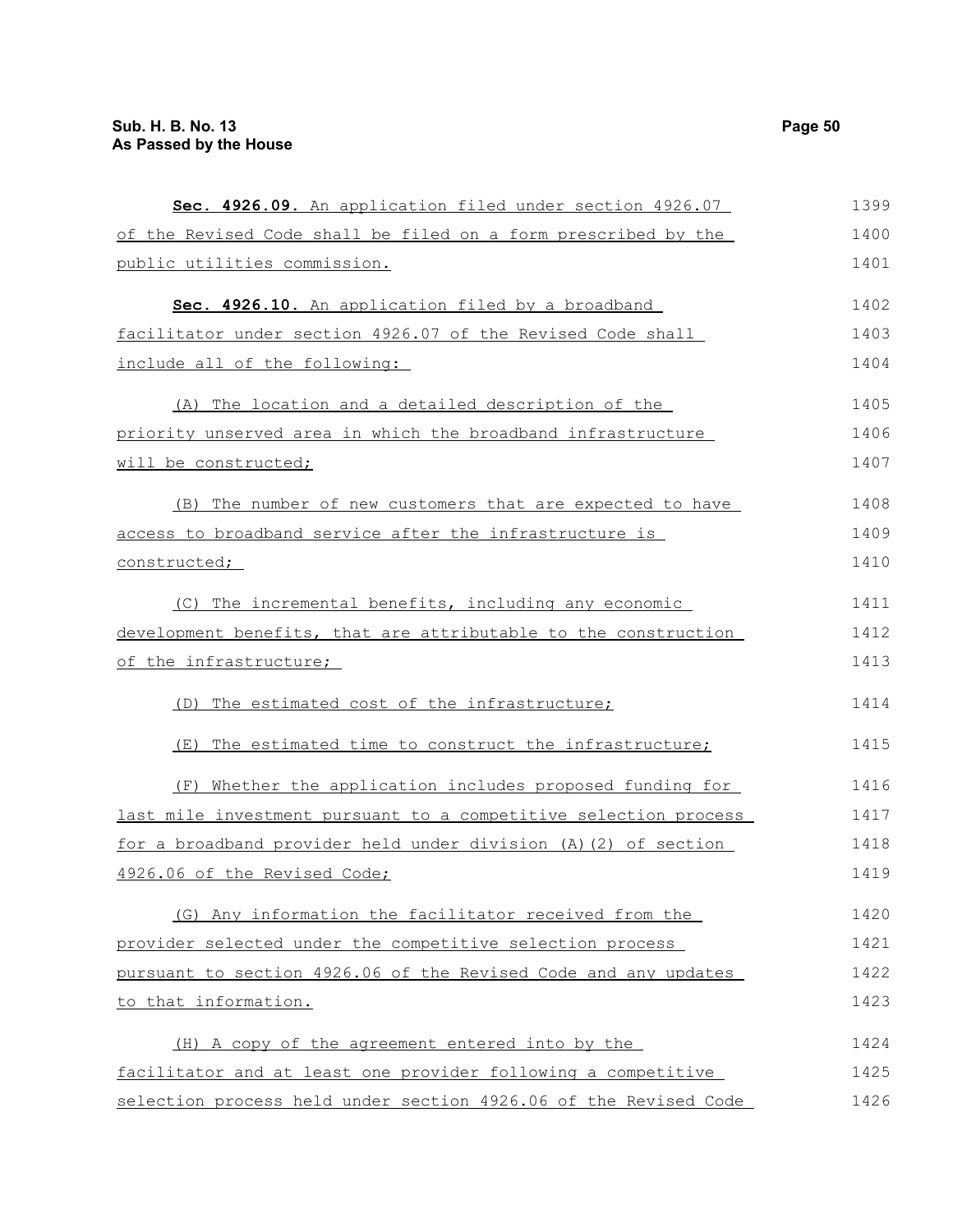| and in which the provider commits to completing the last mile   | 1427 |
|-----------------------------------------------------------------|------|
| related to the eligible project and offering retail broadband   | 1428 |
| service in the priority unserved area within eighteen months    | 1429 |
| after the infrastructure is constructed;                        | 1430 |
| (I) A copy of the facilitator's policy established under        | 1431 |
| section 4926.05 of the Revised Code;                            | 1432 |
| (J) A copy of any agreement entered into under section          | 1433 |
| 4926.04 of the Revised Code.                                    | 1434 |
| Sec. 4926.13. (A) The public utilities commission may           | 1435 |
| approve an application filed under section 4926.07 of the       | 1436 |
| Revised Code if, upon review of the application and determining | 1437 |
| the application is complete, the commission does all of the     | 1438 |
| following:                                                      | 1439 |
| (1) Finds that the area in which the broadband facilitator      | 1440 |
| proposes to construct broadband infrastructure qualifies as a   | 1441 |
| priority unserved area;                                         | 1442 |
| (2) Determines that the application is not in violation of      | 1443 |
| section 4926.15 of the Revised Code;                            | 1444 |
| (3) Finds, after reviewing the facilitator's estimated          | 1445 |
| costs to construct the infrastructure, that the costs are just  | 1446 |
| and reasonable;                                                 | 1447 |
| (4) Finds, after reviewing the facilitator's estimated          | 1448 |
| benefits or conducting its own review, that there are           | 1449 |
| incremental benefits, including economic development benefits,  | 1450 |
| attributable to the construction of the infrastructure;         | 1451 |
| (5) Finds that the infrastructure does not duplicate or         | 1452 |
| overlap with infrastructure previously approved under this      | 1453 |
| section.                                                        | 1454 |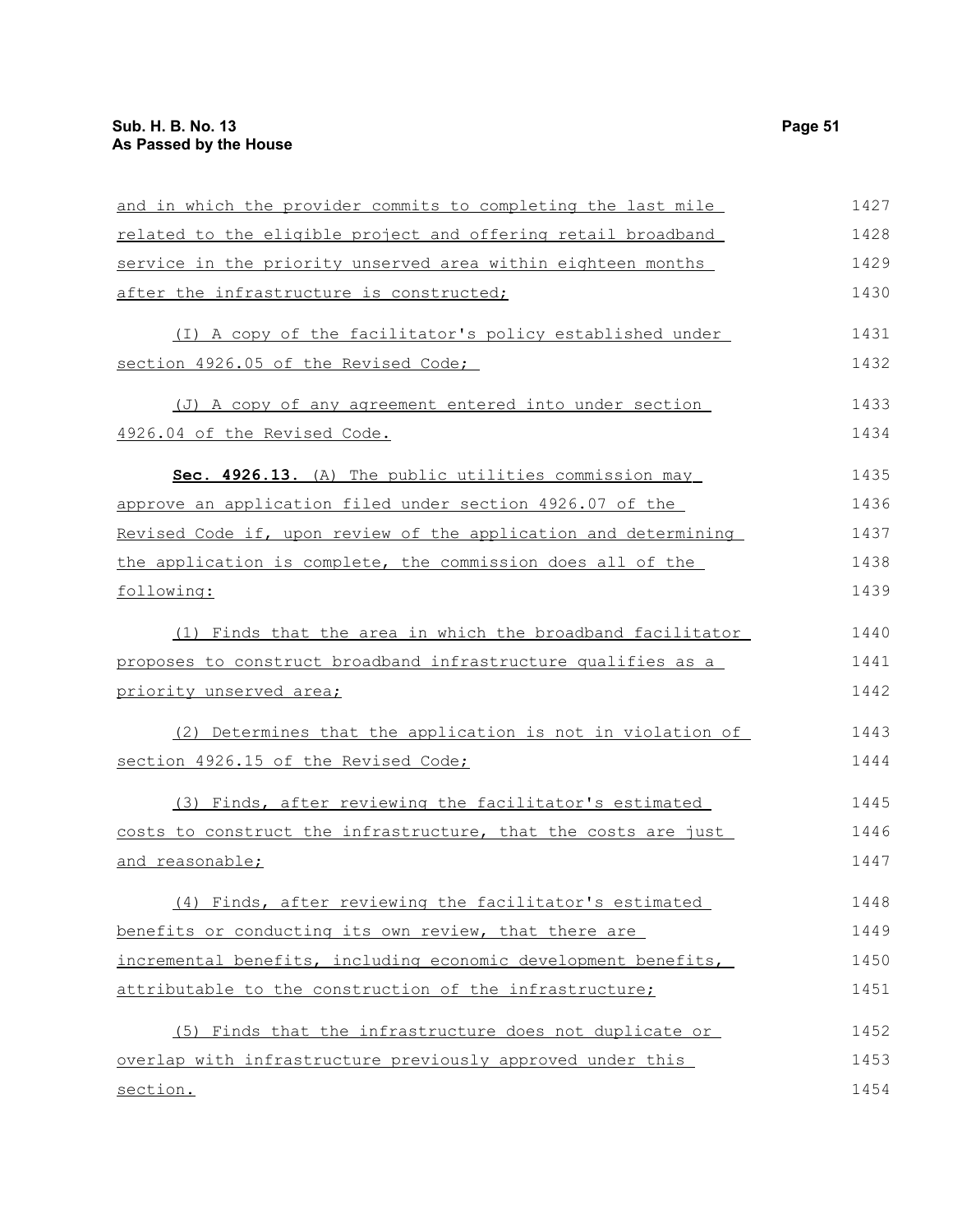| (6) Finds that the infrastructure does not duplicate or          | 1455 |
|------------------------------------------------------------------|------|
| overlap with federal funding under the connect America funds or  | 1456 |
| the rural digital opportunity fund;                              | 1457 |
| (7) Determines whether the facilitator's competitive             | 1458 |
| selection process under section 4926.06 of the Revised Code was  | 1459 |
| conducted prudently and achieved a reasonable, competitive       | 1460 |
| result.                                                          | 1461 |
| (B) An application approved under this section shall be in       | 1462 |
| the form of an order of the commission, which order shall        | 1463 |
| supersede any conflicting or otherwise applicable tariff or      | 1464 |
| schedule for broadband infrastructure or last mile investments   | 1465 |
| in a previous order.                                             | 1466 |
| (C) The commission shall deny the application if any of          | 1467 |
| the following apply:                                             | 1468 |
| The application is incomplete.<br>(1)                            | 1469 |
| (2) The commission is unable to make the findings and            | 1470 |
| determinations required under this section.                      | 1471 |
| (3) The commission determines that the capital investment        | 1472 |
| associated with the eligible project described in the            | 1473 |
| application exceeds two million five hundred thousand dollars,   | 1474 |
| provided that the capital investment does not include the        | 1475 |
| facilitator's operation and maintenance expenses associated with | 1476 |
| the capital investment in the infrastructure, total future       | 1477 |
| revenue requirement collections of the facilitator under section | 1478 |
| 4926.21 of the Revised Code, or last mile funding for a          | 1479 |
| broadband provider.                                              | 1480 |
| Sec. 4926.15. No broadband facilitator may construct             | 1481 |
| broadband infrastructure in a geographic area in which a         | 1482 |
| broadband provider has been awarded a program grant under the    | 1483 |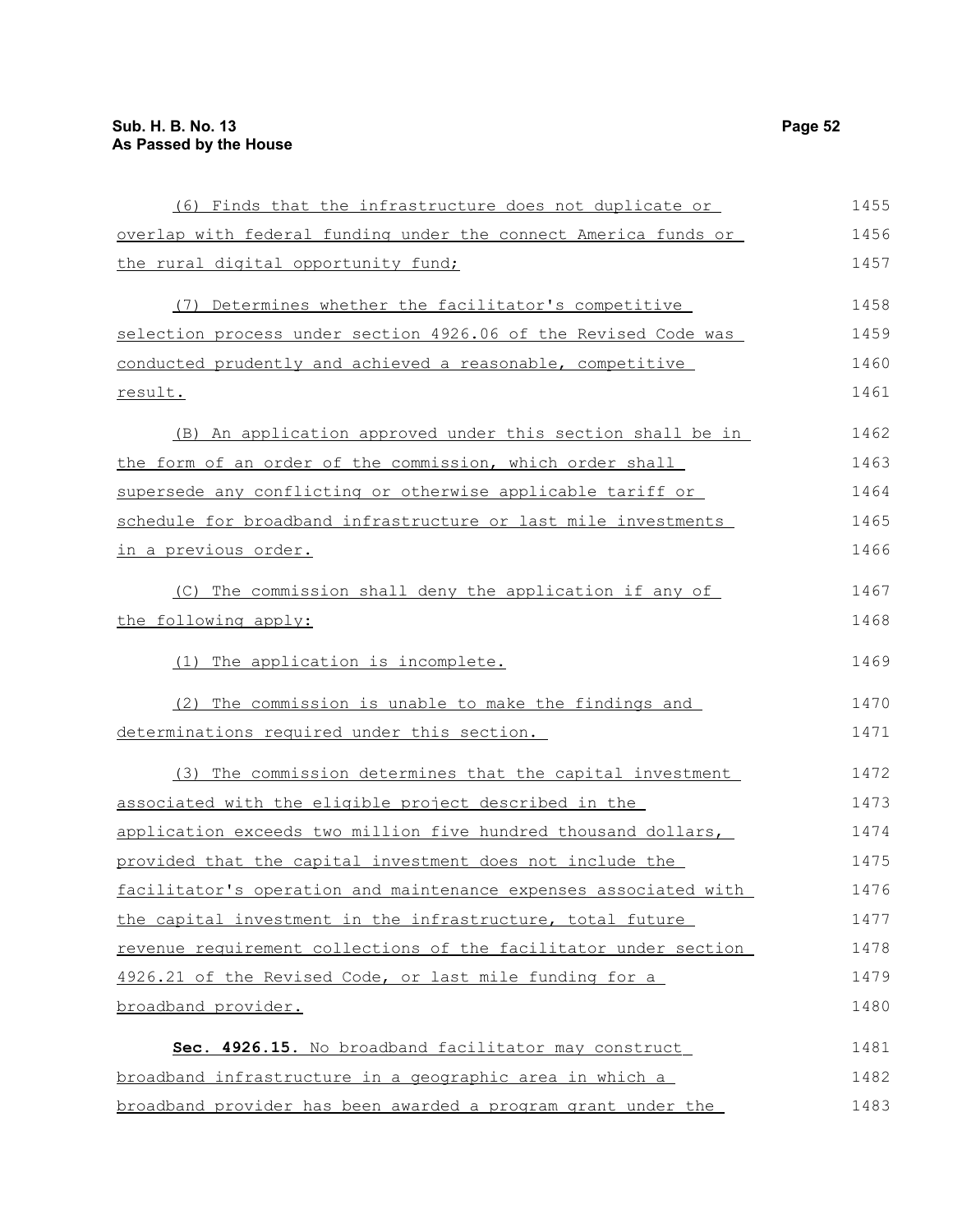| Ohio residential broadband expansion grant program under         | 1484 |
|------------------------------------------------------------------|------|
| sections 188.40 to 188.44 of the Revised Code unless the         | 1485 |
| provider that receives the program grant does not construct the  | 1486 |
| project for which the program grant was awarded.                 | 1487 |
| Sec. 4926.16. Within one hundred eighty days after a             | 1488 |
| broadband facilitator submits an application to the public       | 1489 |
| utilities commission under section 4926.07 of the Revised Code,  | 1490 |
| the commission shall approve or deny the application.            | 1491 |
| Sec. 4926.20. (A) Except as provided in division (B) of          | 1492 |
| this section and pursuant to an application approved under       | 1493 |
| section 4926.13 of the Revised Code, the public utilities        | 1494 |
| commission shall approve a rate mechanism that allows an         | 1495 |
| electric distribution utility to fully and timely recover the    | 1496 |
| following from its retail electric service customers:            | 1497 |
| (1) The net costs incurred by a broadband facilitator to         | 1498 |
| construct, own, and maintain broadband infrastructure, which     | 1499 |
| shall reflect a credit for any revenues recovered pursuant to an | 1500 |
| agreement under section 4926.04 of the Revised Code;             | 1501 |
| (2) Up to fifty per cent of any last mile investment costs       | 1502 |
| as approved in the application.                                  | 1503 |
| The commission shall not approve the rate mechanism<br>(B)       | 1504 |
| described in division (A) of this section if the commission      | 1505 |
| determines that the mechanism will result in a double recovery   | 1506 |
| of any costs by the electric distribution utility. If the        | 1507 |
| commission disapproves a rate mechanism pursuant to this         | 1508 |
| division, the commission may subsequently approve a revised rate | 1509 |
| mechanism if the double recovery is cured.                       | 1510 |
| Sec. 4926.21. A rate mechanism approved by the public            | 1511 |
| utilities commission under section 4926.20 of the Revised Code   | 1512 |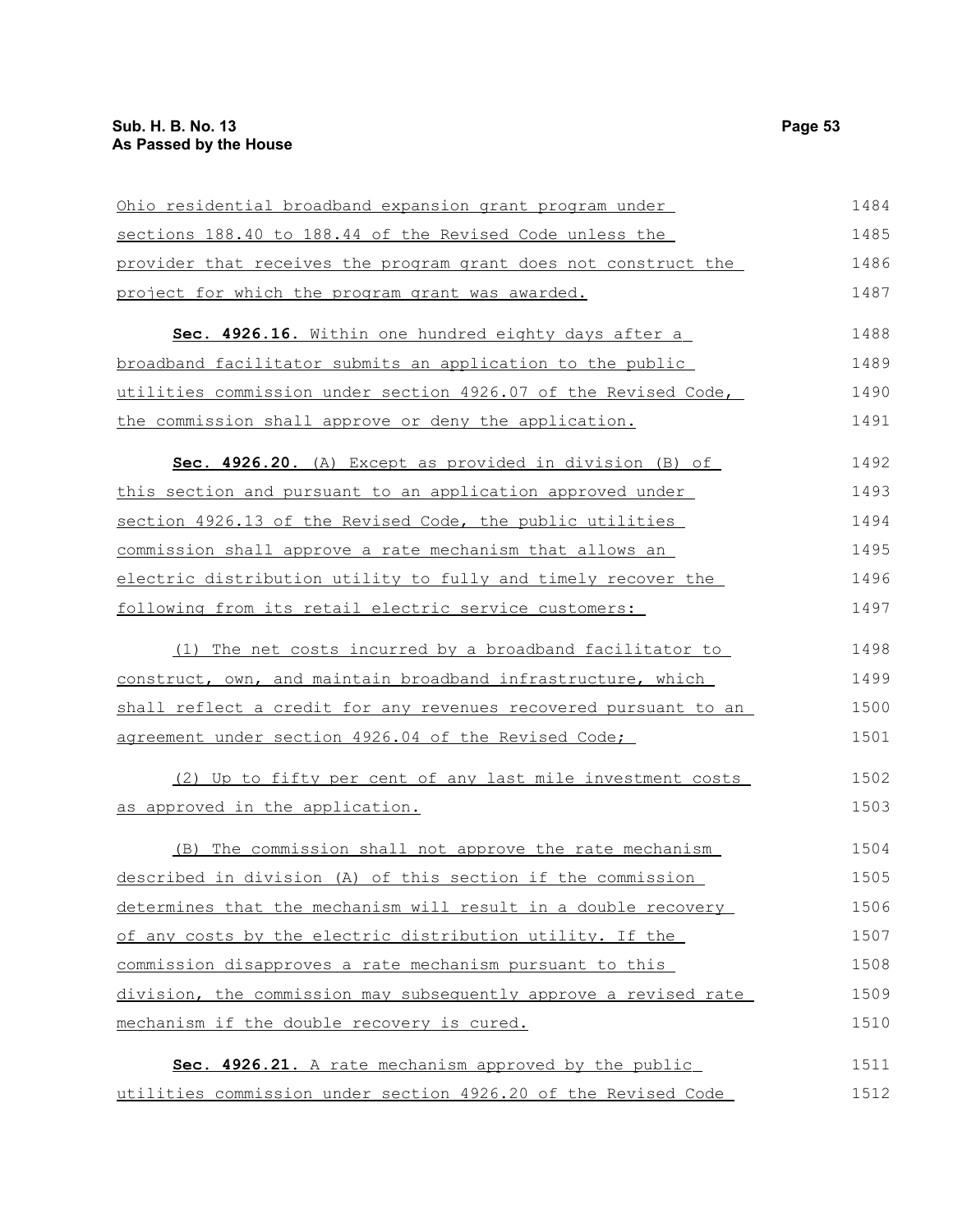| shall do the following:                                          | 1513 |
|------------------------------------------------------------------|------|
| (A) Fully and timely recover net costs related to                | 1514 |
| broadband infrastructure, if the costs are prudently incurred,   | 1515 |
| which shall reflect a credit for any revenues recovered pursuant | 1516 |
| to an agreement under section 4926.04 of the Revised Code;       | 1517 |
| (B) Fully and timely recover last mile investment costs as       | 1518 |
| specified by the commission;                                     | 1519 |
| (C) Fully and timely recover the costs described in              | 1520 |
| division (A) and (B) of this section, authorize a monthly        | 1521 |
| charge, including deferrals, that does not exceed one dollar per | 1522 |
| customer per month for residential customers and does not exceed | 1523 |
| five dollars and fifty cents per customer per month for          | 1524 |
| nonresidential customers.                                        | 1525 |
| Sec. 4926.26. An existing rate mechanism previously              | 1526 |
| authorized by the public utilities commission may be used as the | 1527 |
| mechanism under section 4926.20 of the Revised Code, if the      | 1528 |

existing mechanism will continue to exist for the full term of the cost recovery for broadband infrastructure and any last mile investment costs. The commission shall determine whether the existing rate mechanism is suitable for the infrastructure cost recovery. A surcharge previously approved for an electric distribution utility under division (B)(2)(h) of section 4928.143 of the Revised Code may be considered a suitable rate mechanism under this section. 1529 1530 1531 1532 1533 1534 1535 1536

 **Sec. 4926.27.** If the public utilities commission, under section 4926.26 of the Revised Code, authorizes the use of an existing rate mechanism, and that mechanism subsequently expires or is terminated before the broadband infrastructure costs or last mile investment costs approved under section 4926.20 of the 1537 1538 1539 1540 1541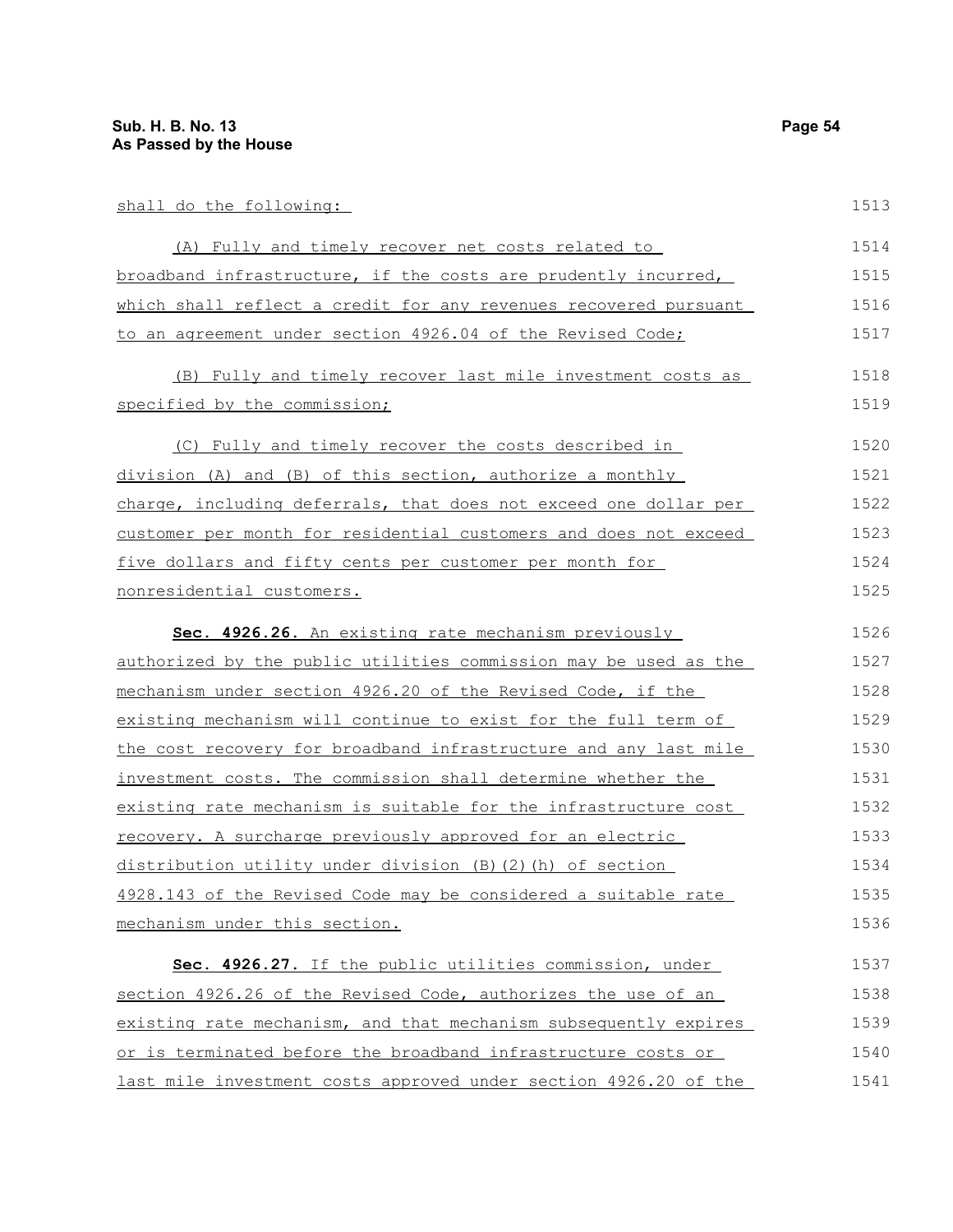| Revised Code, if any, are fully recovered, the commission, in a  | 1542 |
|------------------------------------------------------------------|------|
| timely manner, shall establish a new rate mechanism under        | 1543 |
| section 4926.20 of the Revised Code to ensure uninterrupted full | 1544 |
| and timely recovery of those approved infrastructure costs and   | 1545 |
| last mile investment costs.                                      | 1546 |
| Sec. 4926.29. (A) The public utilities commission annually       | 1547 |
| shall review and update the rates charged under a rate mechanism | 1548 |
| established under section 4926.20 of the Revised Code until an   | 1549 |
| electric distribution utility's approved net costs and any       | 1550 |
| approved last mile investment costs are fully recovered.         | 1551 |
| (B) In the annual rate review, the commission shall              | 1552 |
| include the approved broadband infrastructure net costs and any  | 1553 |
| approved last mile investment costs for the year under review.   | 1554 |
| Sec. 4926.31. Recovery of approved costs related to              | 1555 |
| broadband infrastructure and any approved last mile investment   | 1556 |
| costs under sections 4926.20 to 4926.29 of the Revised Code are  | 1557 |
| not subject to Chapter 4909. of the Revised Code or the earnings | 1558 |
| test under division (F) of section 4928.143 of the Revised Code. | 1559 |
| Sec. 4926.311. A broadband facilitator that constructs           | 1560 |
| broadband infrastructure pursuant to an application approved     | 1561 |
| under section 4926.13 of the Revised Code shall not, after the   | 1562 |
| infrastructure is constructed, sell or transfer the              | 1563 |
| infrastructure to an affiliate of an electric distribution       | 1564 |
| utility.                                                         | 1565 |
| Sec. 4926.33. An electric distribution utility acting as a       | 1566 |
| broadband facilitator with an application approved under section | 1567 |
| 4926.13 of the Revised Code for an eligible project shall        | 1568 |
| request or receive from a telecommunications service provider or | 1569 |
| a video service provider a reduced per pole rental rate, with    | 1570 |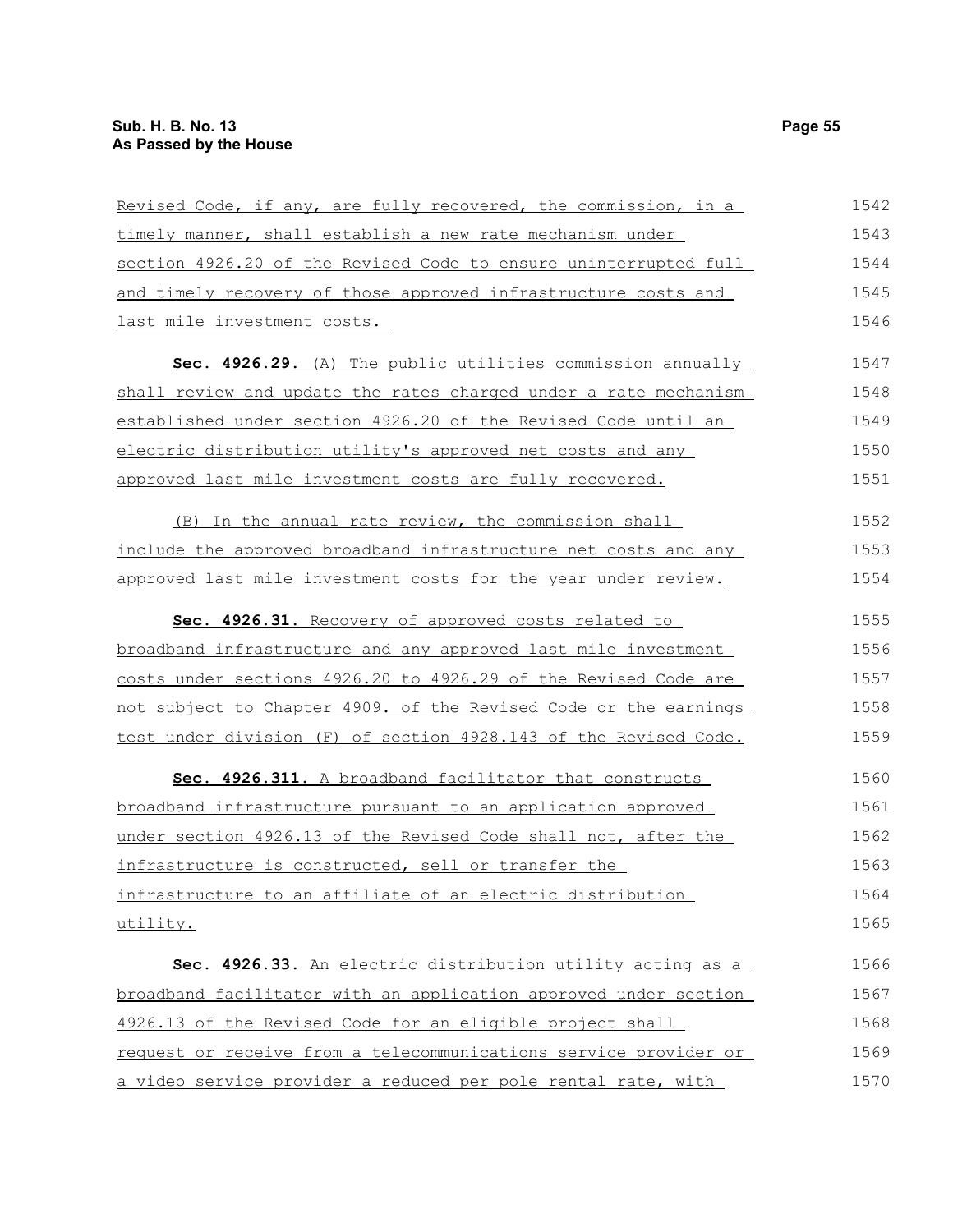| the reduced rate to be determined by the public utilities        | 1571 |
|------------------------------------------------------------------|------|
| commission, for attachments to any pole in a county where an     | 1572 |
| eligible project is approved for a priority unserved area. The   | 1573 |
| electric distribution utility acting as a facilitator shall      | 1574 |
| fully and timely recover through an approved rate mechanism the  | 1575 |
| revenue difference between the reduced pole rental tariff rate   | 1576 |
| approved by the commission and the rate that would otherwise     | 1577 |
| apply to such attachments, either in a pending or future rate    | 1578 |
| proceeding under section 4909.18 of the Revised Code or another  | 1579 |
| appropriate rate proceeding as determined by the commission. The | 1580 |
| electric distribution utility acting as a facilitator shall      | 1581 |
| apply to the commission for any amendment to its pole attachment | 1582 |
| tariff necessary to implement this section.                      | 1583 |
| Sec. 4926.35. A broadband provider may request                   | 1584 |
| interconnection access to broadband infrastructure constructed   | 1585 |
| by a broadband facilitator pursuant to an application approved   | 1586 |
| under section 4926.13 of the Revised Code.                       | 1587 |
| Sec. 4926.36. (A) Not later than thirty days after receipt       | 1588 |
| of a request for interconnection access to broadband             | 1589 |
| infrastructure constructed pursuant to an application approved   | 1590 |
| under section 4926.13 of the Revised Code, a broadband           | 1591 |
| facilitator shall grant access to the broadband provider. Access | 1592 |
| may be granted only if the provider commits in writing to        | 1593 |
| offering broadband service. In the agreement, the facilitator    | 1594 |
| may condition the provider's access based on either of the       | 1595 |
| following:                                                       | 1596 |
| Infrastructure space availability;<br>(1)                        | 1597 |
| (2) The provider's compliance with applicable engineering        | 1598 |
| and construction standards and administrative procedures;        | 1599 |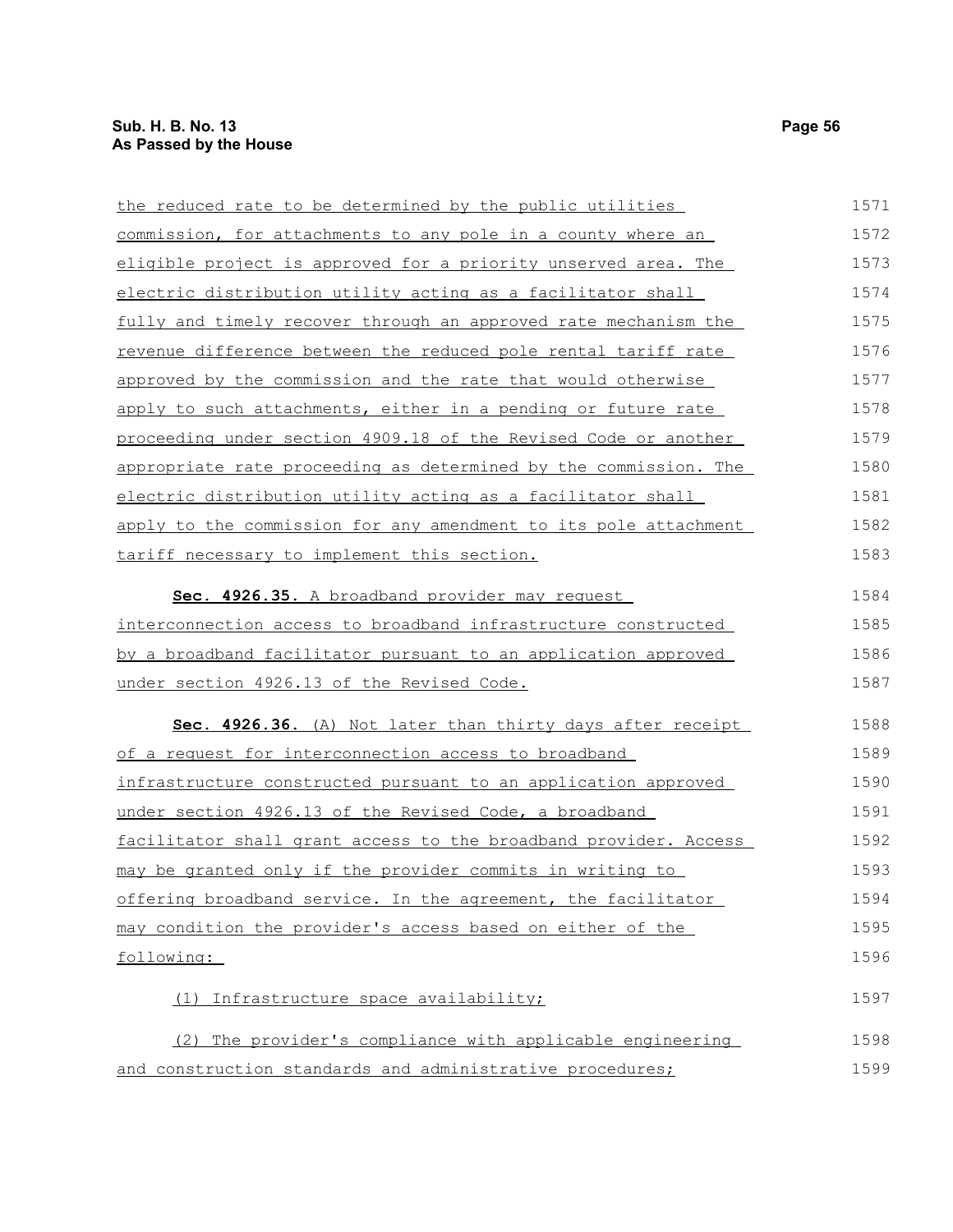| (B) A broadband facilitator that constructs broadband                   | 1600 |
|-------------------------------------------------------------------------|------|
| infrastructure pursuant to sections 4926.04 to 4926.40 of the           | 1601 |
| Revised Code shall not charge any broadband provider for                | 1602 |
| interconnecting with the broadband infrastructure for the               | 1603 |
| purpose of either deploying last mile facilities to offer               | 1604 |
| broadband service to unserved retail customers or transmitting          | 1605 |
| the broadband service in the priority unserved area of an               | 1606 |
| eligible project.                                                       | 1607 |
| Sec. 4926.37. The thirty-day period described in section                | 1608 |
| 4926.36 of the Revised Code does not apply if a broadband               | 1609 |
| facilitator, including the facilitator's representative or              | 1610 |
| agent, has more than one hundred interconnection requests               | 1611 |
| pending at the time that the request is made.                           | 1612 |
| Sec. 4926.38. A broadband facilitator may suspend                       | 1613 |
| broadband interconnection access granted to a broadband provider        | 1614 |
| that defaults on payment of the facilitator's charges.                  | 1615 |
| Sec. 4926.39. A broadband provider shall not be                         | 1616 |
| responsible for costs of any kind, including pole replacement,          | 1617 |
| transfer, or relocation or make-ready costs, if the broadband           | 1618 |
| <u>facilitator requests or requires payment for such costs in order</u> | 1619 |
| to make room for or otherwise permit broadband infrastructure           | 1620 |
| construction pursuant to an application approved under section          | 1621 |
| 4926.13 of the Revised Code. Any pole replaced in order to              | 1622 |
| construct the broadband infrastructure shall remain the property        | 1623 |
| of the owner of the pole that was replaced.                             | 1624 |
| Sec. 4926.40. Not later than one hundred twenty days after              | 1625 |
| the effective date of this section, the public utilities                | 1626 |
| commission shall adopt rules to implement sections 4926.01 to           | 1627 |
| 4926.40 of the Revised Code.                                            | 1628 |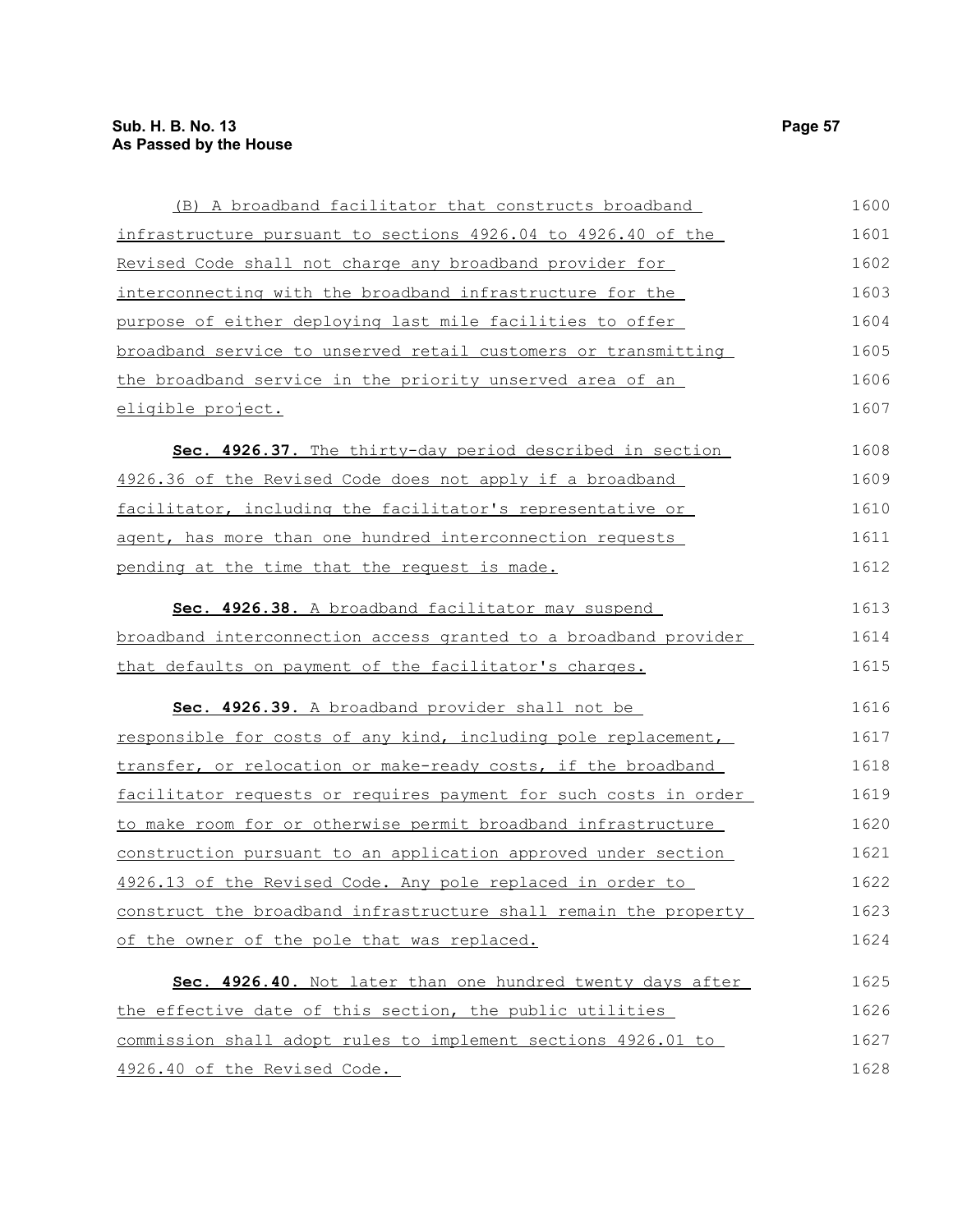| Sec. 4926.50. As used in sections 4926.50 to 4926.95 of                                | 1629         |
|----------------------------------------------------------------------------------------|--------------|
| the Revised Code:                                                                      | 1630         |
| "Attachment" means any wire, wireless facility, cable,                                 | 1631         |
| antennae facility, or apparatus for the transmission of text,                          | 1632         |
| signs, signals, pictures, sounds, or other forms of information                        | 1633         |
| installed by or on behalf of a provider upon any pole owned or                         | 1634         |
| controlled, in whole or in part, by one or more electric                               | 1635         |
| cooperatives.                                                                          | 1636         |
| "Broadband provider" has the same meaning as in section<br>188.01 of the Revised Code. | 1637<br>1638 |
|                                                                                        |              |
| "Electric cooperative" has the same meaning as in section                              | 1639         |
| 4928.01 of the Revised Code.                                                           | 1640         |
| "Incremental cost" means pole attachment costs incurred by                             | 1641         |
| an electric cooperative for providing long-run service.                                | 1642         |
| "Make-ready work" has the same meaning as in section                                   | 1643         |
| 4926.01 of the Revised Code.                                                           | 1644         |
| "Provider" means a broadband provider, telecommunications                              | 1645         |
| service provider, video service provider, or wireless service                          | 1646         |
| provider.                                                                              | 1647         |
| "Telecommunications service provider" means a provider of                              | 1648         |
| "telecommunications service" as defined in section 4927.01 of                          | 1649         |
| the Revised Code.                                                                      | 1650         |
| "Video service provider" has the same meaning as in                                    | 1651         |
| section 1332.21 of the Revised Code.                                                   | 1652         |
| "Wireless service provider" has the same meaning as in                                 | 1653         |
| section 4927.01 of the Revised Code.                                                   | 1654         |
| Sec. 4926.51. On the request of a provider, an electric                                | 1655         |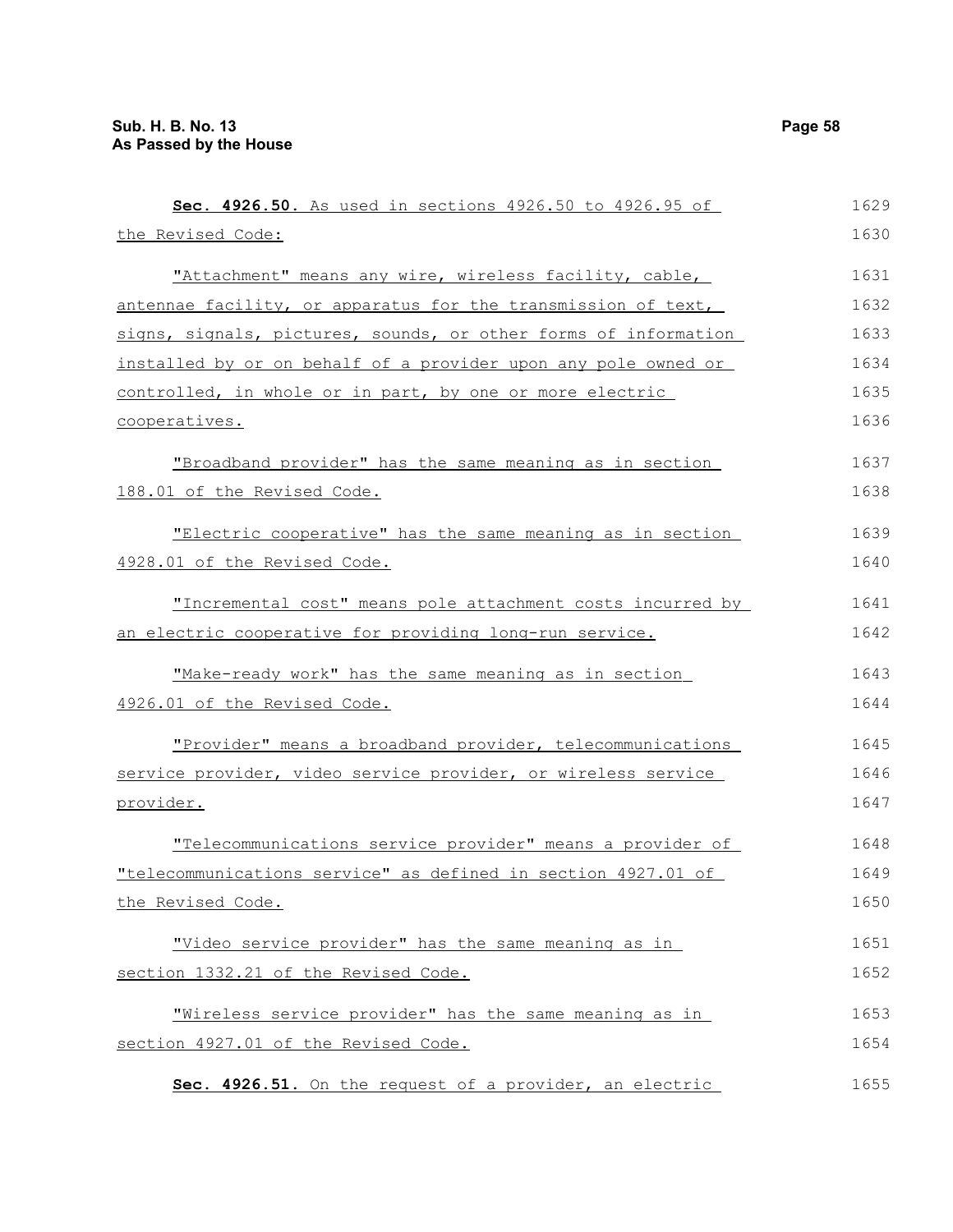| cooperative shall grant the provider nondiscriminatory access to | 1656 |
|------------------------------------------------------------------|------|
| the cooperative's poles under just and reasonable rates, terms,  | 1657 |
| and conditions for their attachments in accordance with sections | 1658 |
| 4926.52 to 4926.72 of the Revised Code.                          | 1659 |
| Sec. 4926.52. A provider requesting access to an electric        | 1660 |
| cooperative's poles shall submit the request in writing, and the | 1661 |
| cooperative shall review the request under a uniformly applied,  | 1662 |
| efficient, and transparent process.                              | 1663 |
| Sec. 4926.54. An electric cooperative may require a              | 1664 |
| provider to execute an agreement for a pole attachment under     | 1665 |
| nondiscriminatory, just, and reasonable rates, terms, and        | 1666 |
| conditions in accordance with sections 4926.52 to 4926.72 of the | 1667 |
| Revised Code if the cooperative requires all other attaching     | 1668 |
| parties to execute such an agreement.                            | 1669 |
| Sec. 4926.56. After receiving a request for access, an           | 1670 |
| electric cooperative shall grant or deny access within the time  | 1671 |
| frame established by the federal communications commission.      | 1672 |
| Sec. 4926.58. An electric cooperative may deny a provider        | 1673 |
| access to its poles for either of the following reasons if the   | 1674 |
| reasons are applied on a nondiscriminatory basis:                | 1675 |
| (A) Insufficient capacity;                                       | 1676 |
| (B) Safety, reliability, or generally applicable                 | 1677 |
| engineering standards.                                           | 1678 |
| Sec. 4926.60. If an electric cooperative denies an access        | 1679 |
| request submitted under section 4926.58 of the Revised Code, the | 1680 |
| cooperative must confirm the denial in writing. The denial shall | 1681 |
| be specific and shall include all relevant evidence and          | 1682 |
| information supporting the denial and an explanation of how that | 1683 |
| evidence and information relates to the factors described in     | 1684 |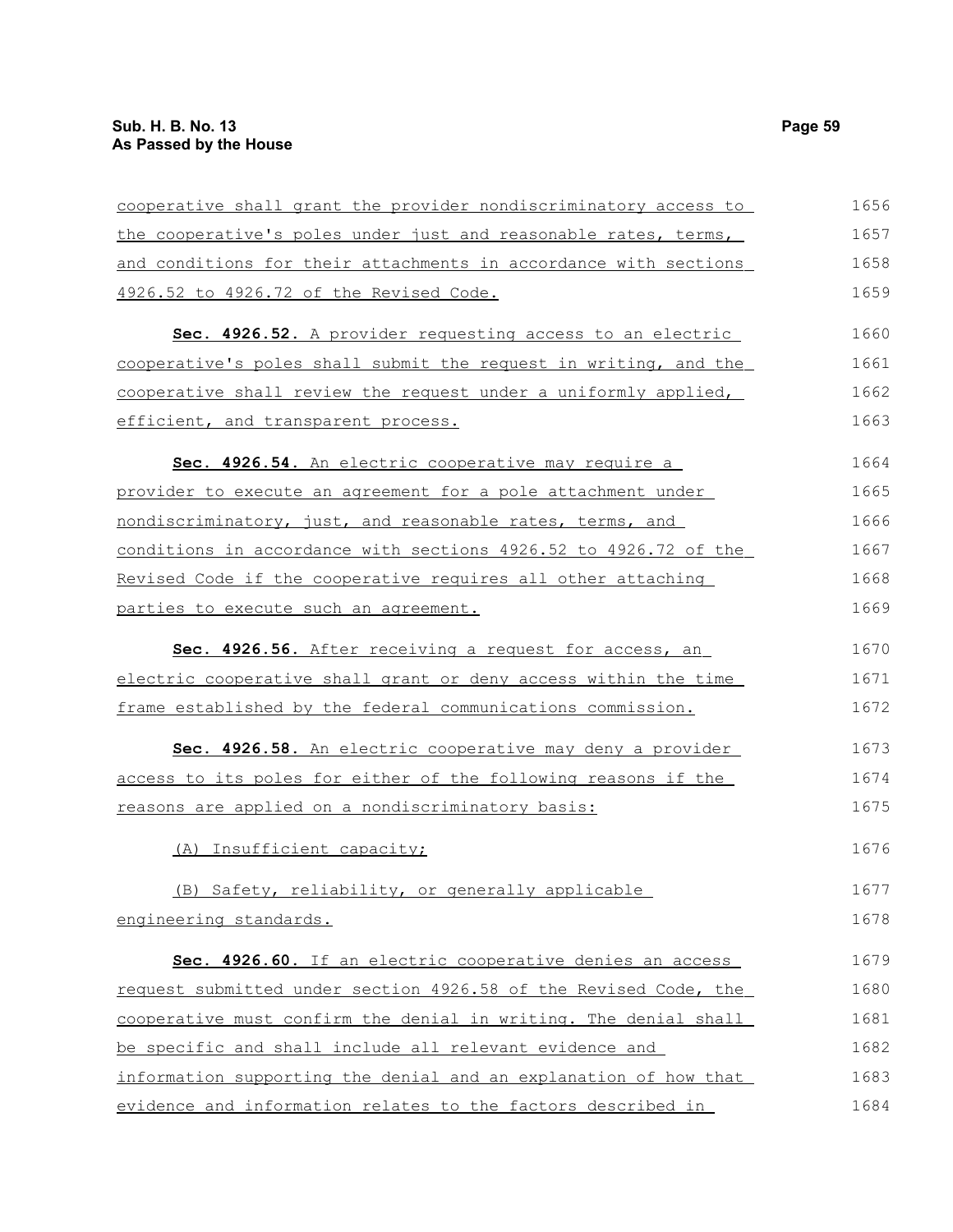| section 4926.58 of the Revised Code on which the denial is       | 1685 |
|------------------------------------------------------------------|------|
| based.                                                           | 1686 |
| Sec. 4926.63. (A) A provider and an electric cooperative         | 1687 |
| shall comply with the process for make-ready work under 47       | 1688 |
| U.S.C. 224 and the federal communications commission orders and  | 1689 |
| regulations implementing that section.                           | 1690 |
| (B) The cooperative shall provide a good-faith estimate          | 1691 |
| for any make-ready work, which shall include pole replacement if | 1692 |
| necessary. All make-ready costs shall be based on the            | 1693 |
| cooperative's actual costs not recovered through the annual      | 1694 |
| recurring attachment rate. The cooperative shall provide         | 1695 |
| detailed documentation of the actual costs.                      | 1696 |
| (C) A cooperative that charges an annual recurring               | 1697 |
| attachment fee shall establish the fee in accordance with the    | 1698 |
| cable pole attachment rate formula established in 47 U.S.C.      | 1699 |
| 224(d) and commission orders and requlations implementing that   | 1700 |
| formula.                                                         | 1701 |
| Sec. 4926.64. The attachment of facilities on the poles of       | 1702 |
| an electric cooperative by a provider shall comply with the      | 1703 |
| following:                                                       | 1704 |
| (A) The most recent, applicable, nondiscriminatory safety        | 1705 |
| and reliability standards adopted by the cooperative;            | 1706 |
| (B) The national electric safety code adopted by the             | 1707 |
| institute of electrical and electronics engineers in effect on   | 1708 |
| the date of the attachment.                                      | 1709 |
| Sec. 4926.65. Nothing in sections 4926.50 to 4926.95 of          | 1710 |
| the Revised Code affects a provider or other attaching party's   | 1711 |
| obligation to obtain any necessary authorization before          | 1712 |
| occupying public ways or private rights-of-way with its          | 1713 |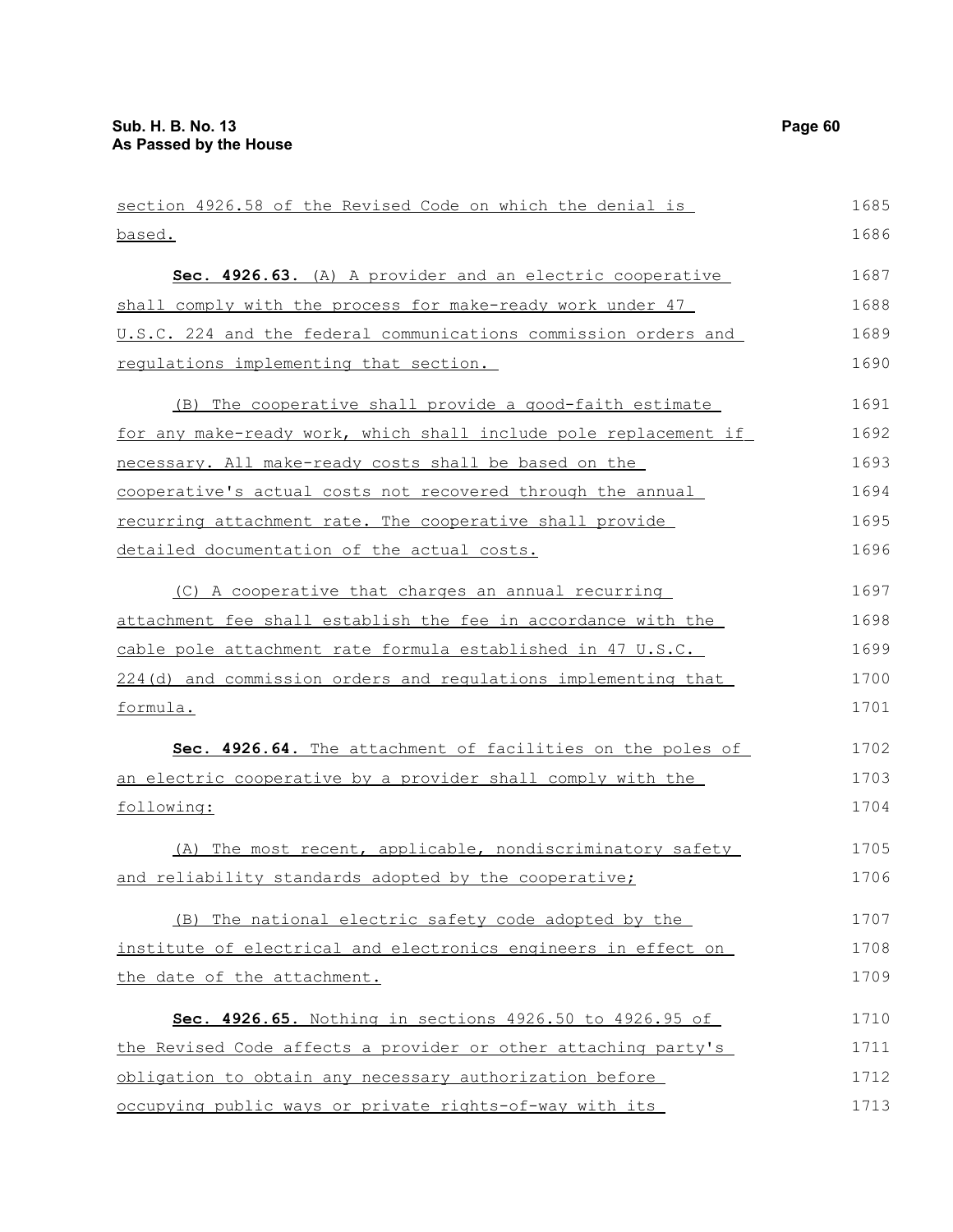| Sec. 4926.70. If an electric cooperative's pole facility         | 1715 |
|------------------------------------------------------------------|------|
| is modified, a party with a preexisting attachment to the        | 1716 |
| modified facility is considered to directly benefit from a       | 1717 |
| modification if, after receiving notification of the             | 1718 |
| modification, the party adds to or modifies its attachment.      | 1719 |
| Sec. 4926.71. (A) If an electric cooperative's pole              | 1720 |
| facility is modified, all parties that obtain access to the      | 1721 |
| facility as a result of the modification and all parties that    | 1722 |
| directly benefit from the modification shall share               | 1723 |
| proportionately in the cost of the modification.                 | 1724 |
| (B) If a party makes an attachment to the facility after         | 1725 |
| the completion of the modification, the party shall share        | 1726 |
| proportionately in the costs of the modification if that         | 1727 |
| modification rendered the added attachment possible.             | 1728 |
| Sec. 4926.72. Unless a modification by an electric               | 1729 |
| cooperative is necessary for an electric service that uses smart | 1730 |
| grid or other technology, a party with a preexisting attachment  | 1731 |
| to a pole is not required to bear any of the costs of            | 1732 |
| rearranging or replacing its attachment if the rearrangement or  | 1733 |
| replacement is necessary because of another party's request for  | 1734 |
| an additional attachment or a modification of an existing        | 1735 |
| attachment.                                                      | 1736 |
| Sec. 4926.85. An electric cooperative or a provider may          | 1737 |
| file a complaint regarding pole attachment disputes with respect | 1738 |
| to sections 4926.50 to 4926.95 of the Revised Code with the      | 1739 |
| court of commons pleas of the county in which the cooperative's  | 1740 |
| Ohio headquarters is located.                                    | 1741 |
| Sec. 4926.86. The court of common pleas of the county in         | 1742 |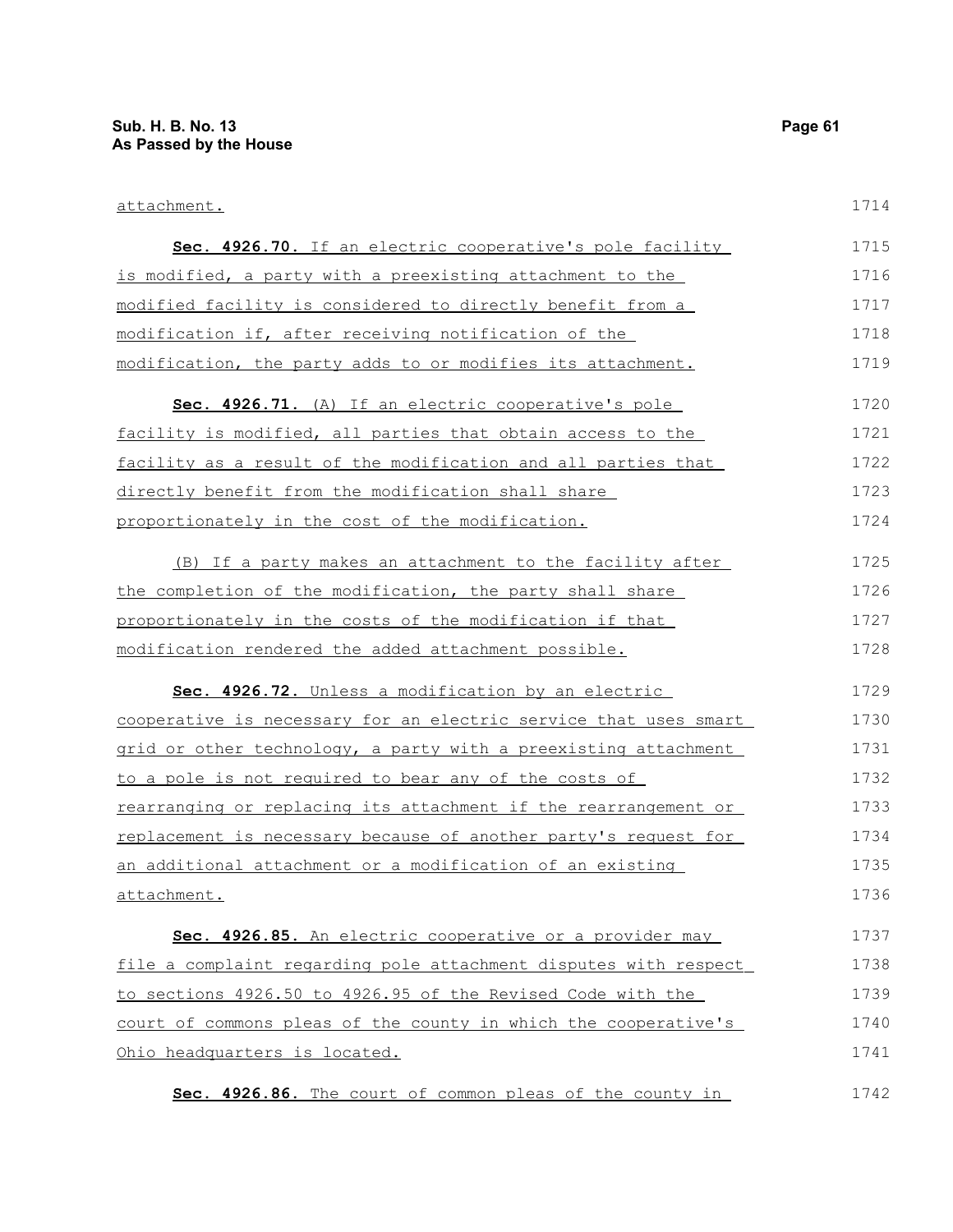| which an electric cooperative's Ohio headquarters is located has | 1743 |
|------------------------------------------------------------------|------|
| jurisdiction to hear complaints and to grant remedies with       | 1744 |
| respect to sections 4926.50 to 4926.95 of the Revised Code       | 1745 |
| regarding attachment disputes for which a complaint is filed.    | 1746 |
| Sec. 4926.88. Before a court of common pleas may order any       | 1747 |
| remedy under section 4926.93 of the Revised Code regarding a     | 1748 |
| pole attachment complaint filed with respect to section 4926.50  | 1749 |
| to 4926.95 of the Revised Code, the court shall determine, and a | 1750 |
| complainant shall establish, by a preponderance of the evidence, | 1751 |
| both of the following:                                           | 1752 |
| (A) Whether any rate, term, or condition complained of is        | 1753 |
| not just and reasonable or a denial of access was unlawful.      | 1754 |
| (B) Whether one of the following occurs on or after the          | 1755 |
| effective date of this section:                                  | 1756 |
| (1) Any rate, term, or condition described in the                | 1757 |
| complaint is contained in a new pole attachment agreement or in  | 1758 |
| a previously existing pole attachment agreement that is amended, | 1759 |
| renewed, or replaced by executing a new agreement;               | 1760 |
| (2) There has been an unreasonable denial of access or           | 1761 |
| unreasonable refusal to enter into a new, amended, renewed, or   | 1762 |
| replacement pole attachment agreement.                           | 1763 |
| Sec. 4926.90. (A) The complainant under section 4926.85 of       | 1764 |
| the Revised Code has the burden of establishing a prima facie    | 1765 |
| case that the rate, term, or condition complained of is not just | 1766 |
| and reasonable or that the denial of access was unlawful.        | 1767 |
| (B) In a case involving a denial of access, the electric         | 1768 |
| cooperative has the burden of establishing, by a preponderance   | 1769 |
| of the evidence, that the denial was lawful, once a prima facie  | 1770 |
| case is established by the complainant.                          | 1771 |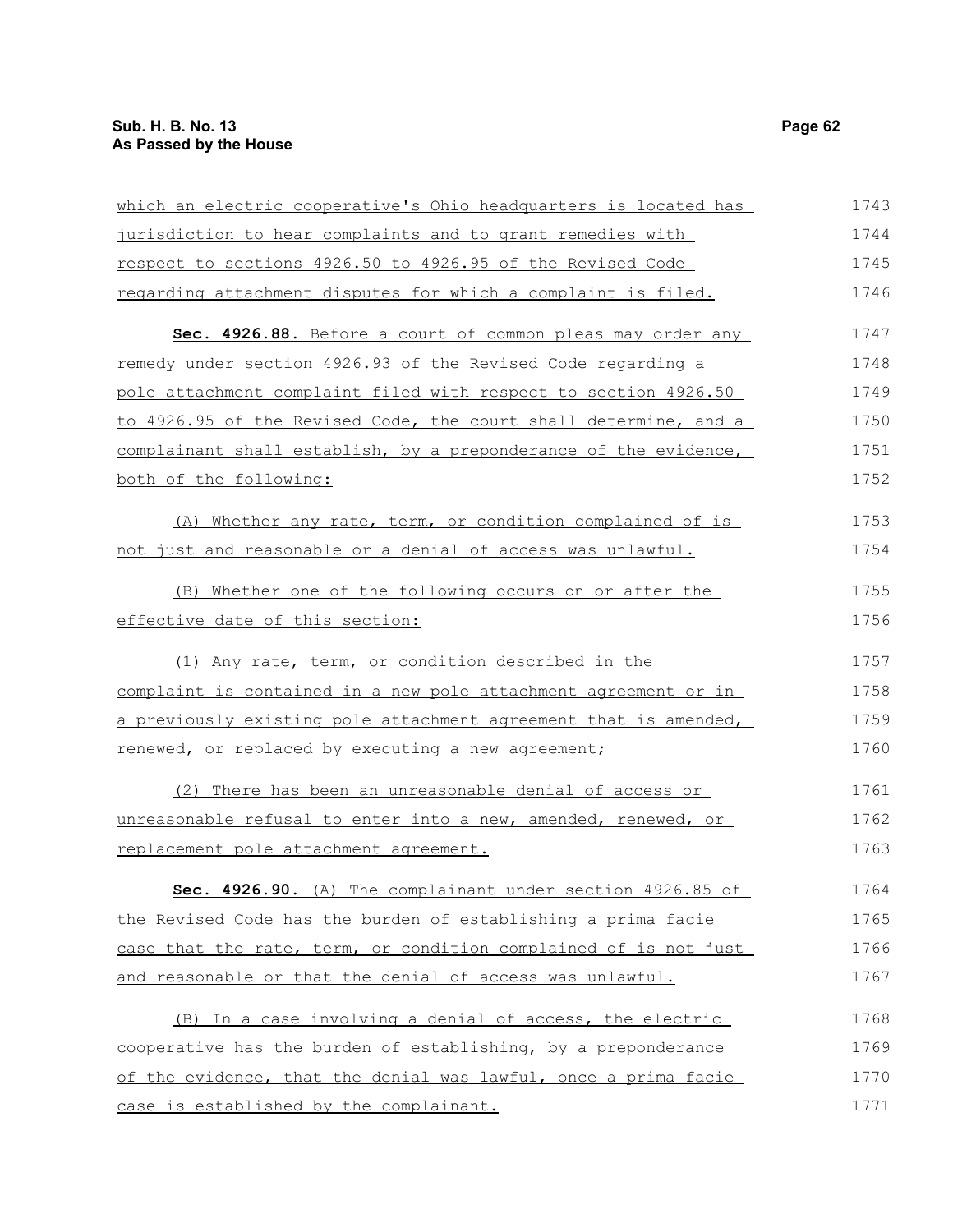| Sec. 4926.91. In a complaint filed under section 4926.85         | 1772 |
|------------------------------------------------------------------|------|
| of the Revised Code, if an electric cooperative claims that the  | 1773 |
| proposed rate is lower than its incremental costs, the           | 1774 |
| cooperative has the burden of establishing, by a preponderance   | 1775 |
| of the evidence, its incremental costs.                          | 1776 |
| Sec. 4926.92. In a complaint filed under section 4926.85         | 1777 |
| of the Revised Code, there is a rebuttable presumption that the  | 1778 |
| charged rate is just and reasonable, if the electric cooperative | 1779 |
| can show that its charged rate does not exceed an annual         | 1780 |
| recurring attachment rate calculated in accordance with the      | 1781 |
| cable pole attachment rate formula in 47 U.S.C. 224(d) and       | 1782 |
| federal communications commission orders and regulations         | 1783 |
| implementing that formula.                                       | 1784 |
| Sec. 4926.93. (A) If, pursuant to a complaint filed under        | 1785 |
| section 4926.85 of the Revised Code, a court of common pleas     | 1786 |
| determines that any rate, term, or condition described in the    | 1787 |
| complaint is not just and reasonable, it may do, but is not      | 1788 |
| limited to doing, any of the following:                          | 1789 |
| (1) Terminate the rate, term, or condition and prescribe a       | 1790 |
| just and reasonable rate, term, or condition;                    | 1791 |
| (2) Require entry into a pole attachment agreement on just       | 1792 |
| and reasonable rates, terms, and conditions;                     | 1793 |
| (3) Require access to poles as provided under sections           | 1794 |
| 4926.52 to 4926.72 of the Revised Code;                          | 1795 |
| (4) Substitute in the pole attachment agreement the just         | 1796 |
| and reasonable rate, term, or condition established by the       | 1797 |
| court;                                                           | 1798 |
| Order a refund or payment, as appropriate.<br>(5)                | 1799 |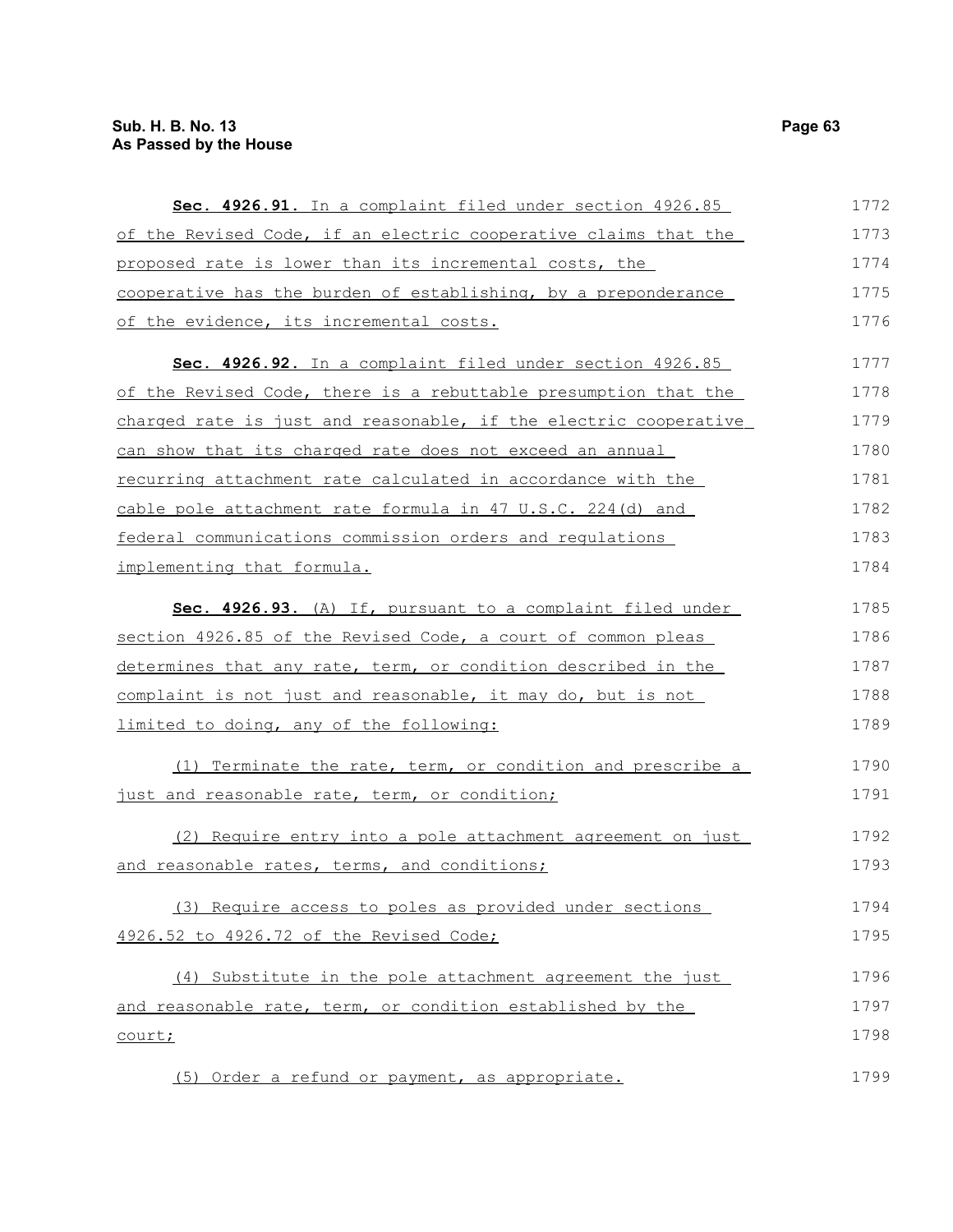### **Sub. H. B. No. 13 Page 64 As Passed by the House**

| (B) A refund or payment ordered under this section may not       | 1800 |
|------------------------------------------------------------------|------|
| exceed the difference between the actual amount paid under the   | 1801 |
| unjust and unreasonable rate, term, or condition and the amount  | 1802 |
| that would have been paid under the rate, term, or condition     | 1803 |
| established by the court for the period described in the         | 1804 |
| complaint, provided that the period during which refunds or      | 1805 |
| payments are made does not exceed two years.                     | 1806 |
| Sec. 4926.95. A court of common pleas determination              | 1807 |
| resolving a complaint under sections 4926.85 to 4926.93 of the   | 1808 |
| Revised Code shall be issued in the form of a final appealable   | 1809 |
| order.                                                           | 1810 |
| Sec. 4928.17. (A) Except as otherwise provided in sections       | 1811 |
| 4928.142 or 4928.143 or 4928.31 to 4928.40 of the Revised Code   | 1812 |
| and beginning on the starting date of competitive retail         | 1813 |
| electric service, no electric utility shall engage in this       | 1814 |
| state, either directly or through an affiliate, in the           | 1815 |
| businesses of supplying a noncompetitive retail electric service | 1816 |
| and supplying a competitive retail electric service, or in the   | 1817 |
| businesses of supplying a noncompetitive retail electric service | 1818 |
| and supplying a product or service other than retail electric    | 1819 |
| service, unless the utility implements and operates under a      | 1820 |
| corporate separation plan that is approved by the public         | 1821 |
| utilities commission under this section, is consistent with the  | 1822 |
| policy specified in section 4928.02 of the Revised Code, and     | 1823 |
| achieves all of the following:                                   | 1824 |
| (1) The plan provides, at minimum, for the provision of          | 1825 |
| the competitive retail electric service or the nonelectric       | 1826 |
| product or service through a fully separated affiliate of the    | 1827 |
| utility, and the plan includes separate accounting requirements, | 1828 |
| the code of conduct as ordered by the commission pursuant to a   | 1829 |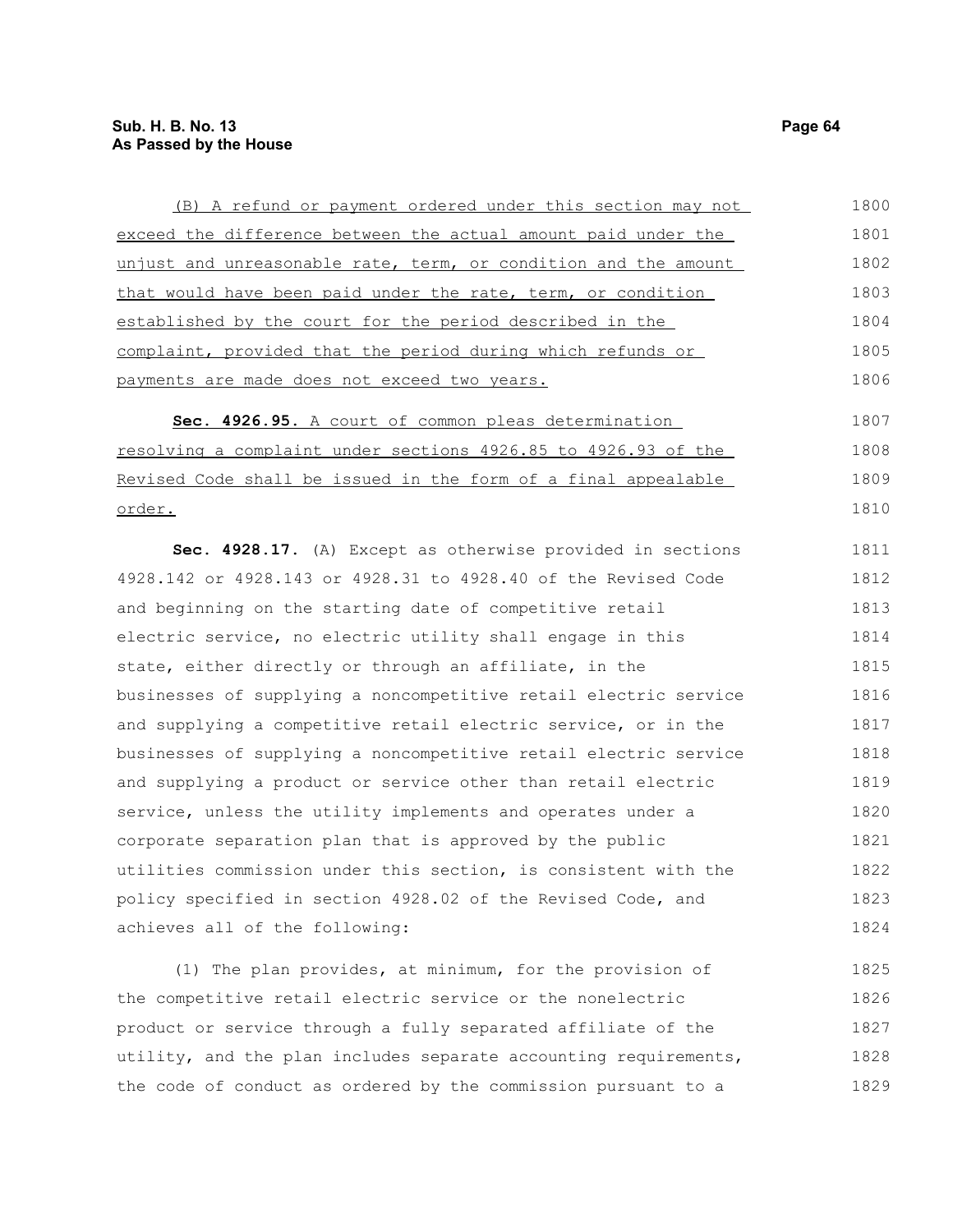rule it shall adopt under division (A) of section 4928.06 of the Revised Code, and such other measures as are necessary to effectuate the policy specified in section 4928.02 of the Revised Code. 1830 1831 1832 1833

(2) The plan satisfies the public interest in preventing unfair competitive advantage and preventing the abuse of market power. 1834 1835 1836

(3) The plan is sufficient to ensure that the utility will not extend any undue preference or advantage to any affiliate, division, or part of its own business engaged in the business of supplying the competitive retail electric service or nonelectric product or service, including, but not limited to, utility resources such as trucks, tools, office equipment, office space, supplies, customer and marketing information, advertising, billing and mailing systems, personnel, and training, without compensation based upon fully loaded embedded costs charged to the affiliate; and to ensure that any such affiliate, division, or part will not receive undue preference or advantage from any affiliate, division, or part of the business engaged in business of supplying the noncompetitive retail electric service. No such utility, affiliate, division, or part shall extend such undue preference. Notwithstanding any other division of this section, a utility's obligation under division (A)(3) of this section shall be effective January 1, 2000. 1837 1838 1839 1840 1841 1842 1843 1844 1845 1846 1847 1848 1849 1850 1851 1852 1853

(B) The commission may approve, modify and approve, or disapprove a corporate separation plan filed with the commission under division (A) of this section. As part of the code of conduct required under division (A)(1) of this section, the commission shall adopt rules pursuant to division (A) of section 4928.06 of the Revised Code regarding corporate separation and 1854 1855 1856 1857 1858 1859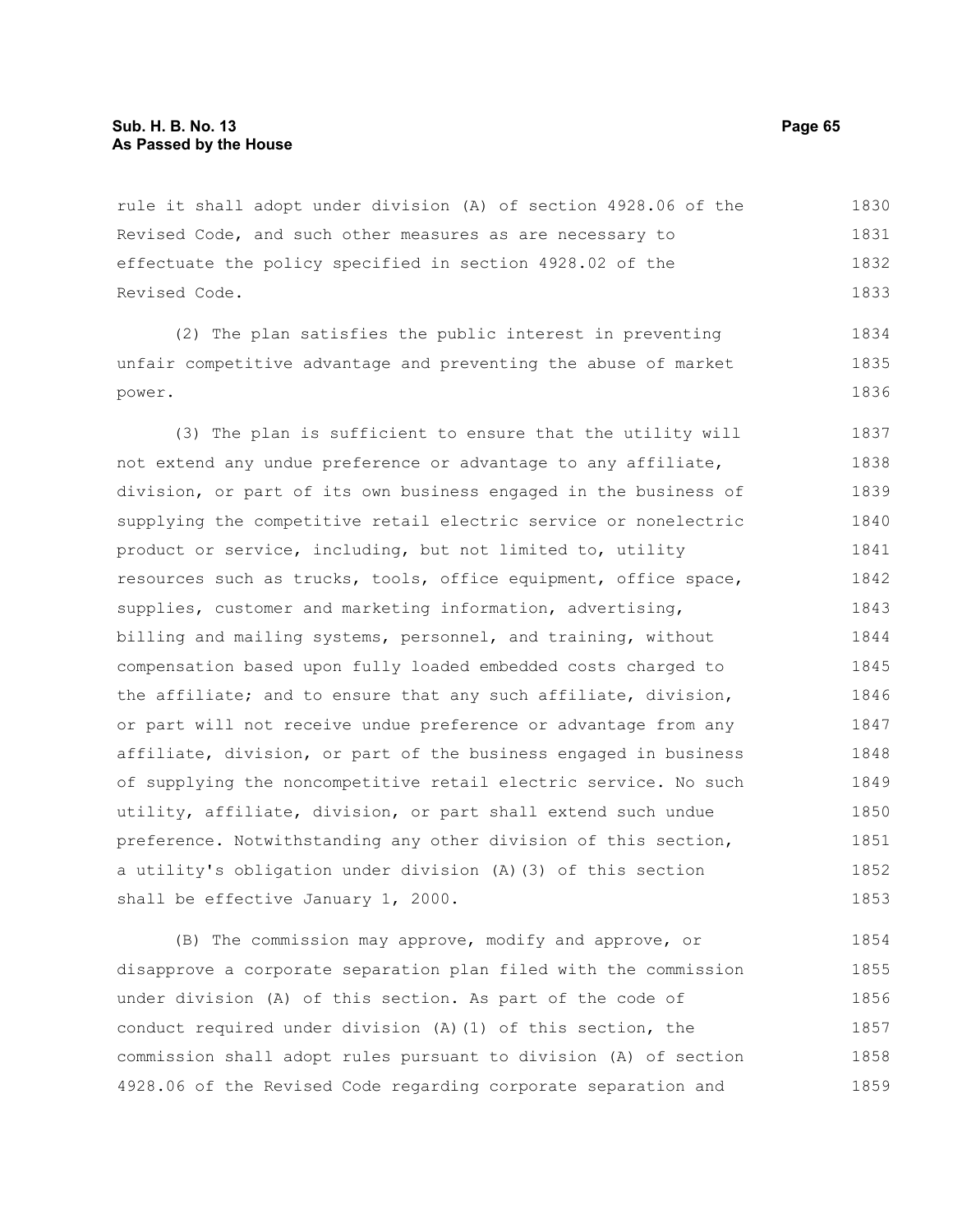#### **Sub. H. B. No. 13 Page 66 As Passed by the House**

procedures for plan filing and approval. The rules shall include limitations on affiliate practices solely for the purpose of maintaining a separation of the affiliate's business from the business of the utility to prevent unfair competitive advantage by virtue of that relationship. The rules also shall include an opportunity for any person having a real and substantial interest in the corporate separation plan to file specific objections to the plan and propose specific responses to issues raised in the objections, which objections and responses the commission shall address in its final order. Prior to commission approval of the plan, the commission shall afford a hearing upon those aspects of the plan that the commission determines reasonably require a hearing. The commission may reject and require refiling of a substantially inadequate plan under this section. 1860 1861 1862 1863 1864 1865 1866 1867 1868 1869 1870 1871 1872 1873 1874

(C) The commission shall issue an order approving or modifying and approving a corporate separation plan under this section, to be effective on the date specified in the order, only upon findings that the plan reasonably complies with the requirements of division (A) of this section and will provide for ongoing compliance with the policy specified in section 4928.02 of the Revised Code. However, for good cause shown, the commission may issue an order approving or modifying and approving a corporate separation plan under this section that does not comply with division (A)(1) of this section but complies with such functional separation requirements as the commission authorizes to apply for an interim period prescribed in the order, upon a finding that such alternative plan will provide for ongoing compliance with the policy specified in section 4928.02 of the Revised Code. 1875 1876 1877 1878 1879 1880 1881 1882 1883 1884 1885 1886 1887 1888 1889

(D) Any party may seek an amendment to a corporate 1890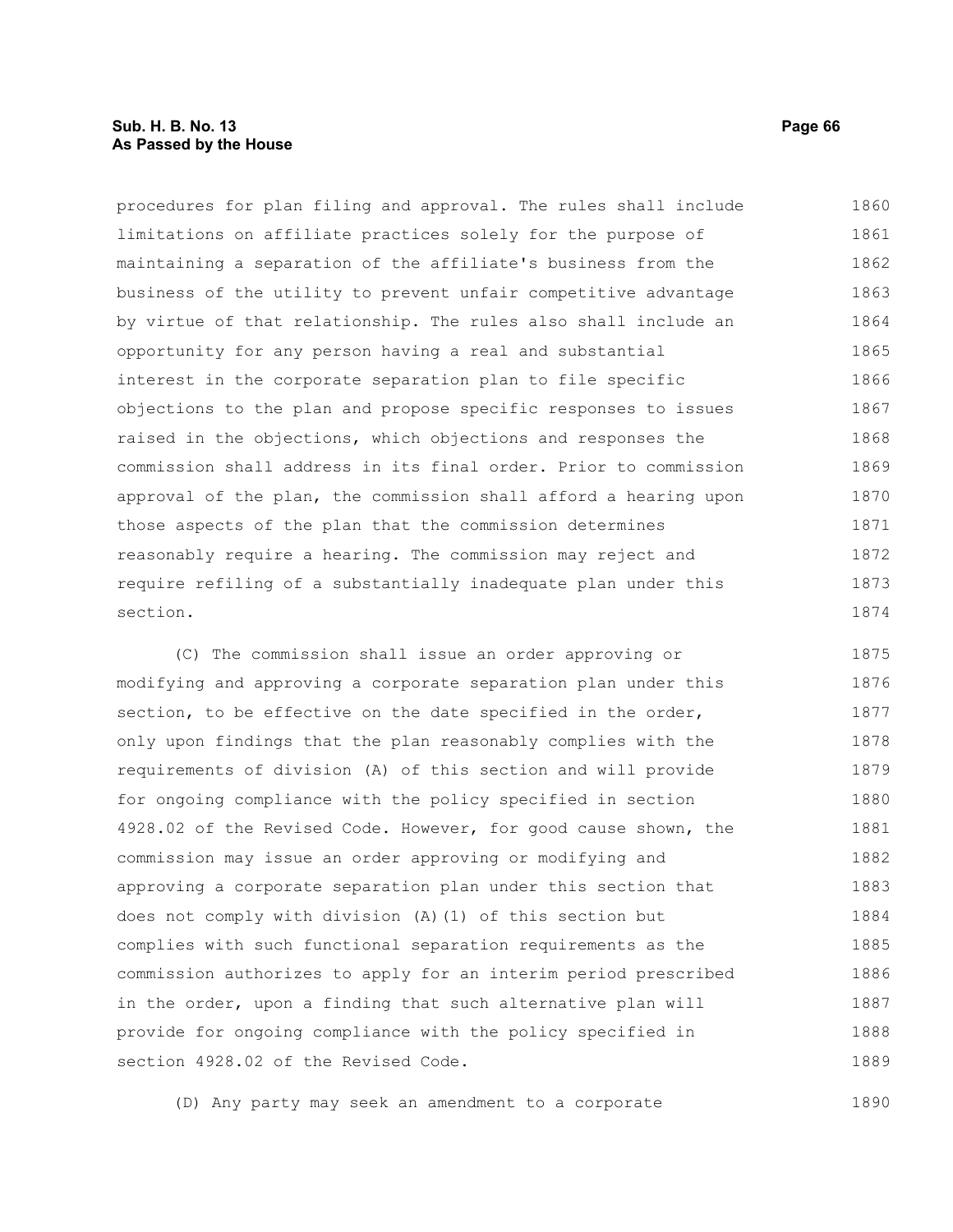separation plan approved under this section, and the commission, pursuant to a request from any party or on its own initiative, may order as it considers necessary the filing of an amended corporate separation plan to reflect changed circumstances. (E) No electric distribution utility shall sell or transfer any generating asset it wholly or partly owns at any time without obtaining prior commission approval. (F) Notwithstanding any other provision of this section, broadband infrastructure constructed under sections 4926.01 to 4926.40 of the Revised Code shall qualify as noncompetitive retail electric service under division (B) of section 4928.01 of the Revised Code. **Section 2.** That existing sections 133.13, 727.01, and 4928.17 of the Revised Code are hereby repealed. **Section 3.** All items in this section are hereby appropriated as designated out of any moneys in the state treasury to the credit of the designated fund. For all appropriations made in this act, those in the first column are for fiscal year 2020 and those in the second column are for fiscal year 2021. The appropriations made in this act are in addition to any other appropriations made for the FY 2020-FY 2021 biennium. 1891 1892 1893 1894 1895 1896 1897 1898 1899 1900 1901 1902 1903 1904 1905 1906 1907 1908 1909 1910 1911 1912

 $1 \t 2 \t 3 \t 4 \t 5$ 

1913

A COM DEPARTMENT OF COMMERCE

B Facilities Establishment Fund Group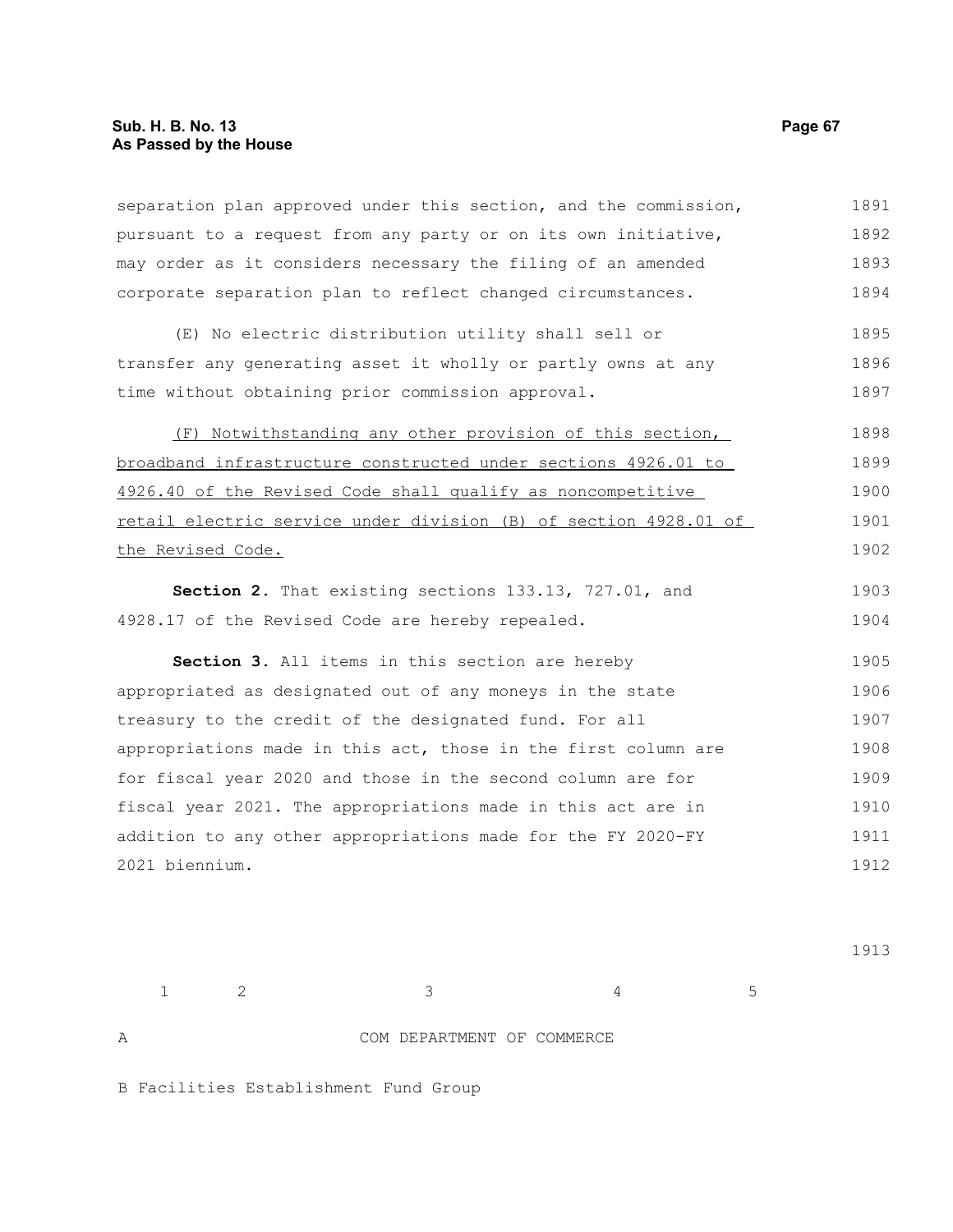C 5WV0 800411 Residential Broadband \$ 0 \$ 20,000,000 Expansion Grants D TOTAL FCE Facilities Establishment Fund \$ Group  $0 \quad$ \$ 20,000,000 E TOTAL ALL BUDGET FUND GROUPS  $\begin{array}{ccc} \xi & 0 & \xi & 20,000,000 \end{array}$ RESIDENTIAL BROADBAND EXPANSION GRANTS Notwithstanding Chapter 166. of the Revised Code, the foregoing appropriation item 800411, Residential Broadband Expansion Grants, shall be used for grants under the Ohio Residential Broadband Expansion Grant Program established in section 188.03 of the Revised Code. On July 1, 2020, or as soon as possible thereafter, the Director of Budget and Management shall transfer \$20,000,000 cash from the Facilities Establishment Fund (Fund 7037) to the Ohio Residential Broadband Expansion Grant Program Fund (Fund 5WV0). **Section 4.** Within the limits set forth in this act, the Director of Budget and Management shall establish accounts indicating the source and amount of funds for each appropriation made in this act, and shall determine the form and manner in which appropriation accounts shall be maintained. Expenditures from appropriations contained in this act shall be accounted for 1914 1915 1916 1917 1918 1919 1920 1921 1922 1923 1924 1925 1926 1927 1928 1929 1930

The appropriations made in this act are subject to all provisions of H.B. 166 of the 133rd General Assembly that are generally applicable to such appropriations. 1932 1933 1934

as though made in H.B. 166 of the 133rd General Assembly.

**Section 5.** That sections 4926.01, 4926.03, 4926.04, 1935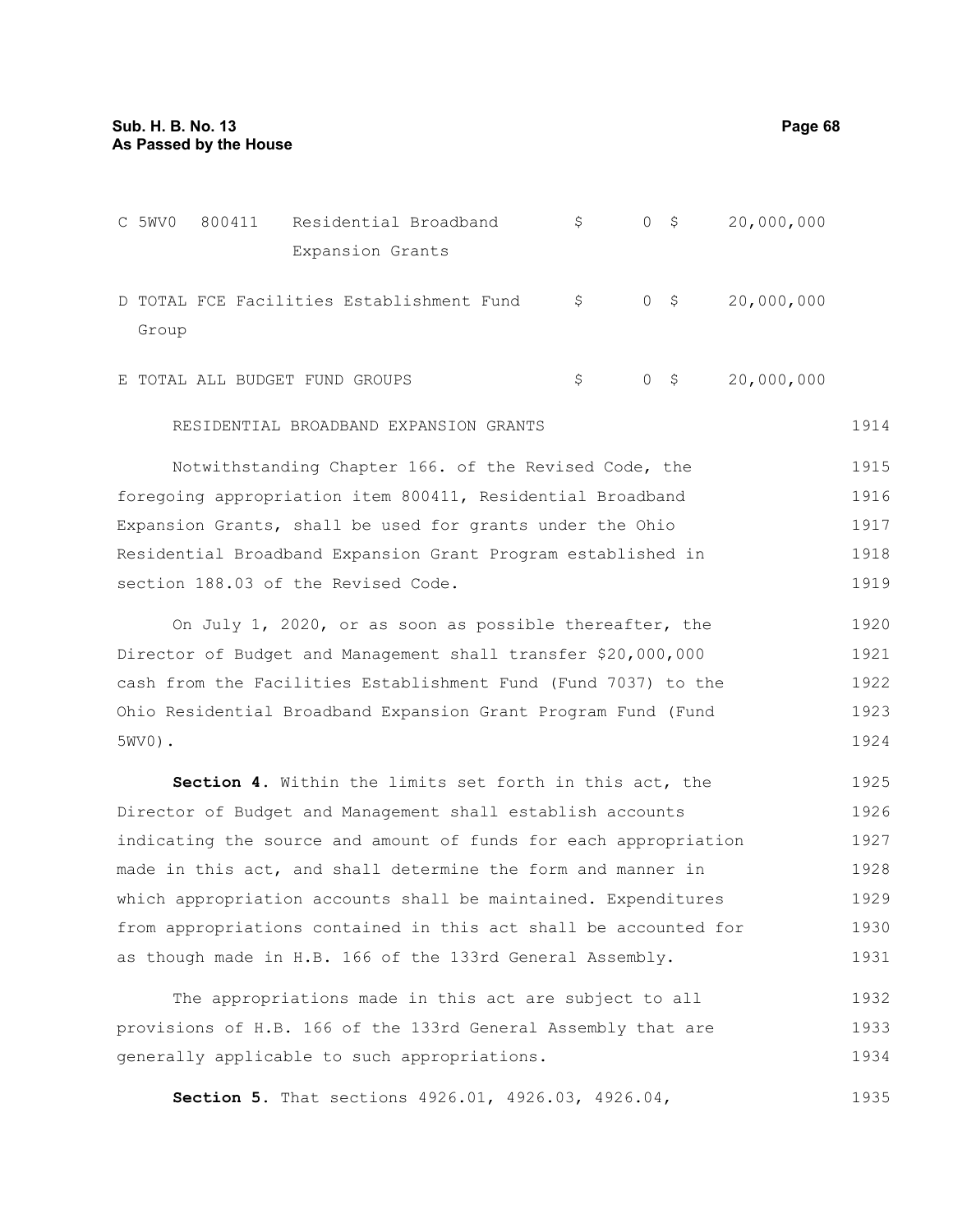#### **Sub. H. B. No. 13 Page 69 As Passed by the House**

4926.05, 4926.06, 4926.07, 4926.09, 4926.10, 4926.13, 4926.15, 4926.16, 4926.20, 4926.21, 4926.26, 4926.27, 4926.29, 4926.31, 4926.33, 4926.35, 4926.36, 4926.37, 4926.38, 4926.39, and 4926.40 of the Revised Code are hereby repealed, effective on the date that is three years after the effective date of this act. 1936 1937 1938 1939 1940 1941

**Section 6.** Any net costs or last mile investment costs that the Public Utilities Commission approves for recovery by an electric distribution utility under section 4926.20 of the Revised Code but that has not yet been recovered by the electric distribution utility as of the effective date of the repeal of sections 4926.20 to 4926.31 of the Revised Code by this act may continue to be recovered according to the provisions of sections 4926.20 to 4926.31 of the Revised Code as those sections existed before their repeal. 1942 1943 1944 1945 1946 1947 1948 1949 1950

**Section 7.** (A) Not later than the date that is three and one-half years after the effective date of this act, each electric distribution utility that has had an application approved under section 4926.13 of the Revised Code shall file a report with the public utilities commission that includes all of the following: 1951 1952 1953 1954 1955 1956

(1) The number of applications the electric distribution utility filed with the public utilities commission pursuant to section 4926.07 of the Revised Code during the three-year period after the effective date of this act; 1957 1958 1959 1960

(2) A description identifying the priority unserved areas in the electric distribution utility's certified territory; 1961 1962

(3) A summary of each application approved by the public utilities commission under section 4926.13 of the Revised Code 1963 1964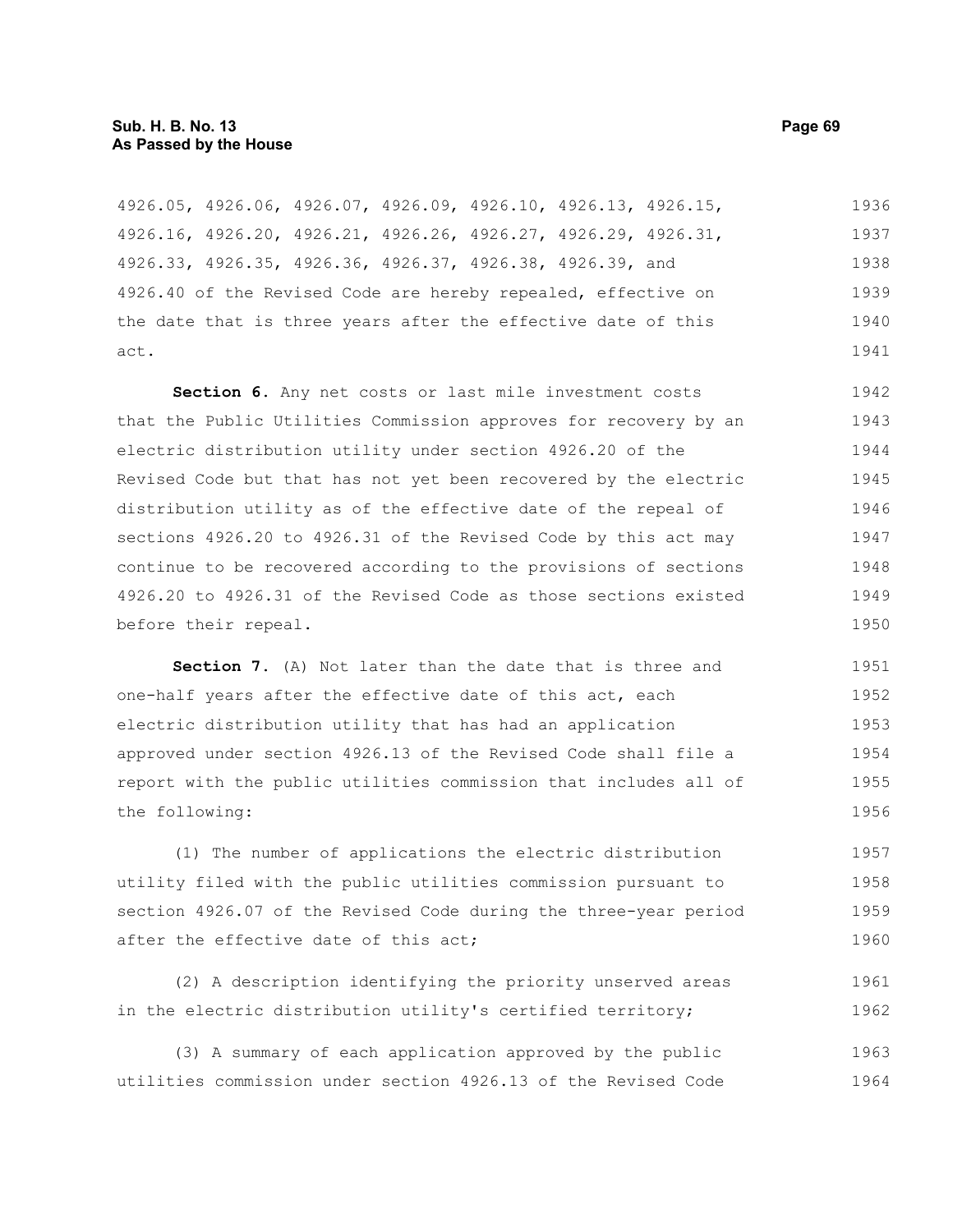that includes a description of each priority unserved area, the construction status of the project, and the broadband facilitator's costs for the project; (4) The number of broadband providers with which the broadband facilitator contracted to complete the last mile; (5) The total net costs for the electric distribution utility as approved by the public utilities commission; (6) The total last mile investment costs for the electric distribution utility as approved by the public utilities commission; (7) The percentage of total net costs and last mile investment costs recovered through the rate mechanisms approved by the public utilities commission pursuant to section 4926.20 of the Revised Code; (8) The number of new retail customers with access to broadband service at the time of the report as a result of the approved construction applications. (B)(1) The commission shall submit the reports to the Speaker of the House of Representatives, the President of the Senate, and the standing committees of the House of Representatives and the Senate that primarily deal with broadband issues. The commission also shall submit the report to the Broadband Ohio Office and to the Broadband Expansion Program Authority to assist the Authority in its duties under section 188.08 of the Revised Code. 1965 1966 1967 1968 1969 1970 1971 1972 1973 1974 1975 1976 1977 1978 1979 1980 1981 1982 1983 1984 1985 1986 1987 1988 1989

(2) To meet the requirements of division (B)(1) of this section, the commission may combine into one report the reports filed under this section by different electric distribution utilities provided that the electric distribution utility 1990 1991 1992 1993